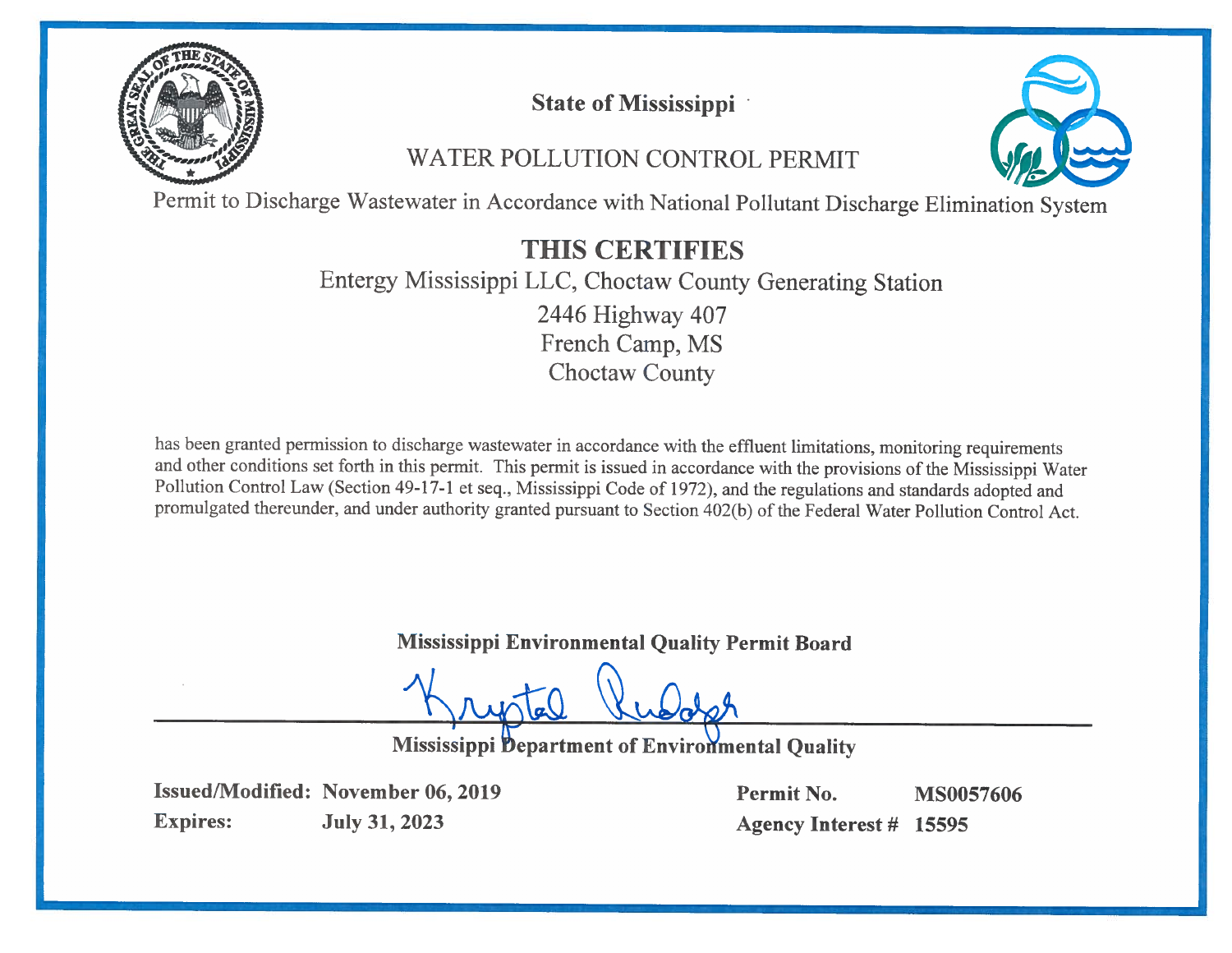## **Table of Contents**

| General Information |  |
|---------------------|--|

#### Other Relevant Documents:

The federal regulations referenced in this permit may be found on-line at<https://www.ecfr.gov/> and the State of Mississippi regulations may be found on-line at<https://www.mdeq.ms.gov/about-mdeq/regulations/> or a copy of the regulations may be obtained by contacting the Mississippi Department of Environmental Quality, Environmental Permitting Division, Post Office Box 2261, Jackson, Mississippi 39255, phone (601) 961-5171. The following regulations were referenced in this permit: 11 Miss. Admin. Code Pt. 6, Chapter 1: Wastewater Regulations for NPDES permit, UIC permits, State Permits, Water Quality Based Effluent Limitations and Water Quality Certifications 11 Miss. Admin. Code Pt. 6, Chapter 2: Water Quality Criteria for Intrastate, Interstate and Coastal Waters 40 CFR 112 Oil Pollution Prevention 40 CFR 116 Designation of Hazardous Substances 40 CFR 122 EPA Administered Programs: NPDES 40 CFR 123 State Program Requirements 40 CFR 136 Guidelines Establishing Test Procedures for the Analysis of Pollutants

40 CFR 503 Standards for the Use and Disposal of Sewage Sludge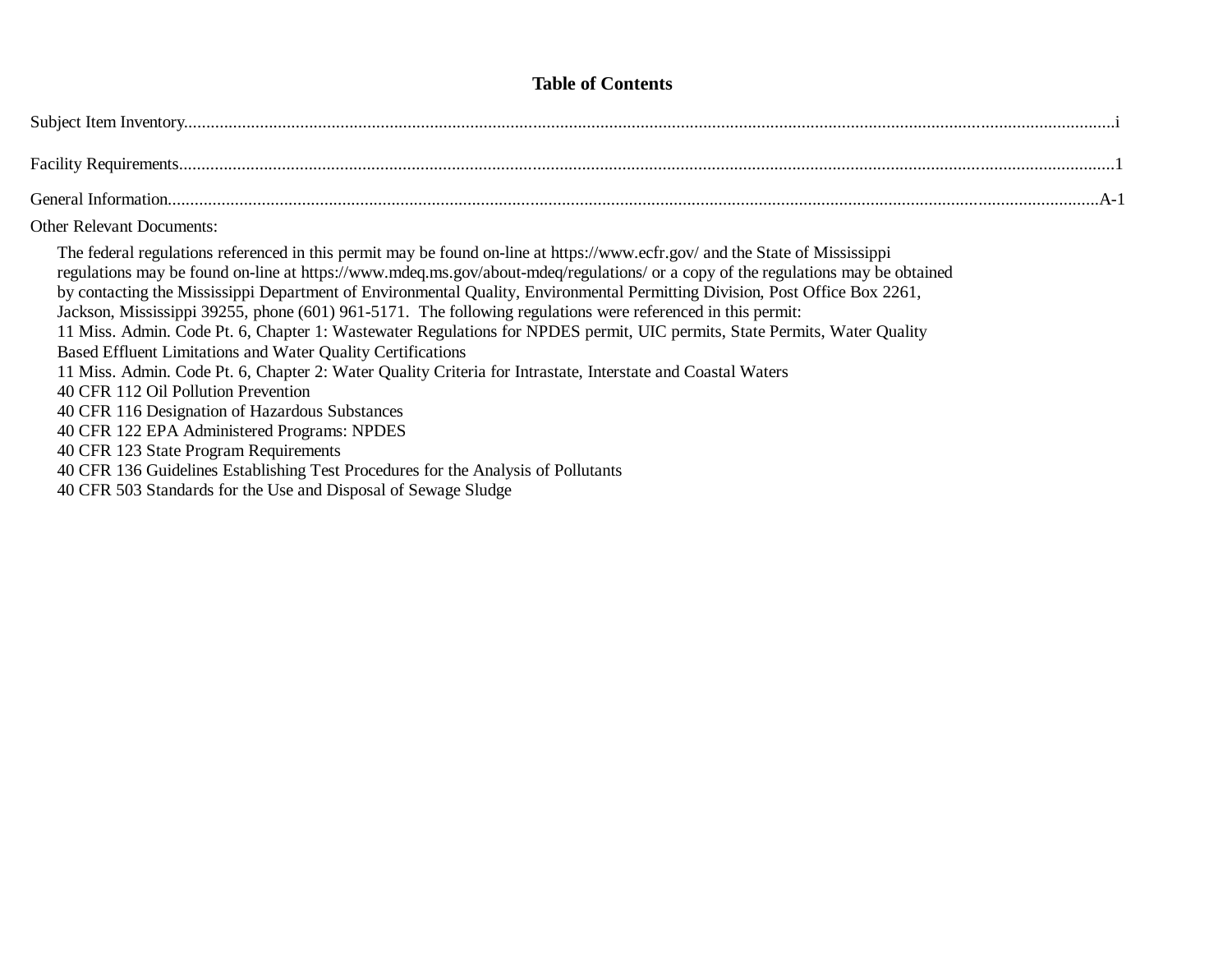#### Permit Number:MS0057606 Activity ID No.: PER20190005 Entergy Mississippi LLC, Choctaw County Generating Station Subject Item Inventory

# **Subject Item Inventory:**

| ID                | Designation   | Description                                                                                                    |
|-------------------|---------------|----------------------------------------------------------------------------------------------------------------|
| AI15595           |               | l Steam Electric Power Plant                                                                                   |
| RPNT <sub>6</sub> | MS0057606-001 | Outfall 001 (Total Facility Process Discharge Including Internal Outfall 004 and Treated Sanitary Wastewater). |
| RPNT7             | MS0057606-002 | Outfall 002 (Facility Stormwater).                                                                             |
| RPNT9             | MS0057606-004 | Outfall 004 (Low Volume Wastewater) - Internal Outfall                                                         |

# **Receiving Stream Relationships:**

| <b>Subject Item</b>                                                                                                  | Relationship    | <b>Receiving Stream</b> |
|----------------------------------------------------------------------------------------------------------------------|-----------------|-------------------------|
| RPNT6 Outfall 001 (Total Facility Process Discharge Including Internal Outfall 004 and Treated Sanitary Wastewater). | Discharges Into | Unnamed Tributary of    |
|                                                                                                                      | Then Into       | Poplar Creek            |
| RPNT7 Outfall 002 (Facility Stormwater).                                                                             | Discharges Into | Unnamed Tributary of    |
|                                                                                                                      | Then Into       | Poplar Creek            |
| RPNT9 Outfall 004 (Low Volume Wastewater) - Internal Outfall                                                         | Discharges Into | Unnamed Tributary of    |
|                                                                                                                      | Then Into       | Poplar Creek            |

| <b>KEY</b>                            |                                                |
|---------------------------------------|------------------------------------------------|
| $ACT = Activity$                      | $AI = Agency Interest$                         |
| $AREA = Area$                         | $CAFO =$ Concentrated Animal Feeding Operation |
| $\text{CONT} = \text{Control Device}$ | $EQPT = Equipment$                             |
| $IA = Insignificant Activity$         | $IMPD = Impoundment$                           |
| $MAFO = Animal Feeding Operation$     | $PCS = PCs$                                    |
| $RPNT = Release Point$                | $TRMT = Treatment$                             |
|                                       |                                                |
|                                       |                                                |
|                                       |                                                |
|                                       |                                                |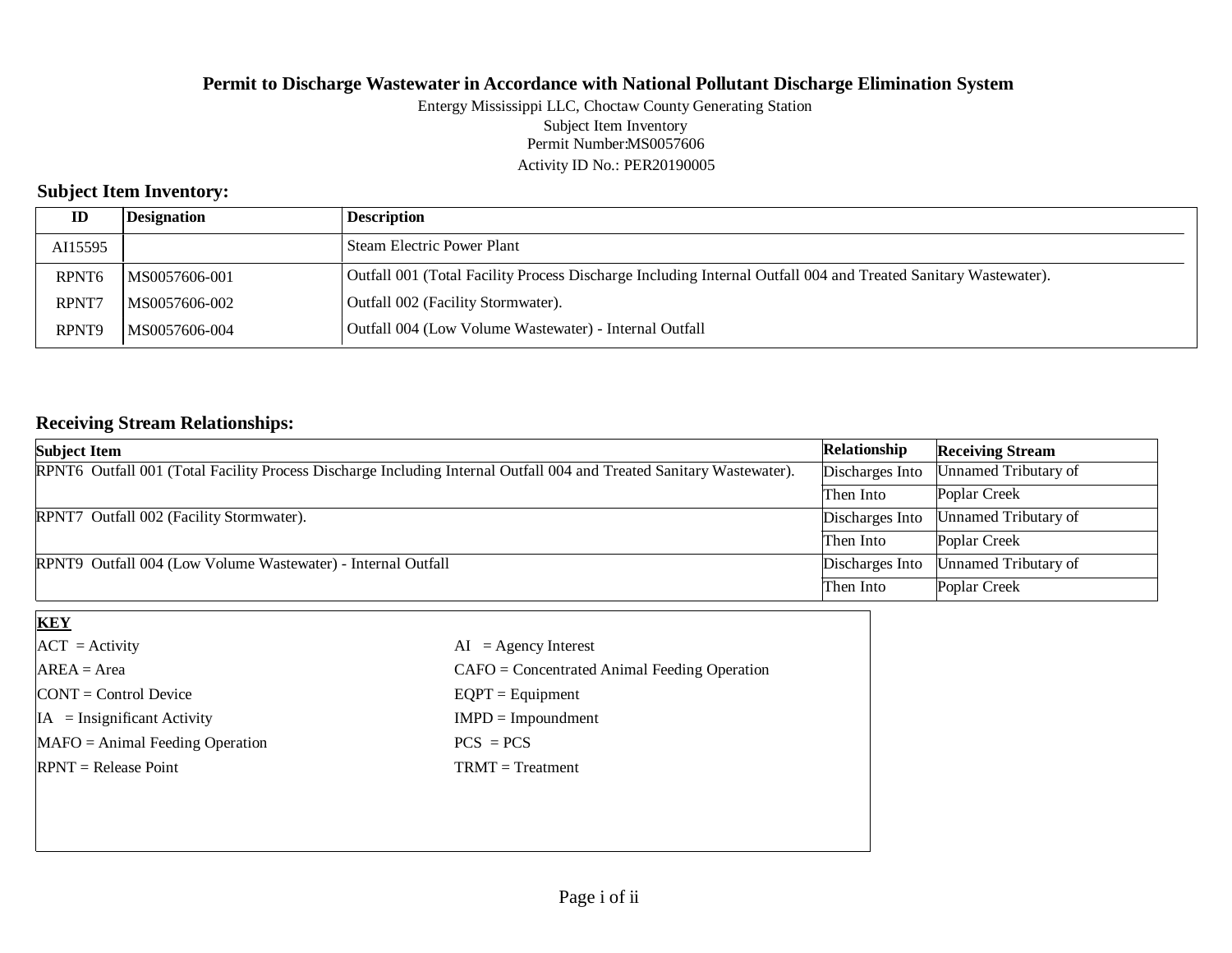Permit Number:MS0057606 Activity ID No.: PER20190005 Entergy Mississippi LLC, Choctaw County Generating Station Subject Item Inventory

**KEY** WDPT = Withdrawal Point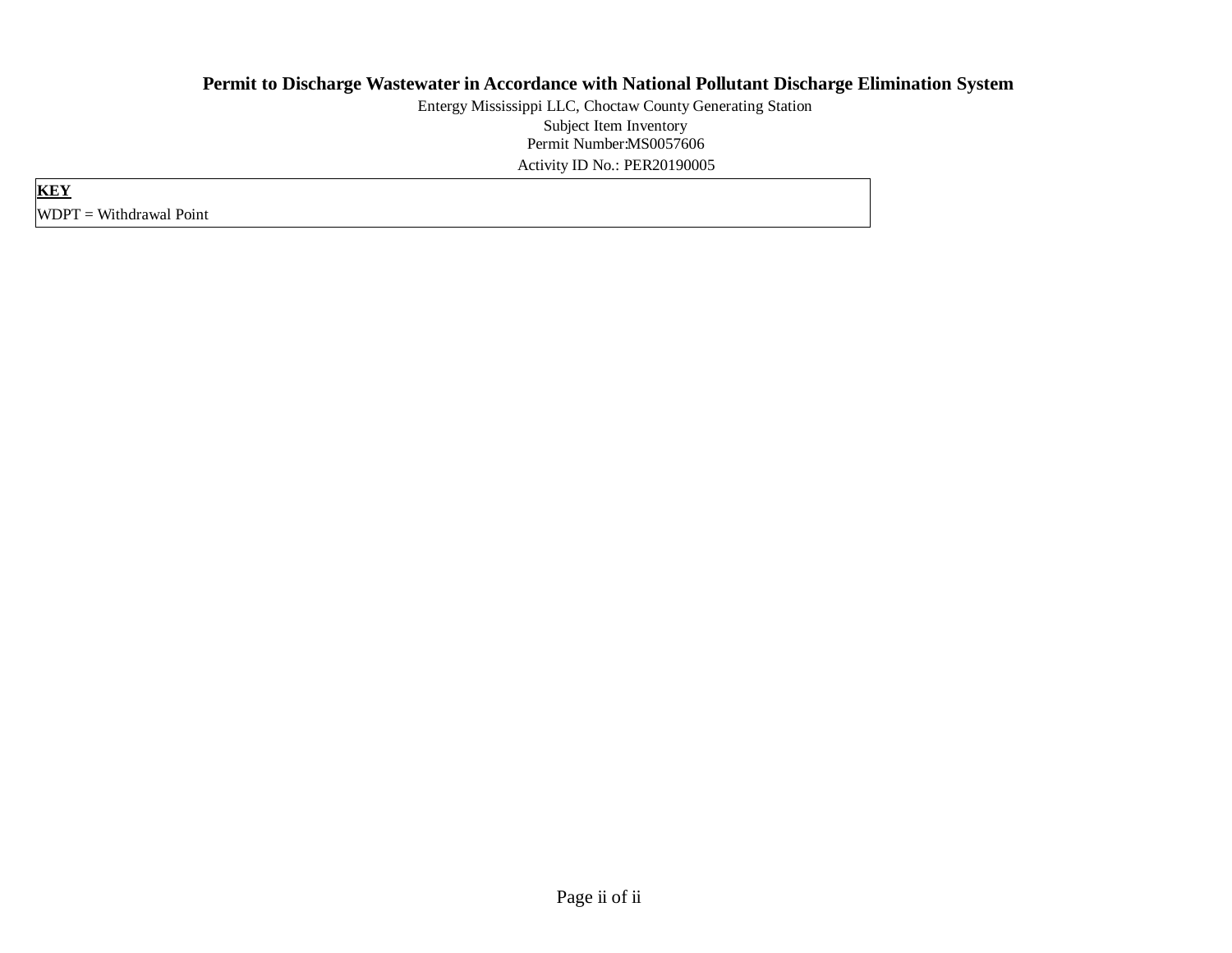#### **Outfall 001 (Total Facility Process Discharge Including Internal Outfall 004 and Treated Sanitary Wastewater). RPNT0000000006: MS0057606-001 Subject Item:**

|                                                                                       |                                                       |                                                       | <b>Discharge Limitations</b>                        | <b>Monitoring Requirements</b>              |                                     |                                             |                                           |                  |                          |                     |
|---------------------------------------------------------------------------------------|-------------------------------------------------------|-------------------------------------------------------|-----------------------------------------------------|---------------------------------------------|-------------------------------------|---------------------------------------------|-------------------------------------------|------------------|--------------------------|---------------------|
| <b>Parameter</b>                                                                      | <b>Quantity /</b><br><b>Loading</b><br><b>Average</b> | <b>Quantity</b> /<br><b>Loading</b><br><b>Maximum</b> | <b>Quantity</b> /<br><b>Loading</b><br><b>Units</b> | <b>Quality</b> /<br>Conc.<br><b>Minimum</b> | Quality/<br>Conc.<br><b>Average</b> | <b>Quality</b> /<br>Conc.<br><b>Maximum</b> | <b>Quality</b> /<br>Conc.<br><b>Units</b> | <b>Frequency</b> | <b>Sample Type</b>       | <b>Which Months</b> |
| <b>Ammonia Nitrogen, Total</b><br>(as N)<br><b>Effluent</b>                           | 1.67<br>Monthly<br>Average                            | 3.83<br>Daily<br>Maximum                              | pounds per day                                      | ******                                      | 2<br>Monthly<br>Average             | 3<br>Daily<br>Maximum                       | mg/L                                      | Twice per Month  | Composite Sample Jan-Dec |                     |
| <b>Chlorine</b> , total residual<br><b>Effluent</b>                                   | ******                                                | ******                                                | ******                                              | ******                                      | 0.011<br>Monthly<br>Average         | 0.019<br>Daily<br>Maximum                   | mg/L                                      | Twice per Month  | <b>Grab Sampling</b>     | Jan-Dec             |
| E coli<br><b>Effluent</b>                                                             | ******                                                | ******                                                | ******                                              | ******                                      | 126<br>Monthly<br>Average           | 410<br>Daily<br>Maximum                     | mg/L                                      | Twice per Month  | <b>Grab Sampling</b>     | Jan-Dec             |
| Flow<br><b>Effluent</b>                                                               | Report<br>Monthly<br>Average                          | Report<br>Daily<br>Maximum                            | Million<br>Gallons per<br>Day                       | ******                                      | ******                              | ******                                      | ******                                    | Continuously     | Continuous<br>Recorder   | Jan-Dec             |
| Oxygen Demand, carbonaceo<br>us biochemical, 5-day (20<br>degree C<br><b>Effluent</b> | 20.27<br>Monthly<br>Average                           | Report<br>Daily<br>Maximum                            | pounds per day                                      | ******                                      | 9.0<br>Monthly<br>Average           | 13.5<br>Daily<br>Maximum                    | mg/L                                      | Twice per Month  | <b>Grab Sampling</b>     | Jan-Dec             |
| Oxygen, dissolved<br><b>Effluent</b>                                                  | ******                                                | ******                                                | ******                                              | 6.0<br>Minimum                              | ******                              | ******                                      | mg/L                                      | Twice per Month  | <b>Grab Sampling</b>     | Jan-Dec             |
| pH<br><b>Effluent</b>                                                                 | ******                                                | $******$                                              | ******                                              | 6.0<br>Minimum                              | ******                              | 9.0<br>Daily<br>Maximum                     | <b>SU</b>                                 | Weekly           | <b>Grab Sampling</b>     | Jan-Dec             |
| <b>Solids (Total Dissolved)</b><br><b>Effluent</b>                                    | Report<br>Monthly<br>Average                          | Report<br>Daily<br>Maximum                            | pounds per day                                      | ******                                      | 750<br>Monthly<br>Average           | 1500<br>Daily<br>Maximum                    | mg/L                                      | Twice per Month  | Composite Sample Jan-Dec |                     |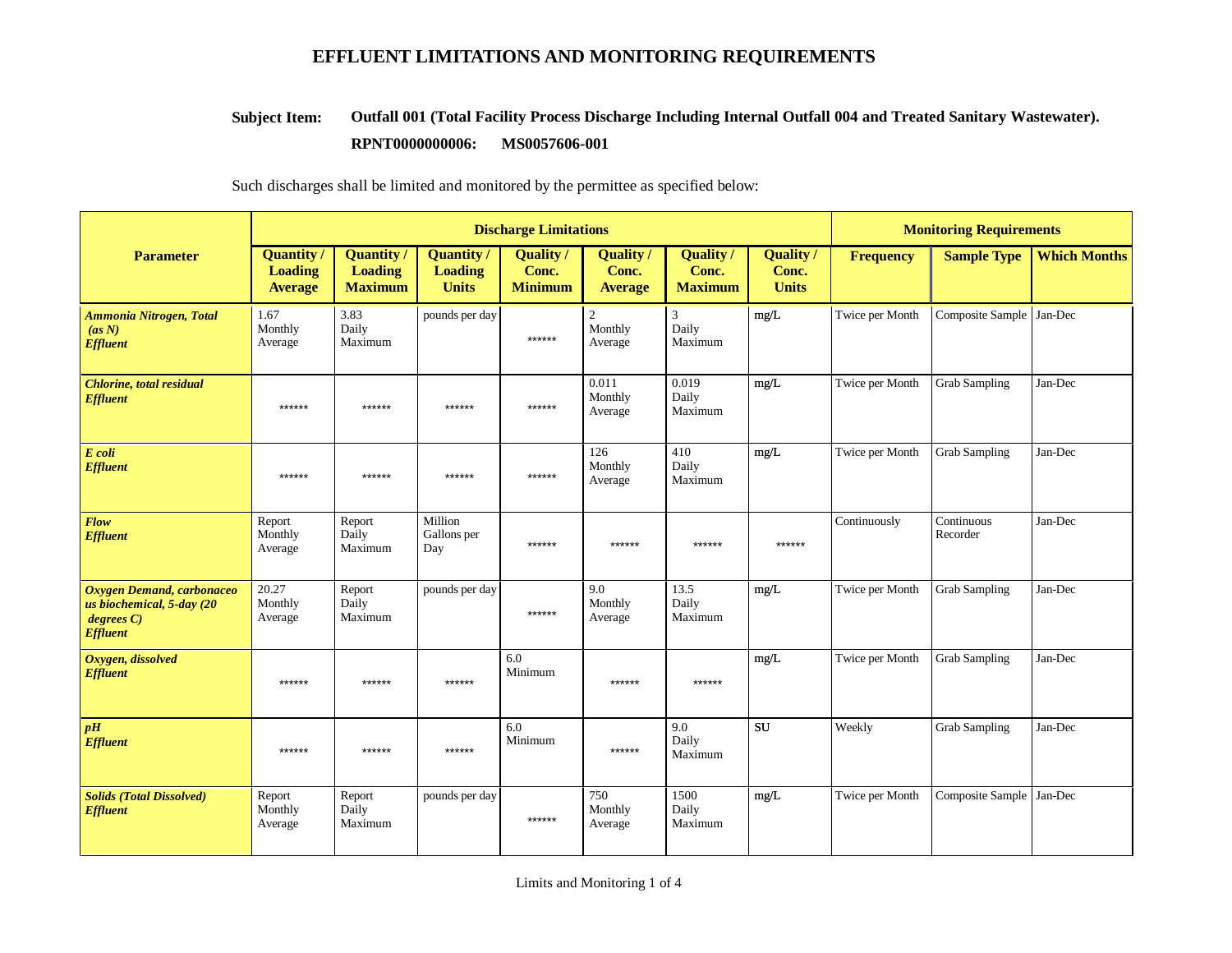#### **Outfall 001 (Total Facility Process Discharge Including Internal Outfall 004 and Treated Sanitary Wastewater). RPNT0000000006: MS0057606-001 Subject Item:**

|                                         | <b>Discharge Limitations</b>                          |                                                       |                                             |                                      |                                             |                                             |                                           |                  | <b>Monitoring Requirements</b> |                     |  |
|-----------------------------------------|-------------------------------------------------------|-------------------------------------------------------|---------------------------------------------|--------------------------------------|---------------------------------------------|---------------------------------------------|-------------------------------------------|------------------|--------------------------------|---------------------|--|
| <b>Parameter</b>                        | <b>Quantity</b> /<br><b>Loading</b><br><b>Average</b> | <b>Quantity</b> /<br><b>Loading</b><br><b>Maximum</b> | Quantity/<br><b>Loading</b><br><b>Units</b> | Quality /<br>Conc.<br><b>Minimum</b> | <b>Quality</b> /<br>Conc.<br><b>Average</b> | <b>Quality</b> /<br>Conc.<br><b>Maximum</b> | <b>Quality</b> /<br>Conc.<br><b>Units</b> | <b>Frequency</b> | <b>Sample Type</b>             | <b>Which Months</b> |  |
| <b>Temperature (Deg. F)</b><br>Effluent | $******$                                              | ******                                                | $******$                                    | $******$                             | Report<br>Monthly<br>Average                | 90<br>Daily<br>Maximum                      | degrees F                                 | Continuously     | Continuous<br>Recorder         | Jan-Dec             |  |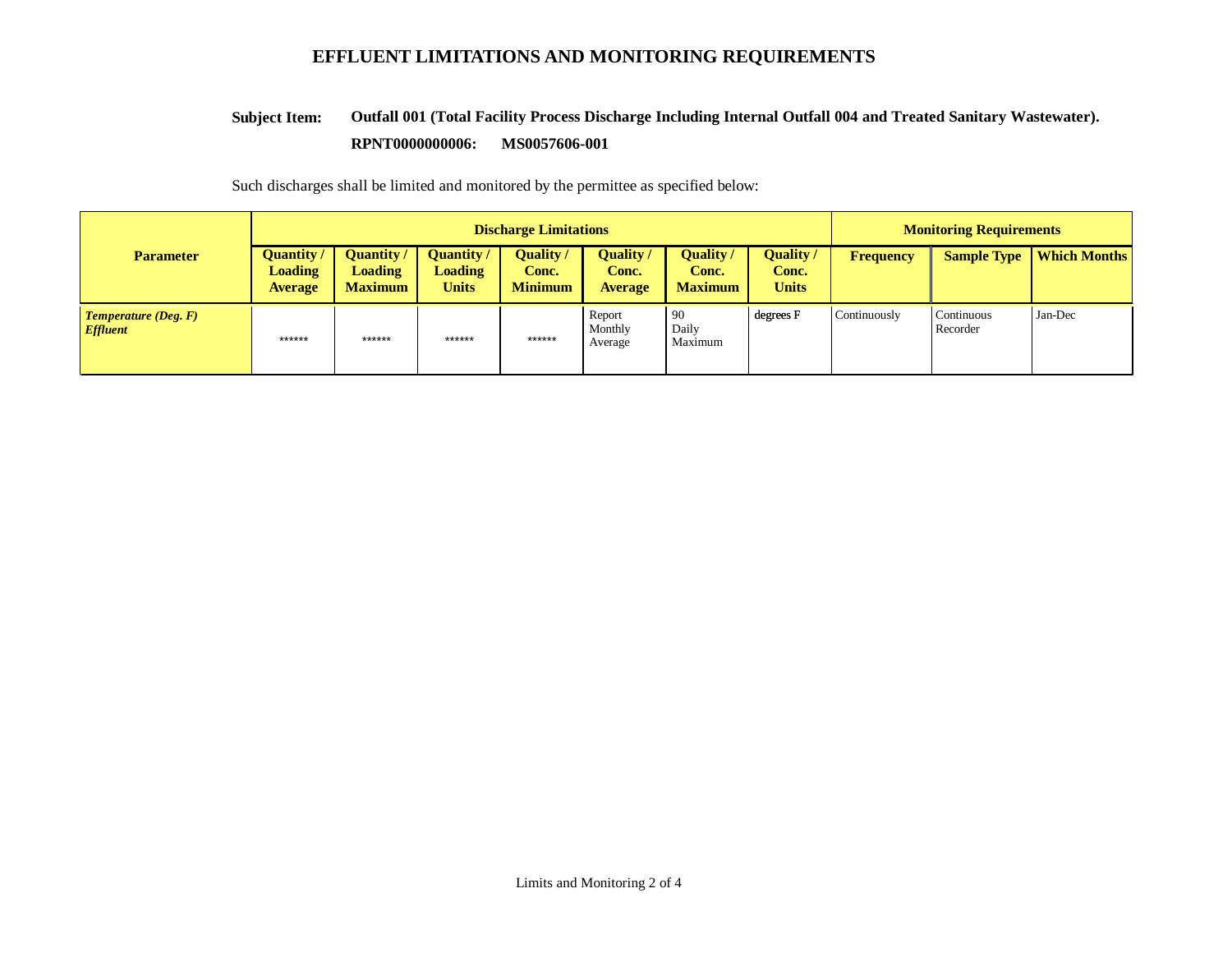#### **Outfall 002 (Facility Stormwater). Subject Item:**

#### **RPNT0000000007: MS0057606-002**

|                                                    |                                                       |                                                       | <b>Discharge Limitations</b>                        | <b>Monitoring Requirements</b>              |                                             |                                             |                                           |                   |                           |                     |
|----------------------------------------------------|-------------------------------------------------------|-------------------------------------------------------|-----------------------------------------------------|---------------------------------------------|---------------------------------------------|---------------------------------------------|-------------------------------------------|-------------------|---------------------------|---------------------|
| <b>Parameter</b>                                   | <b>Quantity</b> /<br><b>Loading</b><br><b>Average</b> | <b>Quantity /</b><br><b>Loading</b><br><b>Maximum</b> | <b>Quantity</b> /<br><b>Loading</b><br><b>Units</b> | <b>Quality</b> /<br>Conc.<br><b>Minimum</b> | <b>Quality</b> /<br>Conc.<br><b>Average</b> | <b>Quality</b> /<br>Conc.<br><b>Maximum</b> | <b>Quality</b> /<br>Conc.<br><b>Units</b> | <b>Frequency</b>  | <b>Sample Type</b>        | <b>Which Months</b> |
| <b>Flow</b><br><b>Effluent</b>                     | Report<br>Quarterly<br>Average                        | Report<br>Quarterly<br>Maximum                        | Million<br>Gallons per<br>Day                       | ******                                      | ******                                      | ******                                      | ******                                    | Twice per Quarter | Instantaneous<br>Sampling | Jan-Dec             |
| Oil and grease<br><b>Effluent</b>                  | ******                                                | ******                                                | ******                                              | ******                                      | 10<br>Quarterly<br>Average                  | 15<br>Quarterly<br>Maximum                  | mg/L                                      | Twice per Quarter | <b>Grab Sampling</b>      | Jan-Dec             |
| pH<br><b>Effluent</b>                              | ******                                                | ******                                                | ******                                              | 6.0<br>Minimum                              | ******                                      | 9.0<br>Maximum                              | <b>SU</b>                                 | Quarterly         | <b>Grab Sampling</b>      | Jan-Dec             |
| <b>Solids (Total Suspended)</b><br><b>Effluent</b> | ******                                                | ******                                                | ******                                              | ******                                      | 45<br>Quarterly<br>Average                  | 90<br>Quarterly<br>Maximum                  | mg/L                                      | Twice per Quarter | <b>Grab Sampling</b>      | Jan-Dec             |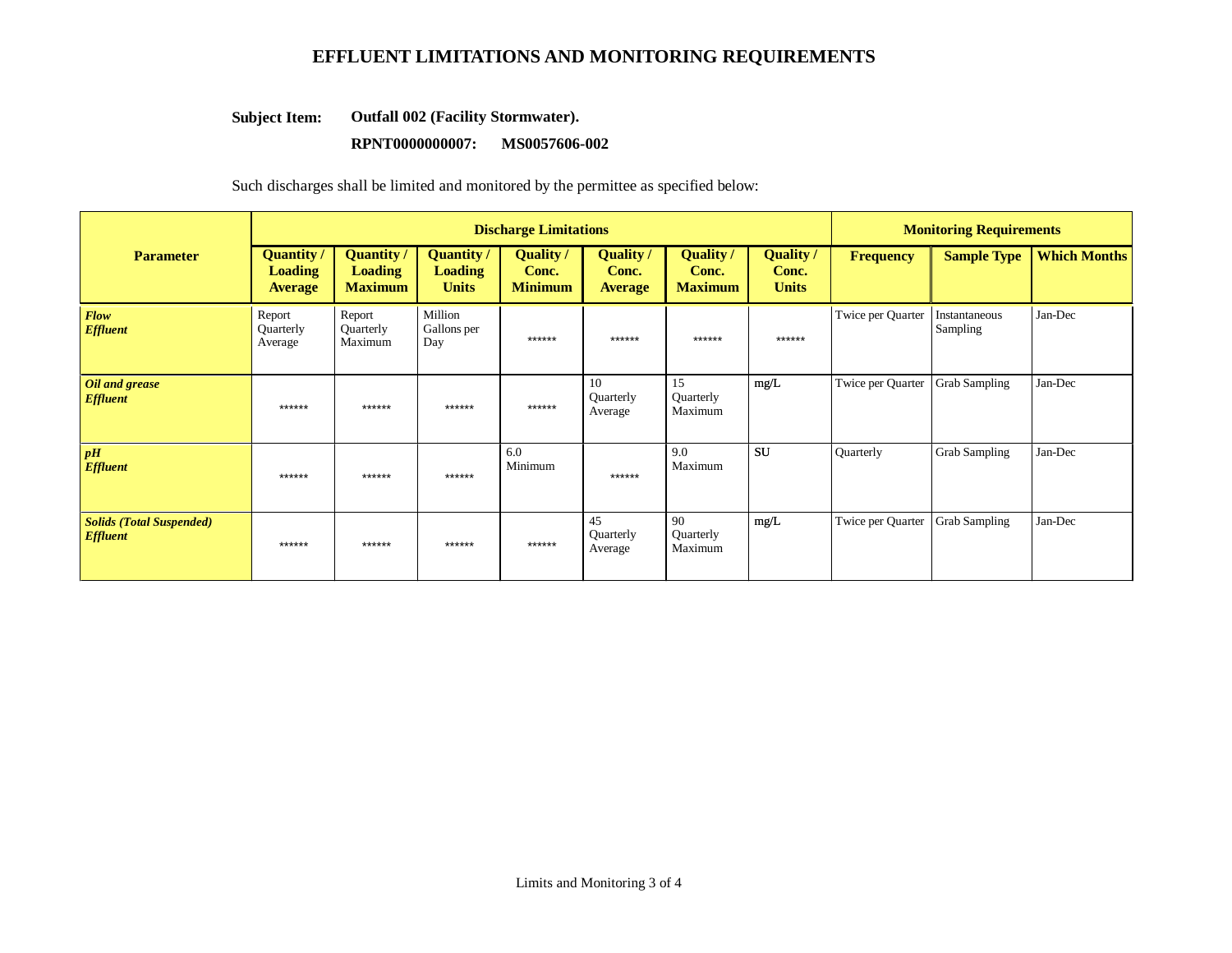#### **Outfall 004 (Low Volume Wastewater) - Internal Outfall Subject Item:**

#### **RPNT0000000009: MS0057606-004**

|                                                    | <b>Discharge Limitations</b>                          |                                                       |                                                     |                                      |                                             |                                             |                                           |                 | <b>Monitoring Requirements</b> |                     |  |
|----------------------------------------------------|-------------------------------------------------------|-------------------------------------------------------|-----------------------------------------------------|--------------------------------------|---------------------------------------------|---------------------------------------------|-------------------------------------------|-----------------|--------------------------------|---------------------|--|
| <b>Parameter</b>                                   | <b>Quantity</b> /<br><b>Loading</b><br><b>Average</b> | <b>Quantity</b> /<br><b>Loading</b><br><b>Maximum</b> | <b>Quantity</b> /<br><b>Loading</b><br><b>Units</b> | Quality /<br>Conc.<br><b>Minimum</b> | <b>Quality</b> /<br>Conc.<br><b>Average</b> | <b>Quality</b> /<br>Conc.<br><b>Maximum</b> | <b>Quality</b> /<br>Conc.<br><b>Units</b> | Frequency       | <b>Sample Type</b>             | <b>Which Months</b> |  |
| Flow<br><b>Effluent</b>                            | Report<br>Monthly<br>Average                          | Report<br>Daily<br>Maximum                            | Million<br>Gallons per<br>Day                       | ******                               | ******                                      | ******                                      | $******$                                  | Daily           | Totalizer                      | Jan-Dec             |  |
| Oil and grease<br><b>Effluent</b>                  | 12<br>Monthly<br>Average                              | 25<br>Daily<br>Maximum                                | pounds per day                                      | ******                               | 15<br>Monthly<br>Average                    | 20<br>Daily<br>Maximum                      | mg/L                                      | Twice per Month | <b>Grab Sampling</b>           | Jan-Dec             |  |
| <b>Solids (Total Suspended)</b><br><b>Effluent</b> | 25<br>Monthly<br>Average                              | 126<br>Daily<br>Maximum                               | pounds per day                                      | ******                               | 30<br>Monthly<br>Average                    | 100<br>Daily<br>Maximum                     | mg/L                                      | Twice per Month | <b>Grab Sampling</b>           | Jan-Dec             |  |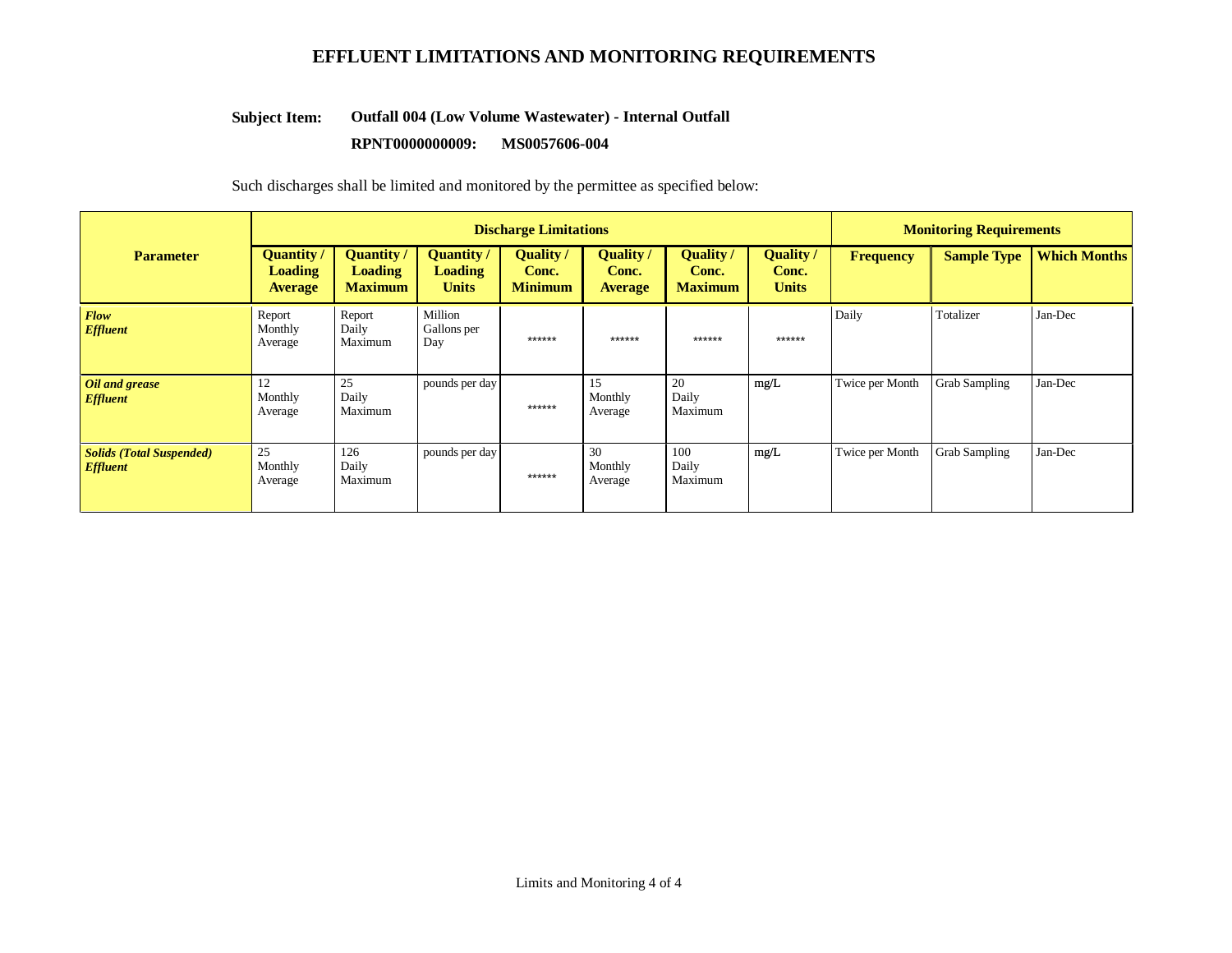Entergy Mississippi LLC, Choctaw County Generating Station Facility Requirements Permit Number:MS0057606 Activity ID No.: PER20190005

# **AI0000015595 Steam Electric Power Plant:**

Limitation Requirements:

| Condition |           |                                                                                                                                                                                                                                                                                                         |
|-----------|-----------|---------------------------------------------------------------------------------------------------------------------------------------------------------------------------------------------------------------------------------------------------------------------------------------------------------|
| No.       | Parameter | Condition                                                                                                                                                                                                                                                                                               |
| $L-1$     |           | There shall be no discharge of floating solids or visible foam in other than trace amounts. [11 Miss. Admin. Code Pt. 6, R.<br>2.2.A(2).                                                                                                                                                                |
| $L-2$     |           | The discharges shall not cause the occurrence of a visible sheen on the surface of the receiving waters. [11 Miss. Admin. Code<br>Pt. 6, R. $2.2.A(2).$                                                                                                                                                 |
| $L-3$     |           | Samples taken in compliance with the monitoring requirements specified in this permit shall be taken at the nearest accessible<br>point after final treatment but prior to mixing with the receiving stream or as otherwise specified in this permit. [11 Miss.]<br>Admin. Code Pt. 6, R. 1.1.4.A(28).] |

Record-Keeping Requirements:

| Condition<br>No. | Condition                                                                                                                                                                             |
|------------------|---------------------------------------------------------------------------------------------------------------------------------------------------------------------------------------|
| $R-1$            | Recording of Results                                                                                                                                                                  |
|                  | For each measurement or sample taken pursuant to the requirements of this permit, the permittee shall maintain records of all information obtained from such<br>monitoring including: |
|                  | (1) The exact place, date, and time of sampling;                                                                                                                                      |

(2) The dates the analyses were performed;

(3) The person(s) who performed the analyses;

(4) The analytical techniques, procedures or methods used; and

(5) The results of all required analyses. [11 Miss. Admin. Code Pt. 6, R. 1.1.4.A(29)(a).]

Page 1 of 25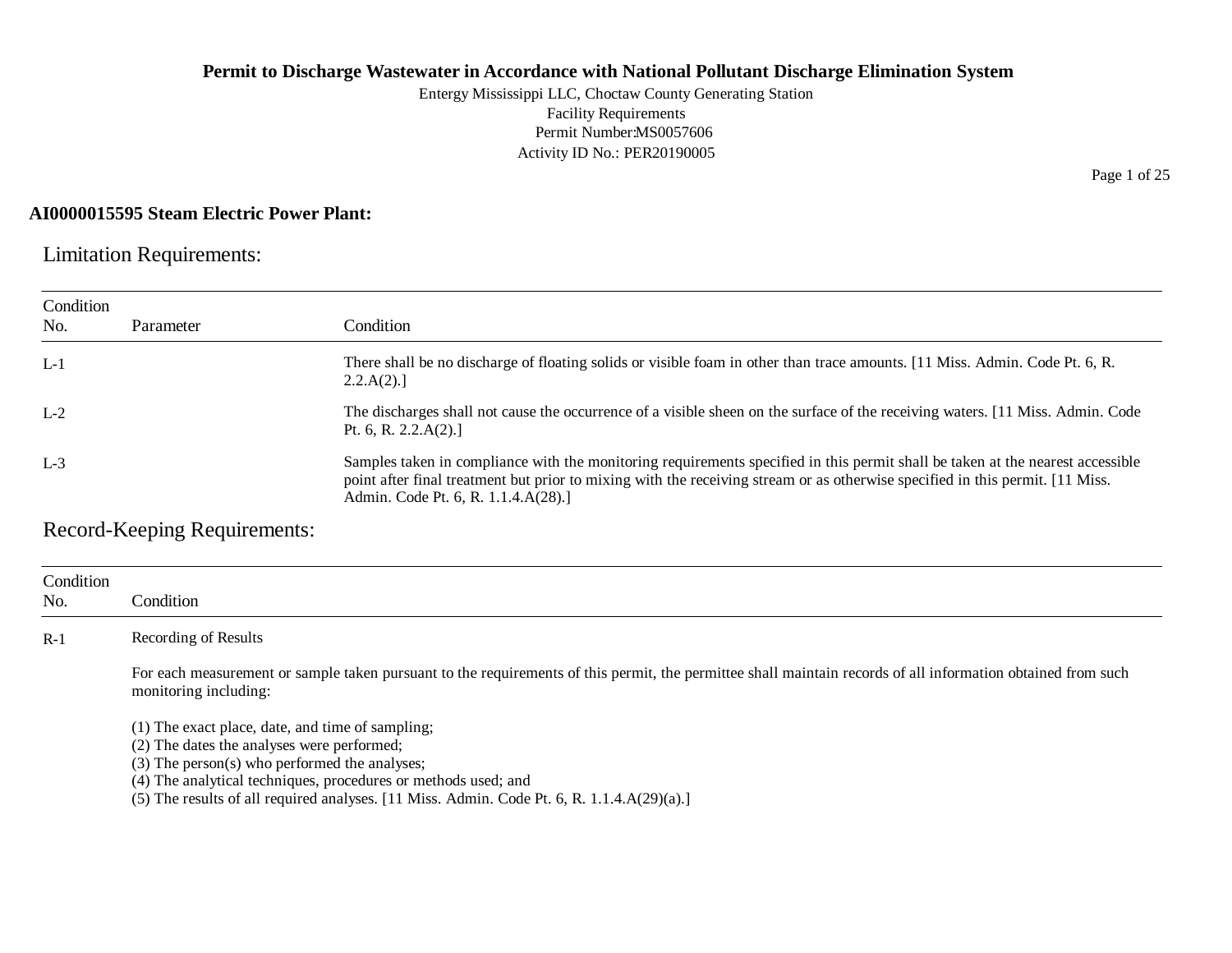Entergy Mississippi LLC, Choctaw County Generating Station Facility Requirements Permit Number:MS0057606 Activity ID No.: PER20190005

# **AI0000015595 (continued):**

Submittal/Action Requirements:

| Condition<br>No. | Condition                                                                                                                                                                                                                                                                                                                                                                                                                                                                                                                                                                                                                                                                                                                                                                                                                                                                                                                                                                                                                                                                                                                                                                                                                                                                                                                                                                  |
|------------------|----------------------------------------------------------------------------------------------------------------------------------------------------------------------------------------------------------------------------------------------------------------------------------------------------------------------------------------------------------------------------------------------------------------------------------------------------------------------------------------------------------------------------------------------------------------------------------------------------------------------------------------------------------------------------------------------------------------------------------------------------------------------------------------------------------------------------------------------------------------------------------------------------------------------------------------------------------------------------------------------------------------------------------------------------------------------------------------------------------------------------------------------------------------------------------------------------------------------------------------------------------------------------------------------------------------------------------------------------------------------------|
| $S-1$            | OTHER STANDARD CONDITIONS<br>1. This permit does not allow the discharge of Chemical Metal Cleaning Wastewater into State Waters.<br>2. This permit does not cover the discharge of hydrostatic test waters into State Waters.<br>3. The permittee shall certify annually that chemicals added for cooling system maintenance, including such chemicals used for corrosion inhibition, do not<br>result in the discharge via evaporative cooler blowdown and/or HRGS blowdown of any of the 126 priority pollutants (including but not limited to chromium and<br>zinc) in detectable concentrations. Additionally, once for each product used for cooling system maintenance (unless subsequent changes in the product<br>formulation occur or, the product is obtained from a different source), compliance shall be demonstrated by submission of certification from the manufacturer that<br>such product contains no prioroty pollutants or, if any of the 126 priority pollutants are contained in such product, calculations which show that the addition of<br>such products does not result in the discharge of that individual priority pollutant at concentrations greater than 10 micrograms per liter due to dilution within the<br>cooling system. Certify: Due annually - every 1 year after effective date. [11 Miss. Admin. Code Pt. 6, Ch. 1, Subch. 1.] |
| $S-2$            | STORM WATER POLLUTION PLAN (SWPPP) INSPECTIONS                                                                                                                                                                                                                                                                                                                                                                                                                                                                                                                                                                                                                                                                                                                                                                                                                                                                                                                                                                                                                                                                                                                                                                                                                                                                                                                             |
|                  | All areas contributing to storm water discharges associated with industrial activity must be inspected as often as needed but no less than once annually. The<br>inspection must evaluate whether the storm water pollution prevention plan adequately minimizes pollutant loadings and is properly implemented or whether<br>additional control measures are needed. The results of the annual inspection shall be reported to the MDEQ no later than January 28 of the following year.<br>Amendments to the plan must be submitted to the MDEQ within 30 days of amendment. Submit an Inspection Report : Due annually by the 28th of January. [11<br>Miss. Admin. Code Pt. 6, R. 1.1.4.A(4)]                                                                                                                                                                                                                                                                                                                                                                                                                                                                                                                                                                                                                                                                            |
| $S-3$            | STORM WATER POLLUTION PLAN (SWPPP) IMPLEMENTATION<br>The permittee shall implement the Stormwater Pollution Prevention Plan (SWPPP) as submitted to the MDEQ. The permittee shall submit proposed SWPPP<br>amendments to MDEQ at least thirty (30) days prior to implementing any changes to the SWPPP. [11 Miss. Admin. Code Pt. 6, R. 1.1.4.A(4)]                                                                                                                                                                                                                                                                                                                                                                                                                                                                                                                                                                                                                                                                                                                                                                                                                                                                                                                                                                                                                        |

Page 2 of 25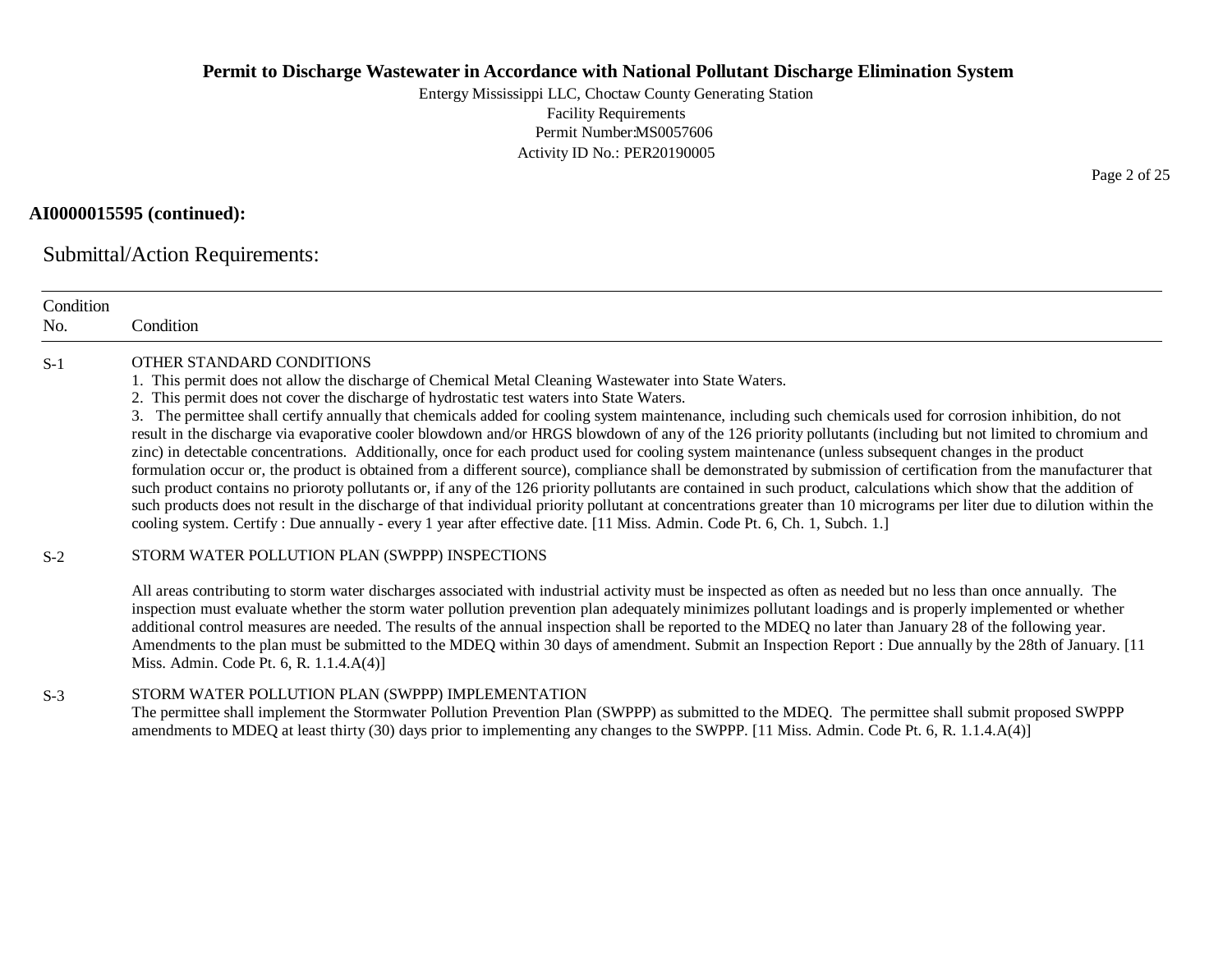Entergy Mississippi LLC, Choctaw County Generating Station Facility Requirements Permit Number:MS0057606 Activity ID No.: PER20190005

# **AI0000015595 (continued):**

Submittal/Action Requirements:

| Condition<br>No. | Condition                                                                                                                                                                                                                                                                                                                                                                                                                                                                                                                                                                                                                                                                                                                                                                                                                                                                                                                                                                                                                                                                                                                                                                                                                                               |
|------------------|---------------------------------------------------------------------------------------------------------------------------------------------------------------------------------------------------------------------------------------------------------------------------------------------------------------------------------------------------------------------------------------------------------------------------------------------------------------------------------------------------------------------------------------------------------------------------------------------------------------------------------------------------------------------------------------------------------------------------------------------------------------------------------------------------------------------------------------------------------------------------------------------------------------------------------------------------------------------------------------------------------------------------------------------------------------------------------------------------------------------------------------------------------------------------------------------------------------------------------------------------------|
| $S-4$            | Reporting                                                                                                                                                                                                                                                                                                                                                                                                                                                                                                                                                                                                                                                                                                                                                                                                                                                                                                                                                                                                                                                                                                                                                                                                                                               |
|                  | Monitoring results obtained during the previous reporting period shall be summarized and reported on a Discharge Monitoring Report (DMR). DMR data must<br>be submitted submitted electronically using the MDEQ NetDMR system NO LATER THAT THE 28TH DAY OF THE MONTH FOLLOWING THE<br>COMPLETED REPORTING PERIOD.                                                                                                                                                                                                                                                                                                                                                                                                                                                                                                                                                                                                                                                                                                                                                                                                                                                                                                                                      |
|                  | DMRs and all other reports required herein, shall be signed in accordance with 11 Miss. Admin. Code Pt. 6, R. 1.1.4.A(15)(c)(1). of the Mississippi Wastewater<br>Regulations. [11 Miss. Admin. Code Pt. 6, R. 1.1.4.A(15)c(1)., 40 CFR 122.21(1)(4)(i)]                                                                                                                                                                                                                                                                                                                                                                                                                                                                                                                                                                                                                                                                                                                                                                                                                                                                                                                                                                                                |
| $S-5$            | Reporting Requirements - Planned Changes                                                                                                                                                                                                                                                                                                                                                                                                                                                                                                                                                                                                                                                                                                                                                                                                                                                                                                                                                                                                                                                                                                                                                                                                                |
|                  | The permittee shall give notice to the Permit Board as soon as possible of any planned physical alterations or additions, including but not limited to, a change of<br>operation to the permitted facility. Notice is required in the circumstances that follow:<br>(1) The alteration or addition to a permitted facility may meet one of the criteria for determining whether the facility is a new source in 40 CFR 122.29(b); or<br>(2) The alteration or addition could significantly change the nature or increase the quantity of pollutants discharged. This notification applies to pollutants which<br>are not subject to either effluent limitations in the permit or notification requirements under 40 CFR $122.42(a)(1)$ .<br>(3) The alteration or addition results in a significant change in the permittee's sludge use or disposal practices, and such alteration, addition, or change may<br>justify the application of permit conditions that are different from or absent in the existing permit, including notification of additional use or disposal sites not<br>reported during the permit application process or not reported pursuant to an approved land application plan; [11 Miss. Admin. Code Pt. 6, R. 1.1.4.A(15)(a).] |
| $S-6$            | Reporting Requirements - Anticipated Noncompliance                                                                                                                                                                                                                                                                                                                                                                                                                                                                                                                                                                                                                                                                                                                                                                                                                                                                                                                                                                                                                                                                                                                                                                                                      |
|                  | The permittee shall give advance notice to the Permit Board of any planned changes in the permitted facility or activity which may result in noncompliance with<br>permit requirements. [11 Miss. Admin. Code Pt. 6, R. 1.1.4.A(29)(b).]                                                                                                                                                                                                                                                                                                                                                                                                                                                                                                                                                                                                                                                                                                                                                                                                                                                                                                                                                                                                                |

Page 3 of 25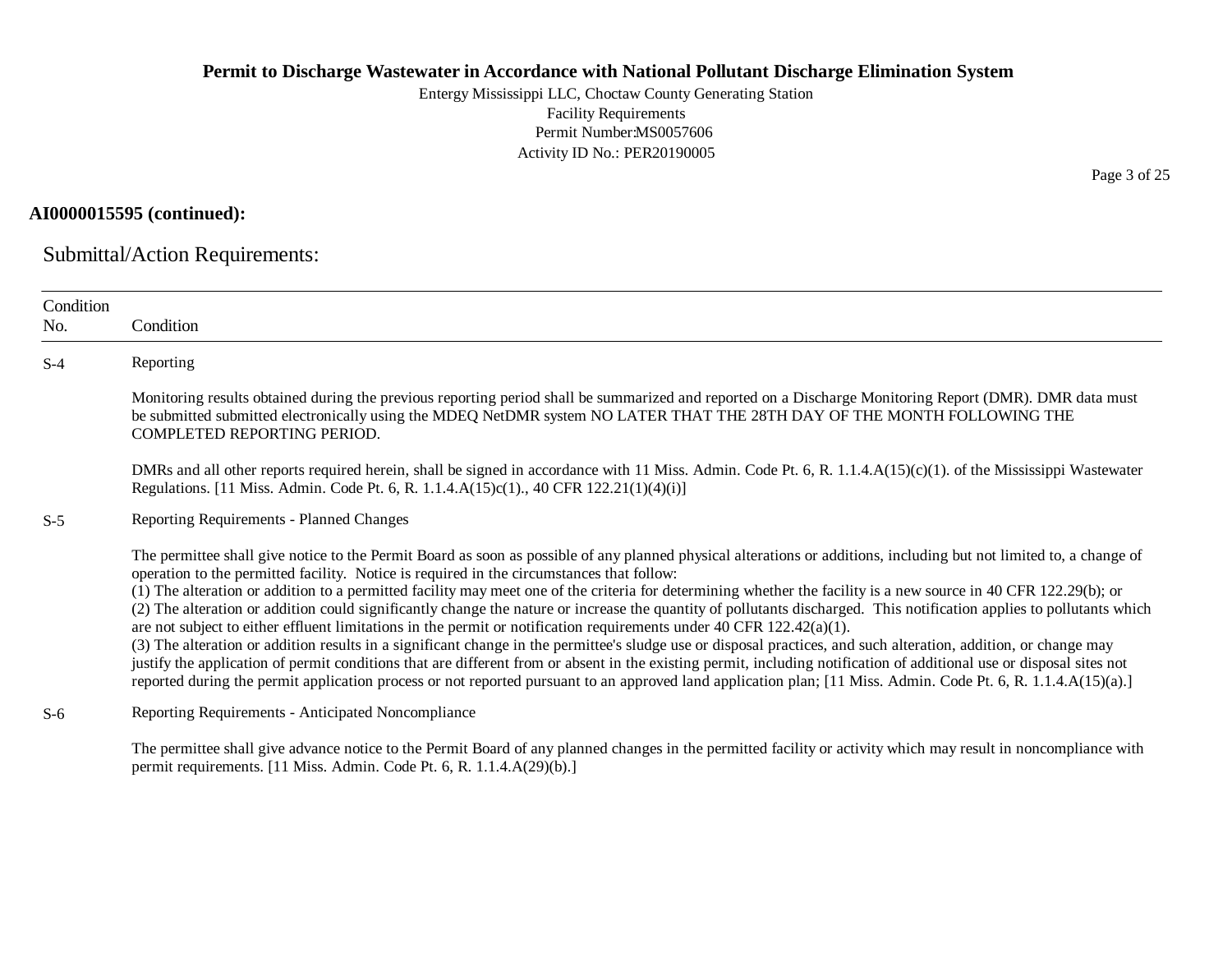Entergy Mississippi LLC, Choctaw County Generating Station Facility Requirements Permit Number:MS0057606 Activity ID No.: PER20190005

# **AI0000015595 (continued):**

Submittal/Action Requirements:

| Condition<br>No. | Condition                                                                                                                                                                                                                                                                                                                                                                                                                                                                                                                                                                                                                                                                                                           |
|------------------|---------------------------------------------------------------------------------------------------------------------------------------------------------------------------------------------------------------------------------------------------------------------------------------------------------------------------------------------------------------------------------------------------------------------------------------------------------------------------------------------------------------------------------------------------------------------------------------------------------------------------------------------------------------------------------------------------------------------|
| $S-7$            | Noncompliance Notification - Twenty-Four Hour Reporting                                                                                                                                                                                                                                                                                                                                                                                                                                                                                                                                                                                                                                                             |
|                  | (1) The permittee shall report any noncompliance which may endanger health or the environment. Any information shall be provided orally within 24 hours<br>from the time the permittee becomes aware of the circumstances. A written submission shall also be provided within 5 days of the time the permittee becomes<br>aware of the circumstances. The written submission shall contain a description of the noncompliance and its cause; the period of noncompliance, including exact<br>dates and times, and if the noncompliance has not been corrected, the anticipated time it is expected to continue; and steps taken or planned to reduce, eliminate,<br>and/or prevent recurrence of the noncompliance. |
|                  | (2) The following shall be included as information which must be reported within 24 hours under this paragraph.<br>(i) Any unanticipated bypass which exceeds any effluent limitation in the permit.<br>(ii) Any upset which exceeds any effluent limitation in the permit.<br>(iii) Violation of a maximum daily discharge limitation for any of the pollutants listed by the Permit Board in the permit to be reported within 24 hours.<br>(iv) The Executive Director may waive the written report on a case-by-case basis for reports under paragraph (1) of this section if the oral report has been received<br>within 24 hours.                                                                              |
|                  | All reports required by this condition which are submitted after December 20, 2020, shall be submitted by the permittee electronically as instructed by MDEQ.<br>[11 Miss. Admin. Code Pt. 6, R. 1.1.4.A(29)(e)., 40 CFR 122.41.(1)(6)]                                                                                                                                                                                                                                                                                                                                                                                                                                                                             |
| $S-8$            | Noncompliance Notification - Other Noncompliance                                                                                                                                                                                                                                                                                                                                                                                                                                                                                                                                                                                                                                                                    |
|                  | The permittee shall report all instances of noncompliance not reported under the twenty-four hour reporting requirements, at the time monitoring reports are<br>submitted or within 30 days from the end of the month in which the noncompliance occurs. The reports shall contain the same information as is required under<br>the twenty-four hour reporting requirements contained in this permit.                                                                                                                                                                                                                                                                                                               |
|                  | All reports required by this condition which are submitted after December 20, 2020, shall be submitted by the permittee electronically as instructed by MDEQ.<br>[11 Miss. Admin. Code Pt. 6, R. 1.1.4.A(29)(f)., 40 CFR 122.41.(1)(7)]                                                                                                                                                                                                                                                                                                                                                                                                                                                                             |

Page 4 of 25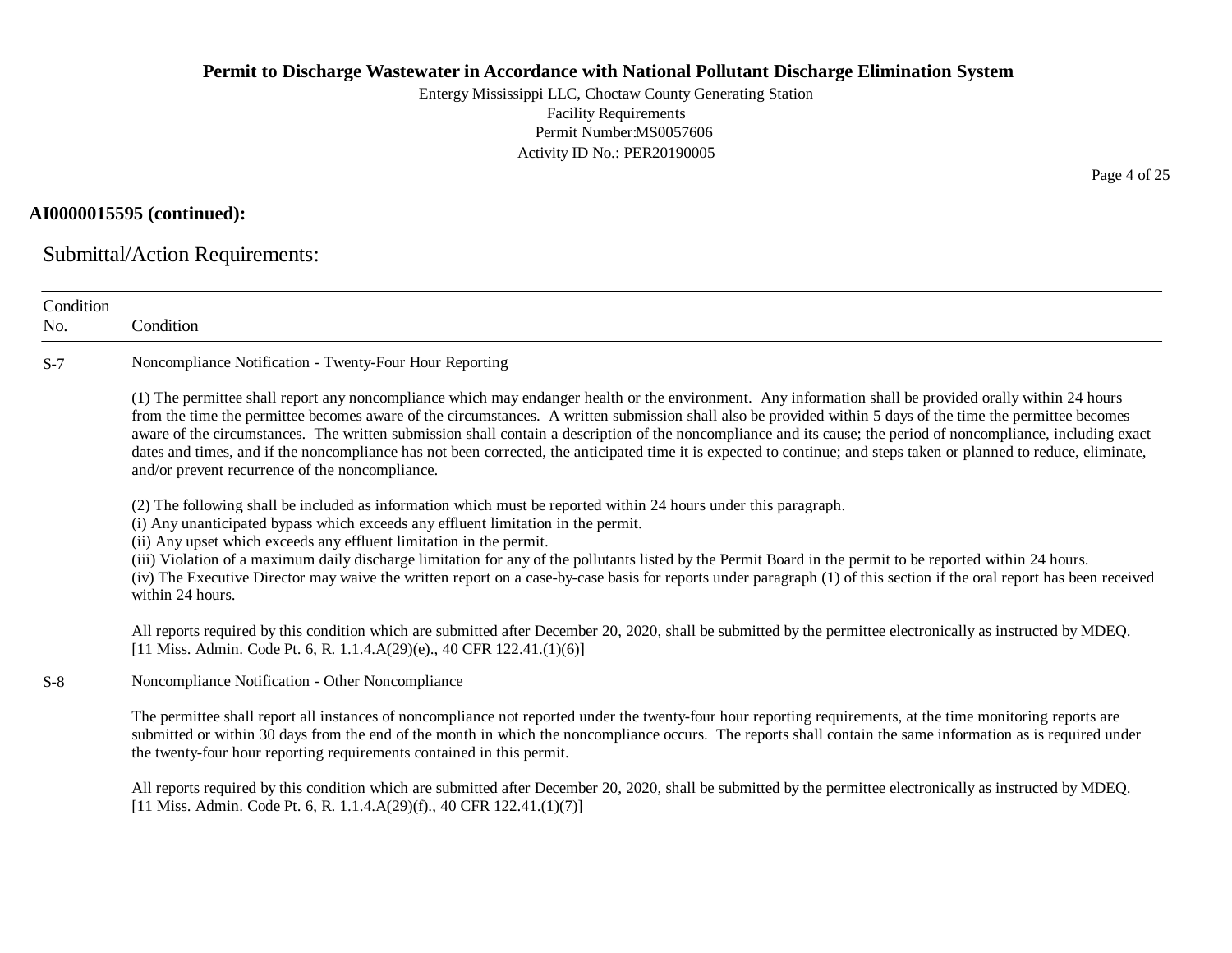Entergy Mississippi LLC, Choctaw County Generating Station Facility Requirements Permit Number:MS0057606 Activity ID No.: PER20190005

# **AI0000015595 (continued):**

Submittal/Action Requirements:

| Condition<br>No. | Condition                                                                                                                                                                                                                                                                                                                                                                                                                         |
|------------------|-----------------------------------------------------------------------------------------------------------------------------------------------------------------------------------------------------------------------------------------------------------------------------------------------------------------------------------------------------------------------------------------------------------------------------------|
| $S-9$            | Noncompliance Notification - Other Information                                                                                                                                                                                                                                                                                                                                                                                    |
|                  | Where the permittee becomes aware that it failed to submit any relevant facts in a permit application, or submitted incorrect information in a permit application<br>or in any report to the Permit Board, it shall promptly submit such facts or information. [11 Miss. Admin. Code Pt. 6, R. 1.1.4.A(29)(g).]                                                                                                                   |
| $S-10$           | <b>Bypassing -Notice</b>                                                                                                                                                                                                                                                                                                                                                                                                          |
|                  | Anticipated bypass-<br>If the permittee knows in advance of the need for a bypass, it shall submit prior notice, if possible at least ten days before the date of the bypass.                                                                                                                                                                                                                                                     |
|                  | Unanticipated bypass-<br>The permittee shall submit notice of an unanticipated bypass as required by the twenty-four hour reporting requirements set forth in this permit.                                                                                                                                                                                                                                                        |
|                  | All reports required by this condition which are submitted after December 20, 2020, shall be submitted by the permittee electronically as instructed by MDEQ.<br>$[40 \text{ CFR } 122.41 \text{ (m)}(3)$ (i, ii)]                                                                                                                                                                                                                |
| $S-11$           | <b>Expiration of Permit</b>                                                                                                                                                                                                                                                                                                                                                                                                       |
|                  | At least 180 days prior to the expiration date of this permit pursuant to the State law and regulation, the permittee who wishes to continue to operate under this<br>permit shall submit an application to the Permit Board for reissuance. The Permit Board may grant permission to submit an application later than this, but no<br>later than the expiration date of the permit. [11 Miss. Admin. Code Pt. 6, R. 1.1.5.B(1).] |

Page 5 of 25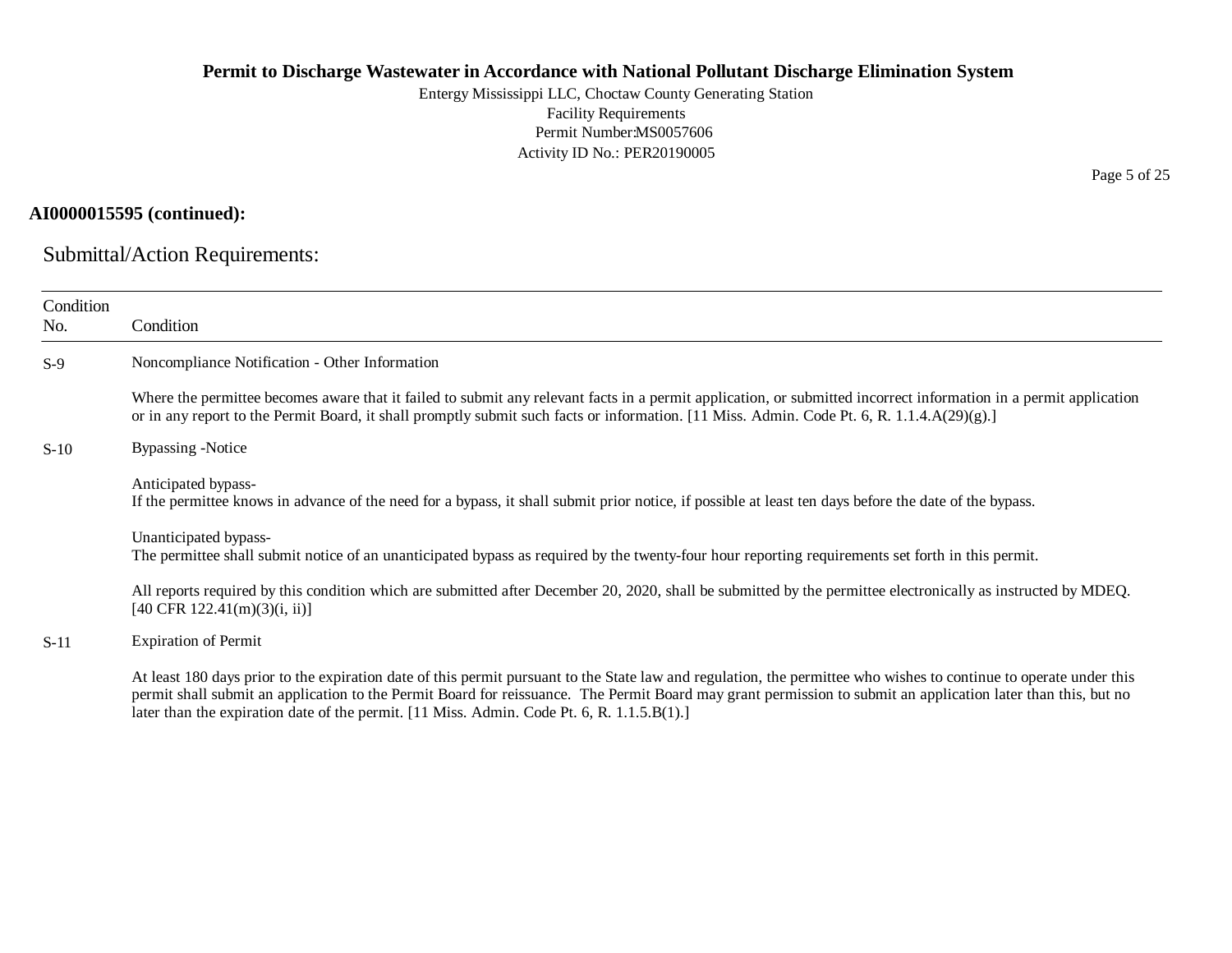Entergy Mississippi LLC, Choctaw County Generating Station Facility Requirements Permit Number:MS0057606 Activity ID No.: PER20190005

# **AI0000015595 (continued):**

Submittal/Action Requirements:

| Condition<br>No.    | Condition                                                                                                                                                                                                                                                                                                                                          |
|---------------------|----------------------------------------------------------------------------------------------------------------------------------------------------------------------------------------------------------------------------------------------------------------------------------------------------------------------------------------------------|
|                     |                                                                                                                                                                                                                                                                                                                                                    |
| $S-12$              | Requirements Regarding Cooling and Boiler Water Additives                                                                                                                                                                                                                                                                                          |
|                     | Notification shall be made to the permitting authority in writing not later than sixty (60) days prior to initiating the addition of any chemical product to the<br>cooling water and/or boiler water which is subject to discharge, other than those previously approved and/or used. Such notification should include, but not be<br>limited to: |
|                     | (1) Name and composition of the proposed additive,                                                                                                                                                                                                                                                                                                 |
|                     | (2) Proposed discharge concentration,                                                                                                                                                                                                                                                                                                              |
|                     | (3) Dosage addition rates,                                                                                                                                                                                                                                                                                                                         |
|                     | (4) Frequency of use,                                                                                                                                                                                                                                                                                                                              |
|                     | (5) EPA registration, if applicable, and                                                                                                                                                                                                                                                                                                           |
|                     | (6) Aquatic species toxicological data.                                                                                                                                                                                                                                                                                                            |
|                     | Written approval must be received from the permitting authority prior to initiating use. [11 Miss. Admin. Code Pt. 6, R. 1.1.4.A(14).]                                                                                                                                                                                                             |
|                     | <b>Narrative Requirements:</b>                                                                                                                                                                                                                                                                                                                     |
| <b>Definitions:</b> |                                                                                                                                                                                                                                                                                                                                                    |
| Condition           |                                                                                                                                                                                                                                                                                                                                                    |
| No.                 | Condition                                                                                                                                                                                                                                                                                                                                          |
| $T-1$               | Definitions: General                                                                                                                                                                                                                                                                                                                               |
|                     | The permittee shall refer to 11 Miss. Admin. Code Pt. 6, R. 1.1.1.A for definitions of any permit term not specified in this permit. [11 Miss. Admin. Code Pt. 6,                                                                                                                                                                                  |

R. 1.1.1.A.]

Page 6 of 25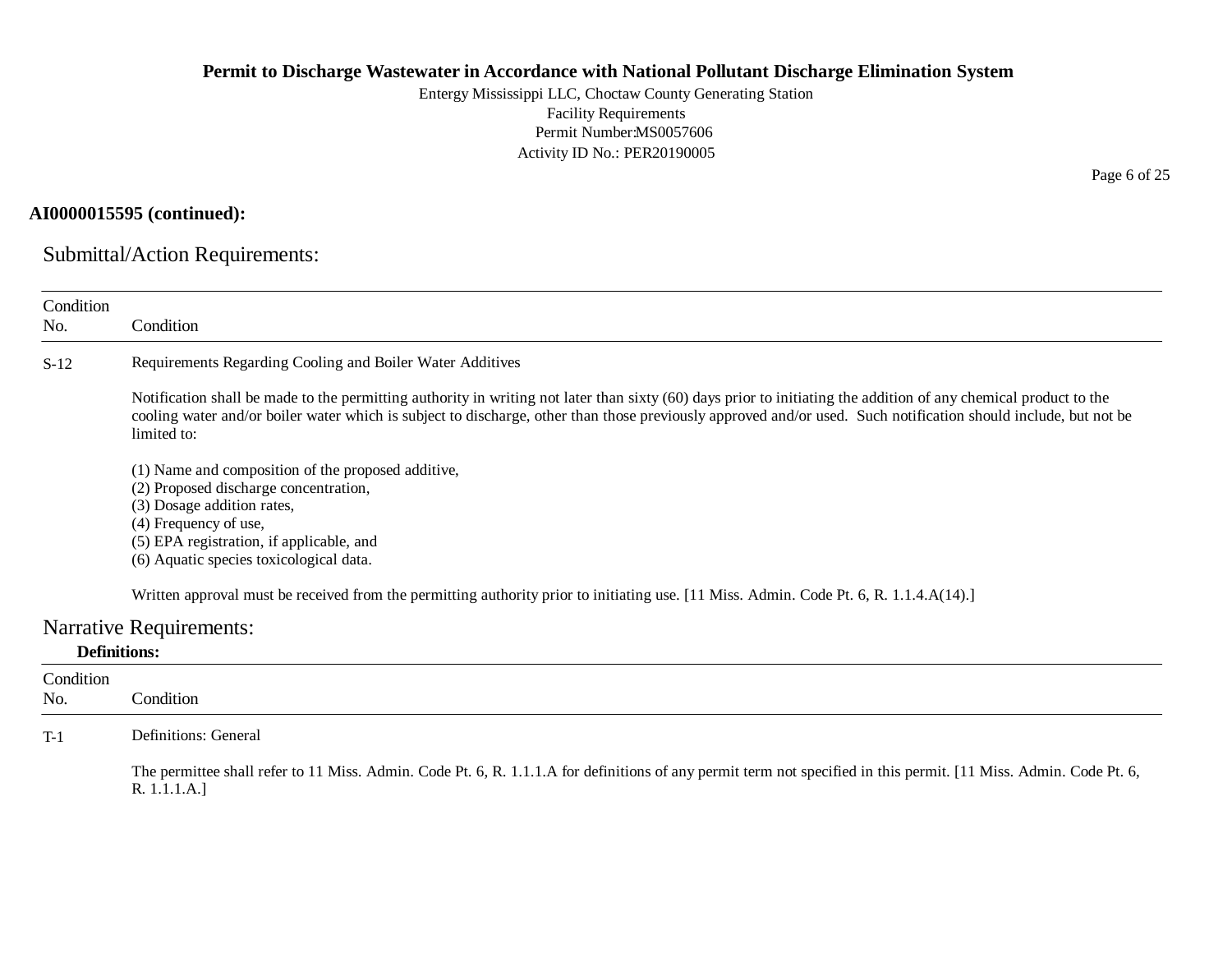Entergy Mississippi LLC, Choctaw County Generating Station Facility Requirements Permit Number:MS0057606 Activity ID No.: PER20190005

# **AI0000015595 (continued):**

Narrative Requirements:

## **Definitions:**

| Condition<br>No. | Condition                                                                                                                                                                                                                                                                                                                                                                                                                                                                                                                                                                                   |
|------------------|---------------------------------------------------------------------------------------------------------------------------------------------------------------------------------------------------------------------------------------------------------------------------------------------------------------------------------------------------------------------------------------------------------------------------------------------------------------------------------------------------------------------------------------------------------------------------------------------|
| $T-2$            | Definitions: Monthly Average                                                                                                                                                                                                                                                                                                                                                                                                                                                                                                                                                                |
|                  | "Monthly Average" means the average of "daily discharges" over a calendar month, calculated as the sum of all "daily discharges" measured during a calendar<br>month divided by the number of "daily discharges" measured during the month. The monthly average for E coli bacteria is the geometric mean of "daily<br>discharges" measured during the calendar month. In computing the geometric mean for E coli bacteria, the value one (1) shall be substituted for sample results of<br>zero. [11 Miss. Admin. Code Pt. 6, R. 1.1.1.A(44).]                                             |
| $T-3$            | Definitions: Daily Discharge                                                                                                                                                                                                                                                                                                                                                                                                                                                                                                                                                                |
|                  | "Daily discharge" means the "discharge of a pollutant" measured during a calendar day or any 24-hour period that reasonably represents the calendar day for<br>purposes of sampling. For pollutants with limitations expressed in units of mass, the "daily discharge" is calculated as the total mass of the pollutant discharged<br>over the day. For pollutants with limitations expressed in other units of measurements, the "daily average" is calculated as the average measurement of the<br>discharge of the pollutant over the day. [11 Miss. Admin. Code Pt. 6, R. 1.1.1.A(15).] |
| $T-4$            | Definitions: Daily Maximum                                                                                                                                                                                                                                                                                                                                                                                                                                                                                                                                                                  |
|                  | "Daily maximum" means the highest "daily discharge" over a calendar month. [11 Miss. Admin. Code Pt. 6, R. 1.1.1.A(16).]                                                                                                                                                                                                                                                                                                                                                                                                                                                                    |
| $T-5$            | <b>Definitions: Toxic Pollutants</b>                                                                                                                                                                                                                                                                                                                                                                                                                                                                                                                                                        |
|                  | "Toxic pollutants" means any pollutant listed as toxic under Section $307(a)(1)$ or, in the case of "sludge use or disposal practices", any pollutant identified in<br>regulations implementing Section 405(d) of the Clean Water Act. [11 Miss. Admin. Code Pt. 6, R. 1.1.1.A(71).]                                                                                                                                                                                                                                                                                                        |
| $T-6$            | <b>Definitions: Hazardous Substances</b>                                                                                                                                                                                                                                                                                                                                                                                                                                                                                                                                                    |
|                  | "Hazardous substances" are defined in 40 CFR 116.4. [40 CFR 116.4]                                                                                                                                                                                                                                                                                                                                                                                                                                                                                                                          |

Page 7 of 25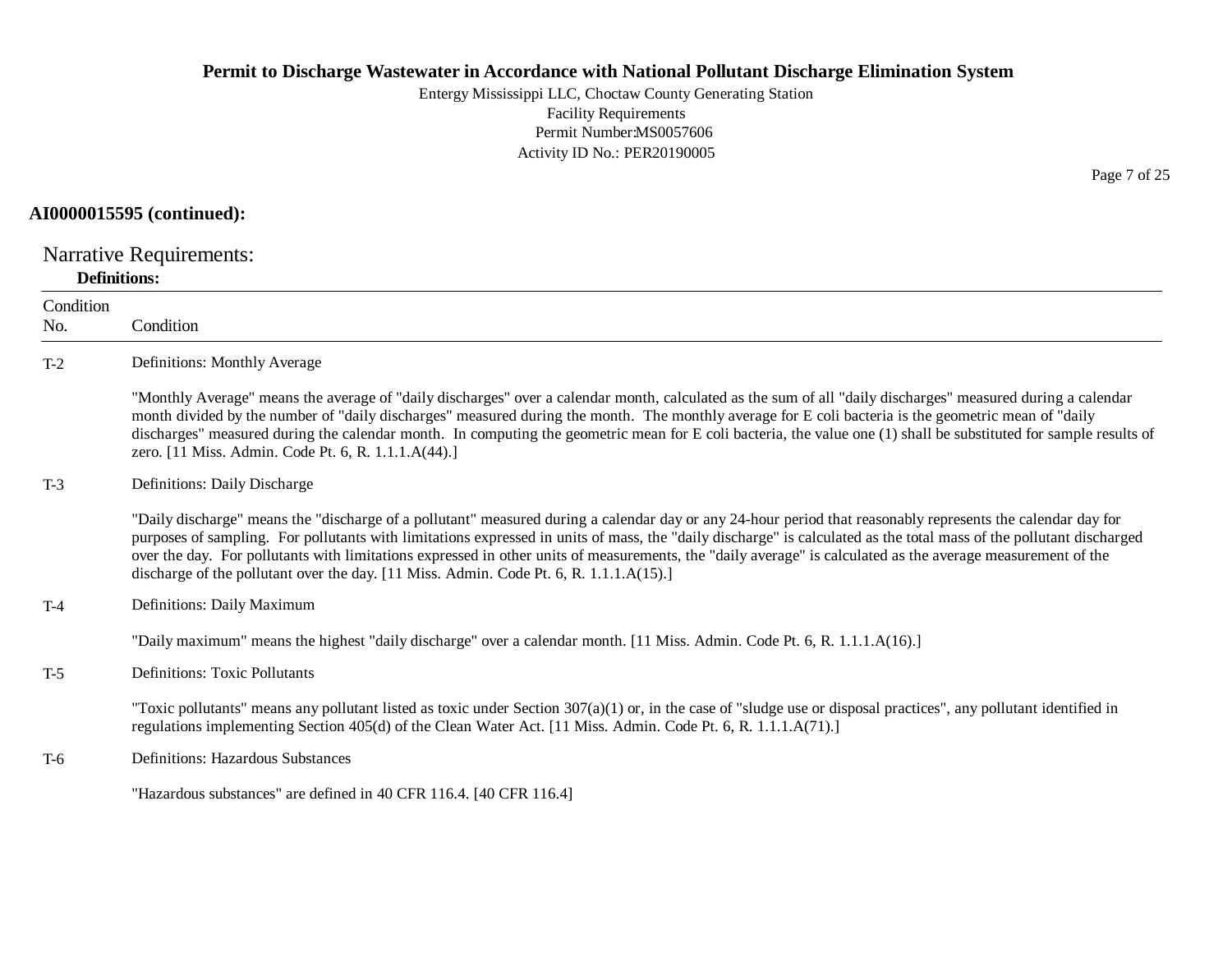Entergy Mississippi LLC, Choctaw County Generating Station Facility Requirements Permit Number:MS0057606 Activity ID No.: PER20190005

#### **AI0000015595 (continued):**

Narrative Requirements:

#### **Definitions:**

**Condition** No. Condition T-7 Definitions: Quarterly Average "Quarterly Average" means the average of "daily discharges" over a three month period, calculated as the sum of all "daily discharges" measured during the quarter divided by the number of "daily discharges" measured during the quarter. The quarterly average for E coli bacteria is the geometric mean of "daily discharges" measured during the quarter. In computing the geometric mean for E coli bacteria, the value one (1) shall be substituted for sample results of zero. [11 Miss. Admin. Code Pt. 6, R. 1.1.1.A(61).] T-8 Definitions: Weekly Average "Weekly average" means the average of "daily discharges" over a calendar week, calculated as the sum of all "daily discharges" measured during a calendar week divided by the number of "daily discharges" measured during that week. The weekly average for E coli bacteria is the geometric mean of all "daily discharges" measured in a calendar week. In computing the geometric mean for E coli bacteria, one (1) shall be substituted for sample results of zero. For self-monitoring purposes, the value to be reported is the single highest weekly average computed during a calendar month. [11 Miss. Admin. Code Pt. 6, R. 1.1.1.A(86).] T-9 Definitions: Quarterly Maximum "Quarterly Maximum" means the highest "daily discharge" measured over a three-month period. [11 Miss. Admin. Code Pt. 6, R.1.1.1.A(62).] T-10 Definitions: Maximum Monthly Average Maximum Monthly Average means the highest "monthly average" over a monitoring period. [40 CFR 122] T-11 Definitions: Yearly Average "Yearly Average" means the average of "daily discharges" over a calendar year, calculated as the sum of all "daily discharges" measured during the calendar year divided by the number of "daily discharges" measured during the calendar year. The yearly average for E coli bacteria is the geometric mean of "daily discharges" during the calendar year. In computing the geometric mean for E coli bacteria, the value one (1) shall be substituted for sample results of zero. [11] Miss. Admin. Code Pt. 6, R.1.1.1.A(87).]

Page 8 of 25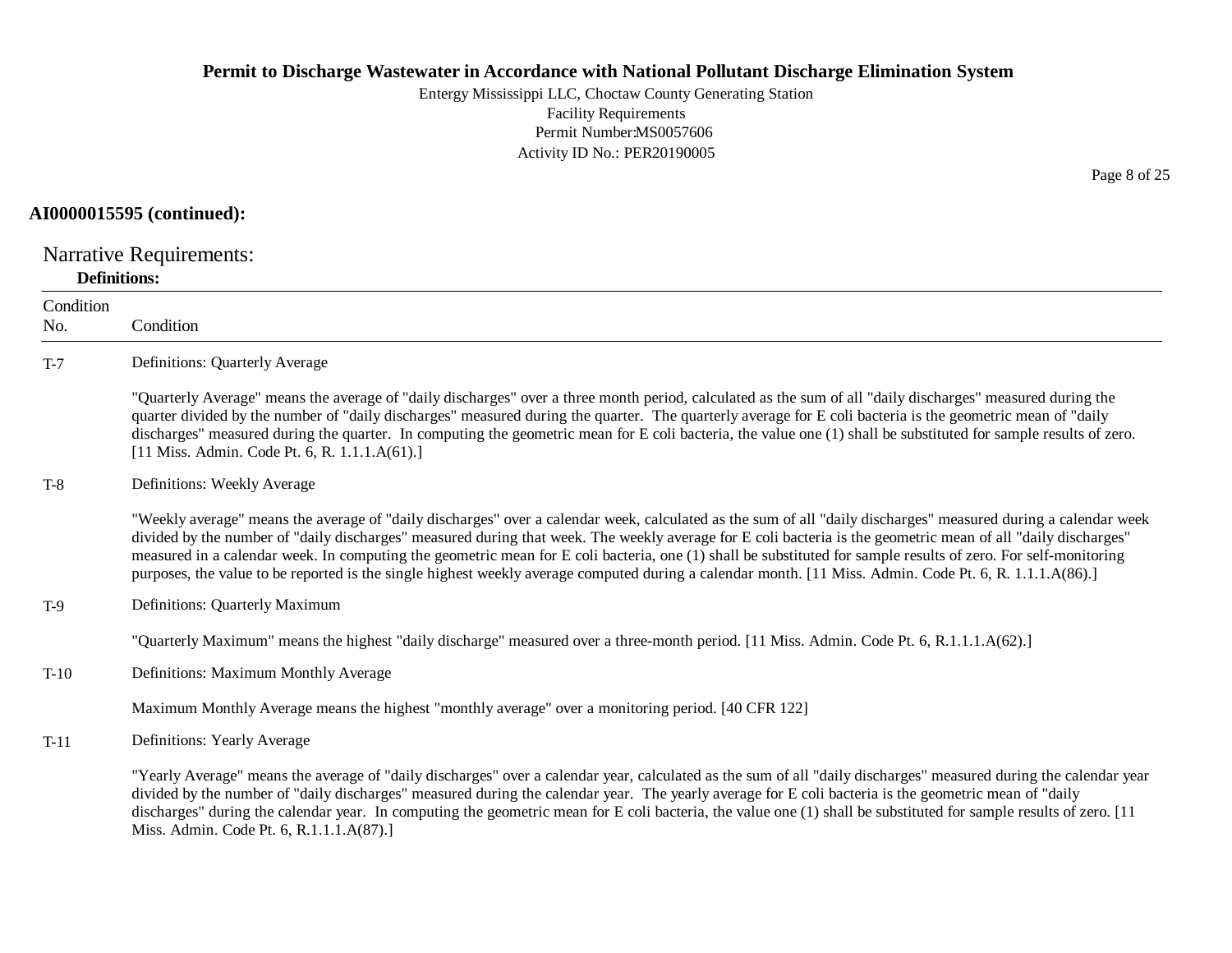Entergy Mississippi LLC, Choctaw County Generating Station Facility Requirements Permit Number:MS0057606 Activity ID No.: PER20190005

# **AI0000015595 (continued):**

Narrative Requirements:

# **Definitions:**

| Condition<br>No. | Condition                                                                                                                                                                                                                                                                                                                     |
|------------------|-------------------------------------------------------------------------------------------------------------------------------------------------------------------------------------------------------------------------------------------------------------------------------------------------------------------------------|
| $T-12$           | Definitions: Yearly Maximum                                                                                                                                                                                                                                                                                                   |
|                  | "Yearly Maximum" means the highest "daily discharge" measured over a calendar year. [11 Miss. Admin. Code Pt. 6, R. 1.1.1.A(88).]                                                                                                                                                                                             |
| $T-13$           | Definitions: "Submitted" means the document is postmarked on or before the applicable deadline, except as otherwise specified. [11 Miss. Admin. Code Pt.<br>6, R. 1.1.1. $A(67)$ .]                                                                                                                                           |
| Condition<br>No. | Condition                                                                                                                                                                                                                                                                                                                     |
| $T-14$           | POLY CHLORINATED BIPHENYL COMPOUNDS<br>There shall be no discharge of polychlorinated biphenyl compounds such as those commonly used in transformer fluid. [Other]                                                                                                                                                            |
| $T-15$           | The permittee shall achieve compliance with the effluent limitations specified for discharge in accordance with the following schedule: Upon Permit Issuance. [11]<br>Miss. Admin. Code Pt. 6, R. 1.1.4.A(9).)]                                                                                                               |
| $T-16$           | Within 14 days after either an interim or final date of compliance specified by this permit, the permittee shall provide the Permit Board with written notice of his<br>compliance or noncompliance with the requirements or conditions specified to be completed by that date. [11 Miss. Admin. Code Pt. 6, R. 1.1.4.A(10).] |
| $T-17$           | Representative Sampling                                                                                                                                                                                                                                                                                                       |
|                  | Samples and measurements taken as required herein shall be representative of the volume and nature of the monitored wastewater. [11 Miss. Admin. Code Pt. 6,<br>R. $1.1.4.A(28)(e).$                                                                                                                                          |

Page 9 of 25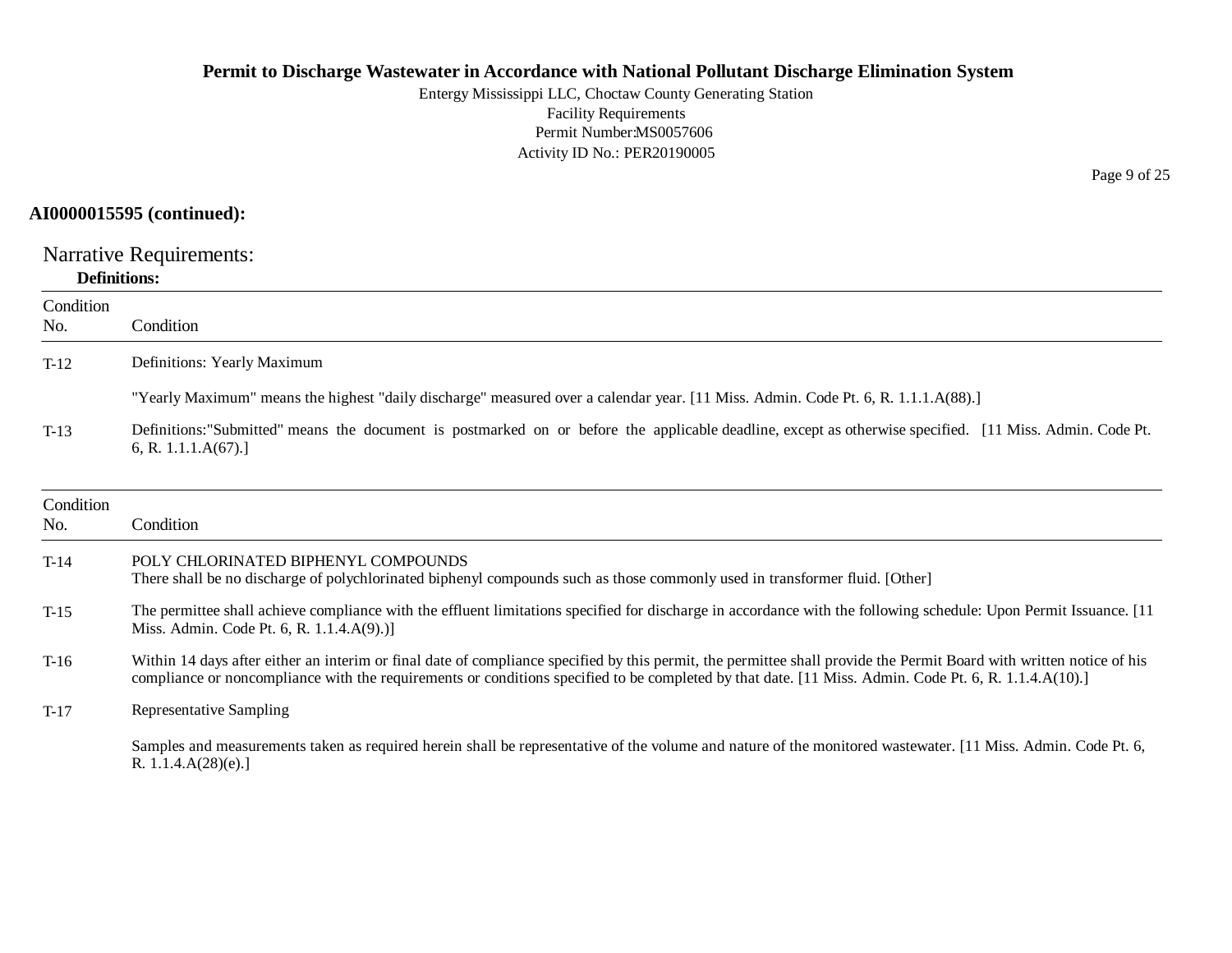Entergy Mississippi LLC, Choctaw County Generating Station Facility Requirements Permit Number:MS0057606 Activity ID No.: PER20190005

**AI0000015595 (continued):**

Narrative Requirements:

| Condition<br>No. | Condition                                                                                                                                                                                                                                                                                                                                                                                                                                                                                                                                                                                                                                                                                                                                                                                                                                                                                                                                                                      |
|------------------|--------------------------------------------------------------------------------------------------------------------------------------------------------------------------------------------------------------------------------------------------------------------------------------------------------------------------------------------------------------------------------------------------------------------------------------------------------------------------------------------------------------------------------------------------------------------------------------------------------------------------------------------------------------------------------------------------------------------------------------------------------------------------------------------------------------------------------------------------------------------------------------------------------------------------------------------------------------------------------|
| $T-18$           | Reporting                                                                                                                                                                                                                                                                                                                                                                                                                                                                                                                                                                                                                                                                                                                                                                                                                                                                                                                                                                      |
|                  | If the results for a given sample analysis are such that any parameter (other than E coli) is not detected at or above the minimum level for the test method used, a<br>value of zero will be used for that sample in calculating an arithmetic mean value for the parameter. If the resulting calculated arithmetic mean value for that<br>reporting period is zero, the permittee shall report "NODI = B" on the DMR. For E coli, a value of 1.0 shall be used in calculating the geometric mean. If the<br>resulting E coli mean value is 1.0, the permittee shall report "NODI = B" on the DMR. For each quantitative sample value that is not detectable, the test method<br>used and the minimum level for that method for that parameter shall be attached to and submitted with the DMR. The permittee shall then be considered in<br>compliance with the appropriate effluent limitation and/or reporting requirement. [11 Miss. Admin. Code Pt. 6, Ch. 1, Subch. 2.] |
| $T-19$           | Reporting                                                                                                                                                                                                                                                                                                                                                                                                                                                                                                                                                                                                                                                                                                                                                                                                                                                                                                                                                                      |
|                  | If the permittee monitors any pollutant as prescribed in the permit more frequently than required by the permit using test procedures approved under 40 CFR Part<br>136 or, in the case of sludge use or disposal, approved under 40 CFR Part 136 unless otherwise specified in 40 CFR Part 503, or as specified in the permit, the<br>results of this monitoring shall be included in the calculation and reporting of the data submitted in the DMR or sludge reporting form specified by the Permit<br>Board. [11 Miss. Admin. Code Pt. 6, R. 1.1.4.A(15)(c)(2).]                                                                                                                                                                                                                                                                                                                                                                                                           |
| $T-20$           | Reporting                                                                                                                                                                                                                                                                                                                                                                                                                                                                                                                                                                                                                                                                                                                                                                                                                                                                                                                                                                      |
|                  | Calculations for all limitations which require averaging of measurements shall utilize an arithmetic mean unless otherwise specified by the Permit Board in the<br>permit. [11 Miss. Admin. Code Pt. 6, R. 1.1.4.A(15)(c)(3).]                                                                                                                                                                                                                                                                                                                                                                                                                                                                                                                                                                                                                                                                                                                                                 |
| $T-21$           | <b>Test Procedures</b>                                                                                                                                                                                                                                                                                                                                                                                                                                                                                                                                                                                                                                                                                                                                                                                                                                                                                                                                                         |
|                  | Test procedures for the analysis of pollutants shall include those set forth in 40 CFR 136 or alternative procedures approved and/or promulgated by EPA. [11]<br>Miss. Admin. Code Pt. 6, R. 1.1.4.A(30).]                                                                                                                                                                                                                                                                                                                                                                                                                                                                                                                                                                                                                                                                                                                                                                     |

Page 10 of 25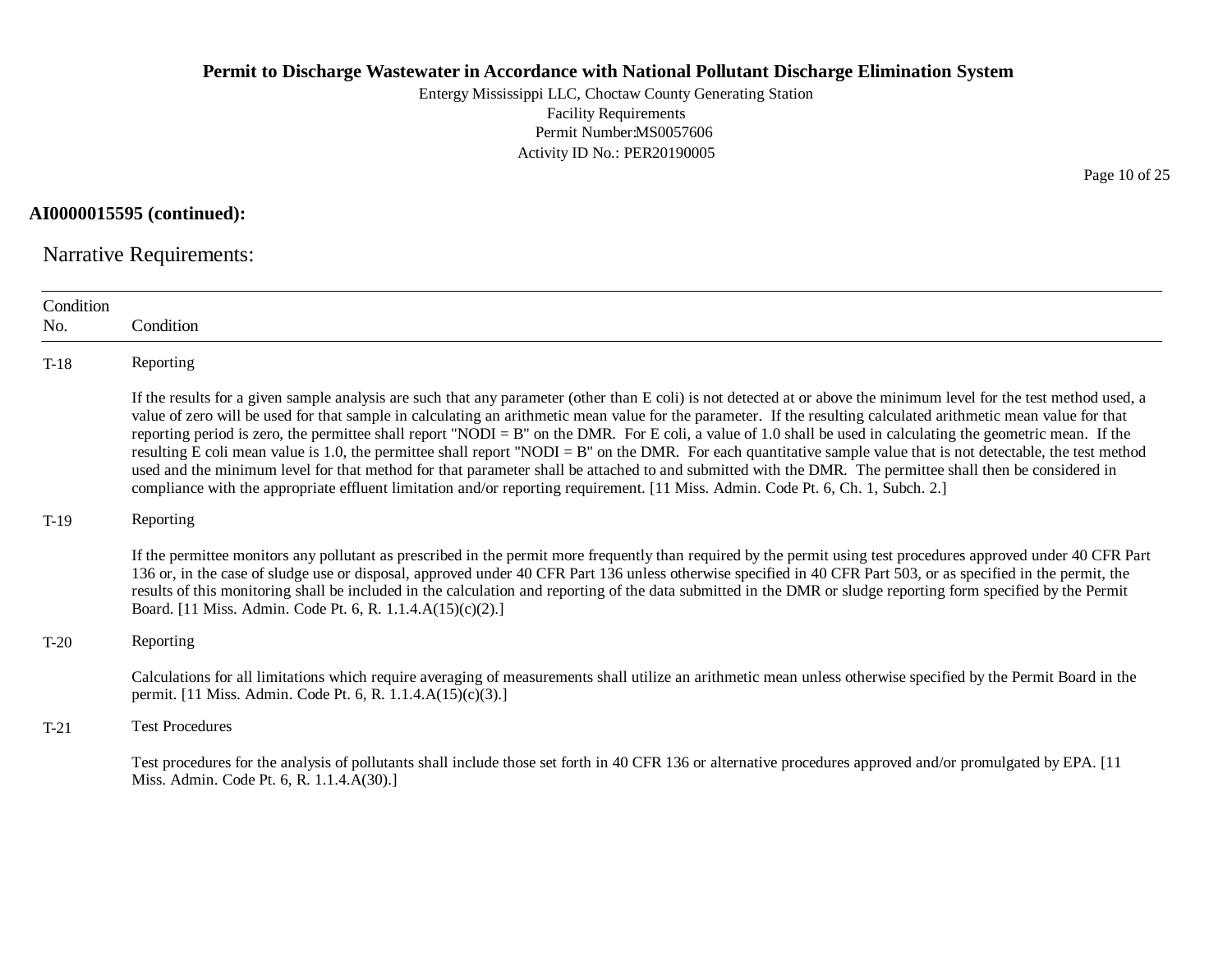Entergy Mississippi LLC, Choctaw County Generating Station Facility Requirements Permit Number:MS0057606 Activity ID No.: PER20190005

**AI0000015595 (continued):**

Narrative Requirements:

| Condition<br>No. | Condition                                                                                                                                                                                                                                                                                                                                                                                                                                                                                                                                                                                                                                   |
|------------------|---------------------------------------------------------------------------------------------------------------------------------------------------------------------------------------------------------------------------------------------------------------------------------------------------------------------------------------------------------------------------------------------------------------------------------------------------------------------------------------------------------------------------------------------------------------------------------------------------------------------------------------------|
| $T-22$           | <b>Records Retention</b>                                                                                                                                                                                                                                                                                                                                                                                                                                                                                                                                                                                                                    |
|                  | All records and results of monitoring activities required by this permit, including calibration and maintenance records, shall be retained by the permittee for a<br>minimum of three (3) years, unless otherwise required or extended by the Permit Board, copies of which shall be furnished to the Department upon request. [11]<br>Miss. Admin. Code Pt. 6, R. 1.1.4.A(29)(a).]                                                                                                                                                                                                                                                         |
| $T-23$           | <b>Falsifying Reports</b>                                                                                                                                                                                                                                                                                                                                                                                                                                                                                                                                                                                                                   |
|                  | Any permittee who falsifies, tampers with, or knowingly renders inaccurate any monitoring device or method required by the Permit Board to be maintained as a<br>condition in a permit, or who alters or falsifies the results obtained by such devices or methods and/or any written report required by or in response to a permit<br>condition, shall be deemed to have violated a permit condition and shall be subject to the penalties provided for a violation of a permit condition pursuant to<br>Section 49-17-43 of the Code. [11 Miss. Admin. Code Pt. 6, R. 1.1.4.A(29)(d).]                                                    |
| $T-24$           | Facility Expansion and/or Modification                                                                                                                                                                                                                                                                                                                                                                                                                                                                                                                                                                                                      |
|                  | Any facility expansion, production increases, process modifications, changes in discharge volume or location or other changes in operations or conditions of the<br>permittee which may result in a new or increased discharge of waste, shall be reported to the Permit Board by submission of a new application for a permit<br>pursuant to 11 Miss. Admin. Code Pt. 6, R. 1.1.2.A.of the Mississippi Wastewater Regulations, or if the discharge does not violate effluent limitations specified in<br>the permit, by submitting to the Permit Board a notice of a new or increased discharge. [11 Miss. Admin. Code Pt. 6, R. 1.1.2.A.] |
| $T-25$           | Duty to Comply                                                                                                                                                                                                                                                                                                                                                                                                                                                                                                                                                                                                                              |
|                  | The permittee must comply with all conditions of this permit. Any permit noncompliance constitutes a violation of the Clean Water Act and is grounds for<br>enforcement action; for permit termination, revocation and reissuance, or modification; or denial of a permit renewal application. [11 Miss. Admin. Code Pt. 6,<br>R. 1.1.4.A(2).                                                                                                                                                                                                                                                                                               |

Page 11 of 25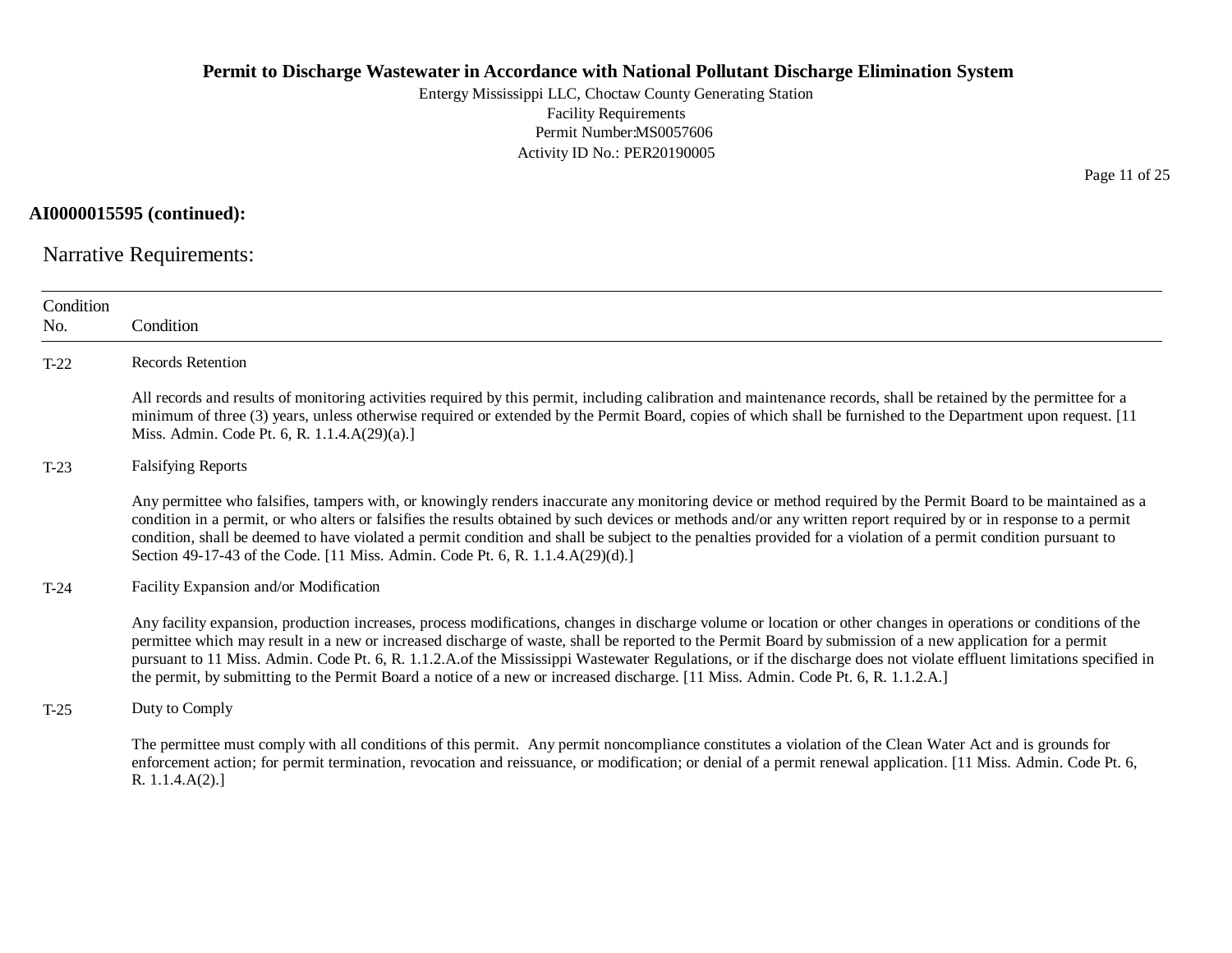Entergy Mississippi LLC, Choctaw County Generating Station Facility Requirements Permit Number:MS0057606 Activity ID No.: PER20190005

## **AI0000015595 (continued):**

Narrative Requirements:

| Condition |                                                                                                                                                                                                                                                                                                                                                                                                                                                                                                                                                                                                                                                                                                                                                                                                                                                                                                                          |
|-----------|--------------------------------------------------------------------------------------------------------------------------------------------------------------------------------------------------------------------------------------------------------------------------------------------------------------------------------------------------------------------------------------------------------------------------------------------------------------------------------------------------------------------------------------------------------------------------------------------------------------------------------------------------------------------------------------------------------------------------------------------------------------------------------------------------------------------------------------------------------------------------------------------------------------------------|
| No.       | Condition                                                                                                                                                                                                                                                                                                                                                                                                                                                                                                                                                                                                                                                                                                                                                                                                                                                                                                                |
| $T-26$    | Proper Operation, Maintenance and Replacement                                                                                                                                                                                                                                                                                                                                                                                                                                                                                                                                                                                                                                                                                                                                                                                                                                                                            |
|           | The permittee shall at all times properly operate, maintain, and when necessary, promptly replace all facilities and systems of collection, treatment and control<br>(and related appurtenances) which are installed or used by the permittee to achieve compliance with the conditions of this permit. Proper operation and<br>maintenance includes adequate laboratory controls and appropriate quality assurance procedures. Proper replacement includes maintaining an adequate inventory<br>of replacement equipment and parts for prompt replacement when necessary to maintain continuous collection and treatment of wastewater. This provision<br>requires the operation of back-up or auxiliary facilities or similar systems that are installed by a permittee only when the operation is necessary to achieve<br>compliance with the conditions of the permit. [11 Miss. Admin. Code Pt. 6, R. 1.1.4.A(18).] |
| $T-27$    | Duty to Mitigate                                                                                                                                                                                                                                                                                                                                                                                                                                                                                                                                                                                                                                                                                                                                                                                                                                                                                                         |
|           | The permittee shall take all reasonable steps to minimize or prevent any discharge or sludge use or disposal in violation of the permit that has a reasonable<br>likelihood of adversely affecting human health or the environment. [11 Miss. Admin. Code Pt. 6, R. 1.1.4.A(19).)]                                                                                                                                                                                                                                                                                                                                                                                                                                                                                                                                                                                                                                       |
| $T-28$    | <b>Bypassing</b>                                                                                                                                                                                                                                                                                                                                                                                                                                                                                                                                                                                                                                                                                                                                                                                                                                                                                                         |
|           | The permittee shall comply with the terms and conditions regarding bypass found in 40 CFR 122.41(m). [40 CFR 122.41(m)]                                                                                                                                                                                                                                                                                                                                                                                                                                                                                                                                                                                                                                                                                                                                                                                                  |
| $T-29$    | <b>Bypassing - Definitions</b>                                                                                                                                                                                                                                                                                                                                                                                                                                                                                                                                                                                                                                                                                                                                                                                                                                                                                           |
|           | "Bypass" means the intentional diversion of waste streams from any portion of a treatment facility.                                                                                                                                                                                                                                                                                                                                                                                                                                                                                                                                                                                                                                                                                                                                                                                                                      |
|           | "Severe property damage" means substantial physical damage to property, damage to the treatment facilities which causes them to become inoperable, or<br>substantial and permanent loss of natural resources which can reasonably be expected to occur in the absence of a bypass. Severe property damage does not mean<br>economic loss caused by delays in production. [40 CFR 122.41(m)]                                                                                                                                                                                                                                                                                                                                                                                                                                                                                                                              |
| $T-30$    | Bypassing - Bypass not exceeding limitations                                                                                                                                                                                                                                                                                                                                                                                                                                                                                                                                                                                                                                                                                                                                                                                                                                                                             |
|           | The permittee may allow any bypass to occur which does not cause effluent limitations to be exceeded, but only if it also is for essential maintenance to assure<br>efficient operation. These bypasses are not subject to the notice and prohibition provisions of the bypass requirements in this permit. $[40 \text{ CFR } 122.41 \text{ (m)}]$                                                                                                                                                                                                                                                                                                                                                                                                                                                                                                                                                                       |

Page 12 of 25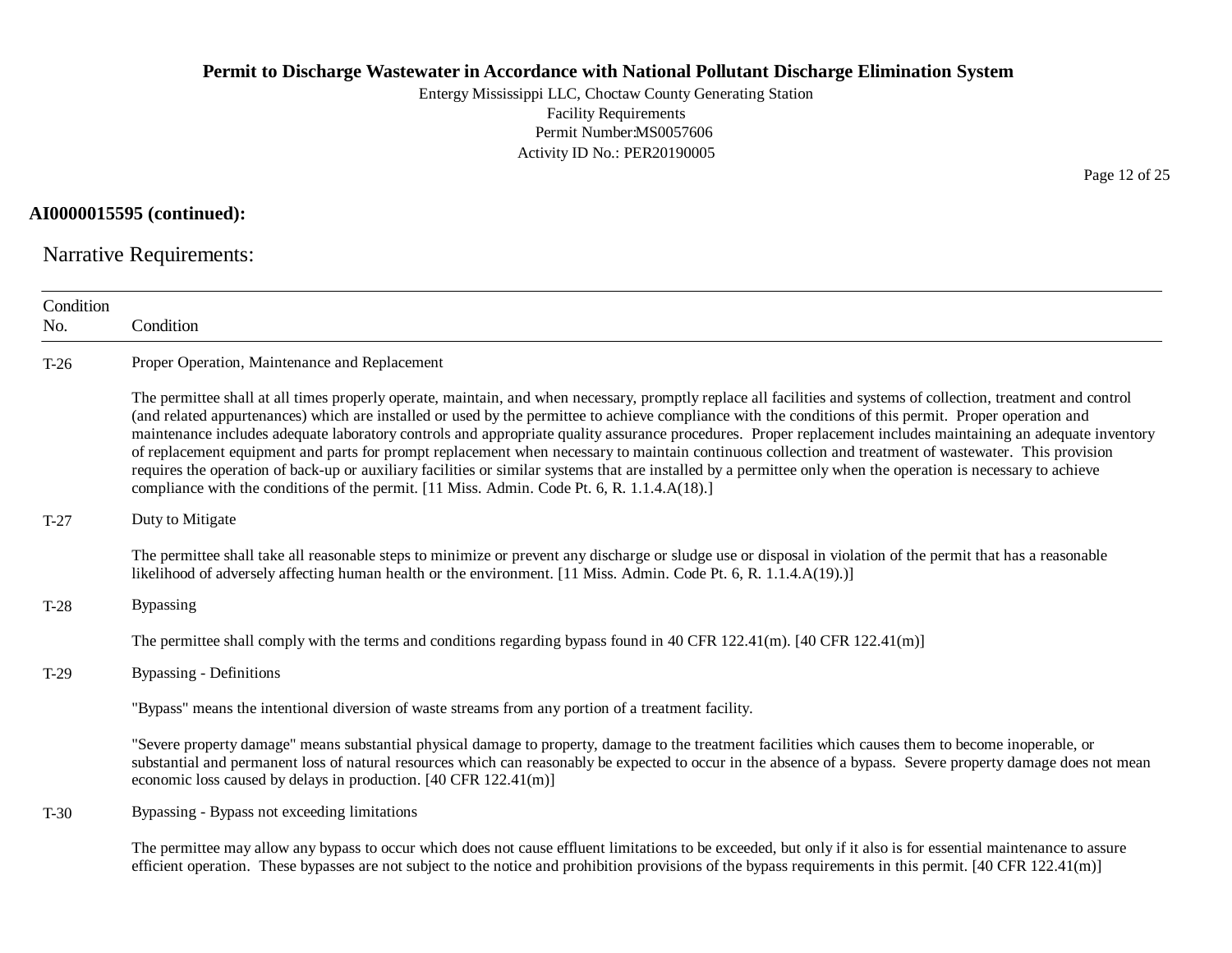Entergy Mississippi LLC, Choctaw County Generating Station Facility Requirements Permit Number:MS0057606 Activity ID No.: PER20190005

# **AI0000015595 (continued):**

Narrative Requirements:

| Condition<br>No. | Condition                                                                                                                                                                                                                                                                                                                                                                                                                                                                                                                                                                                                                                                                                                                                                                                                          |
|------------------|--------------------------------------------------------------------------------------------------------------------------------------------------------------------------------------------------------------------------------------------------------------------------------------------------------------------------------------------------------------------------------------------------------------------------------------------------------------------------------------------------------------------------------------------------------------------------------------------------------------------------------------------------------------------------------------------------------------------------------------------------------------------------------------------------------------------|
| $T-31$           | <b>Bypassing-Prohibition of Bypass</b>                                                                                                                                                                                                                                                                                                                                                                                                                                                                                                                                                                                                                                                                                                                                                                             |
|                  | (1) Bypass is prohibited, and the Commission may take enforcement action against a permittee unless:<br>(i) Bypass was unavoidable to prevent loss of life, personal injury, or sever property damage.<br>(ii) There was no feasible alternatives to the bypass, such as the use of auxiliary treatment facilities, retention of untreated wastes, or maintenance during normal<br>periods of equipment downtime. This condition is not satisfied if adequate back-up equipment should have been installed in the exercise of reasonable<br>engineering judgement to prevent a bypass which occurred during normal periods of equipment downtime or preventative maintenance; and<br>(iii) The permittee submitted notices as required under the Twenty-Four Hour reporting requirements set forth in this permit. |
|                  | (2) The Commission may approve an anticipated bypass, after considering its adverse affects, if the Commission determines that it will meet the three conditions<br>listed above in paragraph $(1)$ of this permit condition. [40 CFR 122.41(m)]                                                                                                                                                                                                                                                                                                                                                                                                                                                                                                                                                                   |
| $T-32$           | <b>Upsets</b>                                                                                                                                                                                                                                                                                                                                                                                                                                                                                                                                                                                                                                                                                                                                                                                                      |
|                  | The permittee shall meet the conditions of 40 CFR 122.41(n) regarding "Upsets" and as in the upset requirements of this permit. [11 Miss. Admin. Code Pt. 6, R.<br>1.1.4.A(27).                                                                                                                                                                                                                                                                                                                                                                                                                                                                                                                                                                                                                                    |
| $T-33$           | <b>Upsets-Definition</b>                                                                                                                                                                                                                                                                                                                                                                                                                                                                                                                                                                                                                                                                                                                                                                                           |
|                  | "Upset" means an exceptional incident in which there is unintentional and temporary noncompliance with technology based permit effluent limitations because of<br>factors beyond the reasonable control of the permittee. An upset does not include noncompliance to the extent caused by operational error, improperly designed<br>treatment facilities, inadequate treatment facilities, lack of preventive maintenance, or careless or improper operation. [11 Miss. Admin. Code Pt. 6, R.<br>1.1.4.A(27).                                                                                                                                                                                                                                                                                                      |
| $T-34$           | Upsets - Effect of an Upset                                                                                                                                                                                                                                                                                                                                                                                                                                                                                                                                                                                                                                                                                                                                                                                        |
|                  | An upset constitutes an affirmative defense to an action brought for noncompliance with such technology based permit effluent limitations if the "conditions"<br>necessary for demonstration of upset" requirements of this permit are met. Any determination made during administrative review of claims that noncompliance<br>was caused by upset, and before an action for noncompliance, shall not constitute final administrative action subject to judicial review. [11 Miss. Admin. Code Pt.<br>6, R.1.1.4. $A(27)$ .]                                                                                                                                                                                                                                                                                      |

Page 13 of 25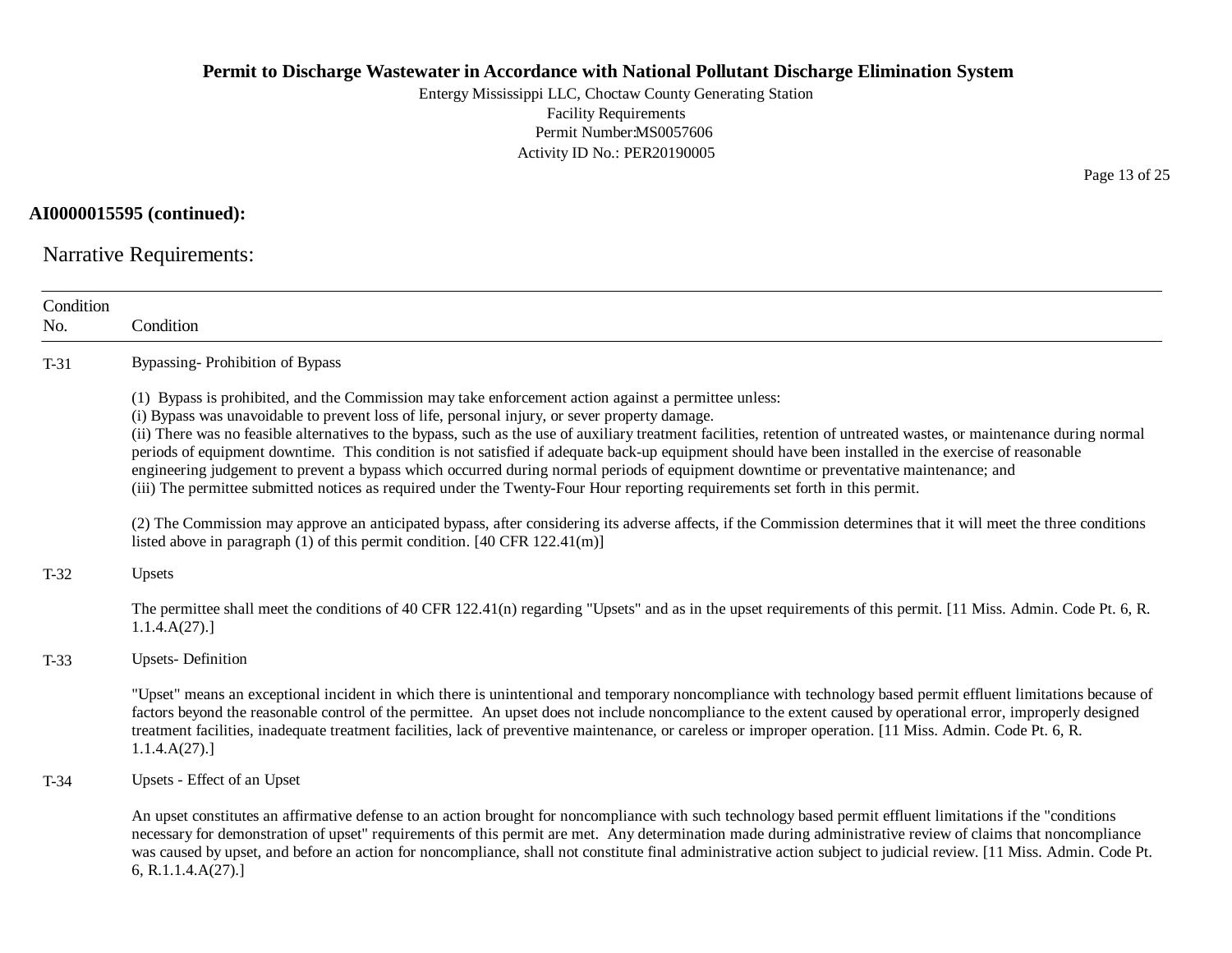Entergy Mississippi LLC, Choctaw County Generating Station Facility Requirements Permit Number:MS0057606 Activity ID No.: PER20190005

# **AI0000015595 (continued):**

Narrative Requirements:

| Condition<br>No. | Condition                                                                                                                                                                                                                                                                                                                                                                                                                                                                    |
|------------------|------------------------------------------------------------------------------------------------------------------------------------------------------------------------------------------------------------------------------------------------------------------------------------------------------------------------------------------------------------------------------------------------------------------------------------------------------------------------------|
| $T-35$           | Upsets - Conditions necessary for demonstration of upset                                                                                                                                                                                                                                                                                                                                                                                                                     |
|                  | A permittee who wishes to establish the affirmative defense of upset shall demonstrate, through properly signed contemporaneous operating logs, or other<br>relevant evidence that:                                                                                                                                                                                                                                                                                          |
|                  | (1) An upset occurred and that the permittee can identify the cause(s) of the upset;<br>(2) The permitted facility was at the time being properly operated;<br>(3) The permittee submitted notice of the upset as required in 40 CFR 122.41( $L$ )( $6$ )( $i$ i)( $B$ )( $24$ -hour notice of noncompliance); and<br>(4) The permittee complied with any remedial measures required under 40 CFR 122.41(d) (Duty to Mitigate). [11 Miss. Admin. Code Pt. 6, R.1.1.4.A(27).] |
| $T-36$           | Upsets - Burden of proof                                                                                                                                                                                                                                                                                                                                                                                                                                                     |
|                  | In any enforcement proceeding the permittee seeking to establish the occurrence of an upset has the burden of proof. [11 Miss. Admin. Code Pt. 6, R.<br>1.1.4.A(27).                                                                                                                                                                                                                                                                                                         |
| $T-37$           | <b>Removed Substances</b>                                                                                                                                                                                                                                                                                                                                                                                                                                                    |
|                  | Solids, sludges, filter backwash, or other residuals removed in the course of treatment or control of wastewater shall be disposed of in a manner such as to prevent<br>such materials from entering State waters and in a manner consistent with the Mississippi Solid Waste Disposal Act, the Federal Resource Conservation and<br>Recovery Act, and the Mississippi Water Pollution Control Act. [11 Miss. Admin. Code Pt. 6, R. 1.1.4.A(21).]                            |
| $T-38$           | <b>Power Failures</b>                                                                                                                                                                                                                                                                                                                                                                                                                                                        |
|                  | If electric power is required, in order to maintain compliance with the conditions and prohibitions of the permit, the permittee shall either:                                                                                                                                                                                                                                                                                                                               |
|                  | (1) Provide an alternative power source to operate the wastewater control facilities; or, if such alternative power source is not in existence, and no date for its<br>implementation appears in the permit,<br>(2) Halt, reduce, or otherwise control production and/or all wastewater flows upon reduction, loss, or failure of the primary source of power to the wastewater<br>control facilities. [11 Miss. Admin. Code Pt. 6, R. 1.1.4.A(22).)]                        |

Page 14 of 25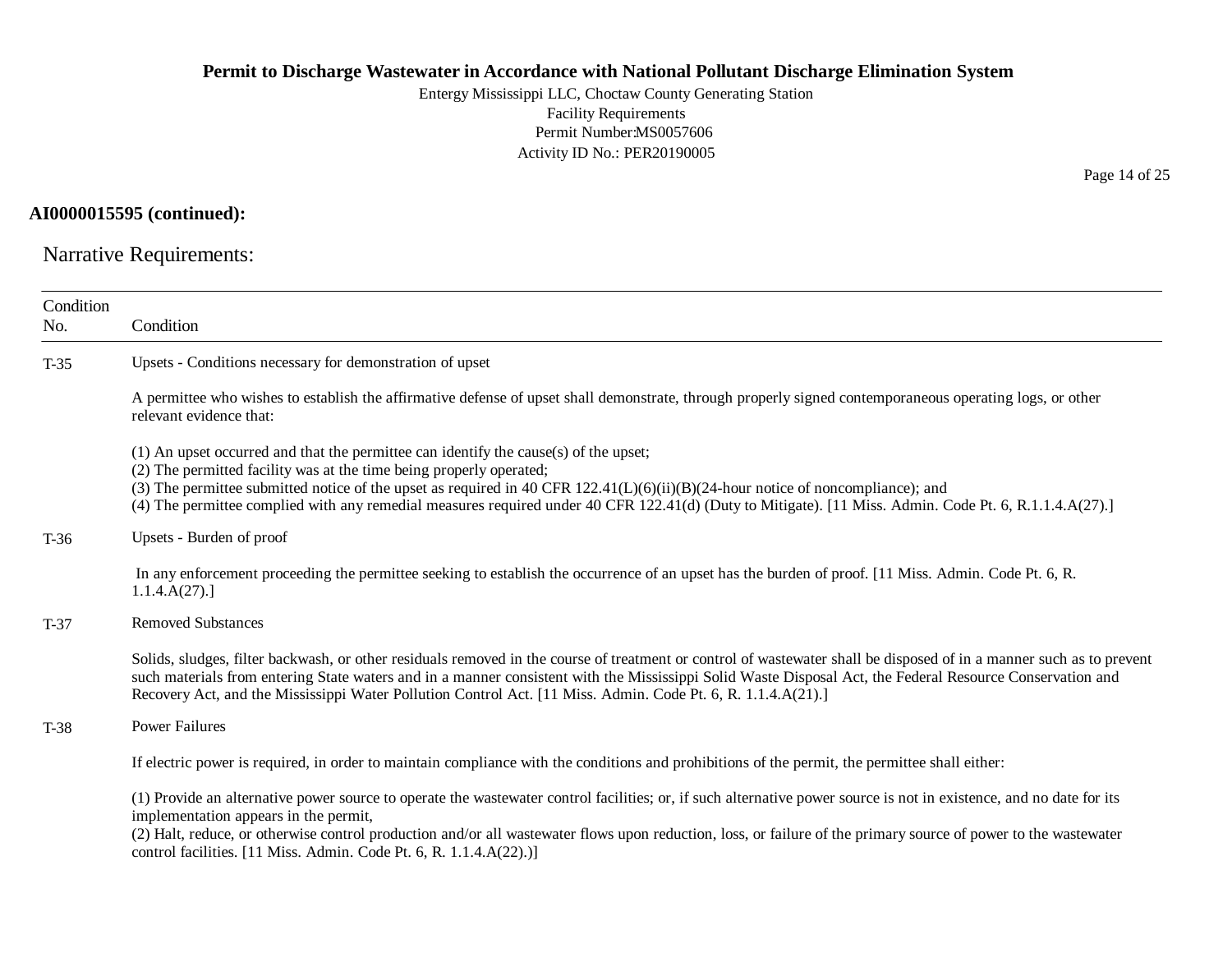Entergy Mississippi LLC, Choctaw County Generating Station Facility Requirements Permit Number:MS0057606 Activity ID No.: PER20190005

# **AI0000015595 (continued):**

Narrative Requirements:

| Condition<br>No. | Condition                                                                                                                                                                                                                                                                                                                                                                                                                                                                                                                                                                                                                                  |
|------------------|--------------------------------------------------------------------------------------------------------------------------------------------------------------------------------------------------------------------------------------------------------------------------------------------------------------------------------------------------------------------------------------------------------------------------------------------------------------------------------------------------------------------------------------------------------------------------------------------------------------------------------------------|
| $T-39$           | Inspection and Entry                                                                                                                                                                                                                                                                                                                                                                                                                                                                                                                                                                                                                       |
|                  | The permittee shall allow any authorized Commission representative to enter the permittee's premises at any reasonable time, to have access to and copy any<br>applicable records, to inspect process facilities, treatment works, monitoring methods or equipment or to take samples, as authorized by Section 49-17-21 of the<br>Code. In the event of investigation during an emergency response action, a reasonable time shall be any time of the day or night. Follow-up investigations<br>subsequent to the conclusion of the emergency event shall be conducted at reasonable times. [11 Miss. Admin. Code Pt. 6, R. 1.1.4.A(17).] |
| $T-40$           | Transfer of Ownership or Control                                                                                                                                                                                                                                                                                                                                                                                                                                                                                                                                                                                                           |
|                  | This permit is not transferable to any person without proper modification of this permit following procedures found in [11 Miss. Admin. Code Pt. 6, R. 1.1.5.C.]                                                                                                                                                                                                                                                                                                                                                                                                                                                                           |
| $T-41$           | <b>Signatory Requirements</b>                                                                                                                                                                                                                                                                                                                                                                                                                                                                                                                                                                                                              |
|                  | All applications, reports, or information submitted to the Permit Board shall be signed and certified. [11 Miss. Admin. Code Pt. 6, R. 1.1.2.C.]                                                                                                                                                                                                                                                                                                                                                                                                                                                                                           |

Page 15 of 25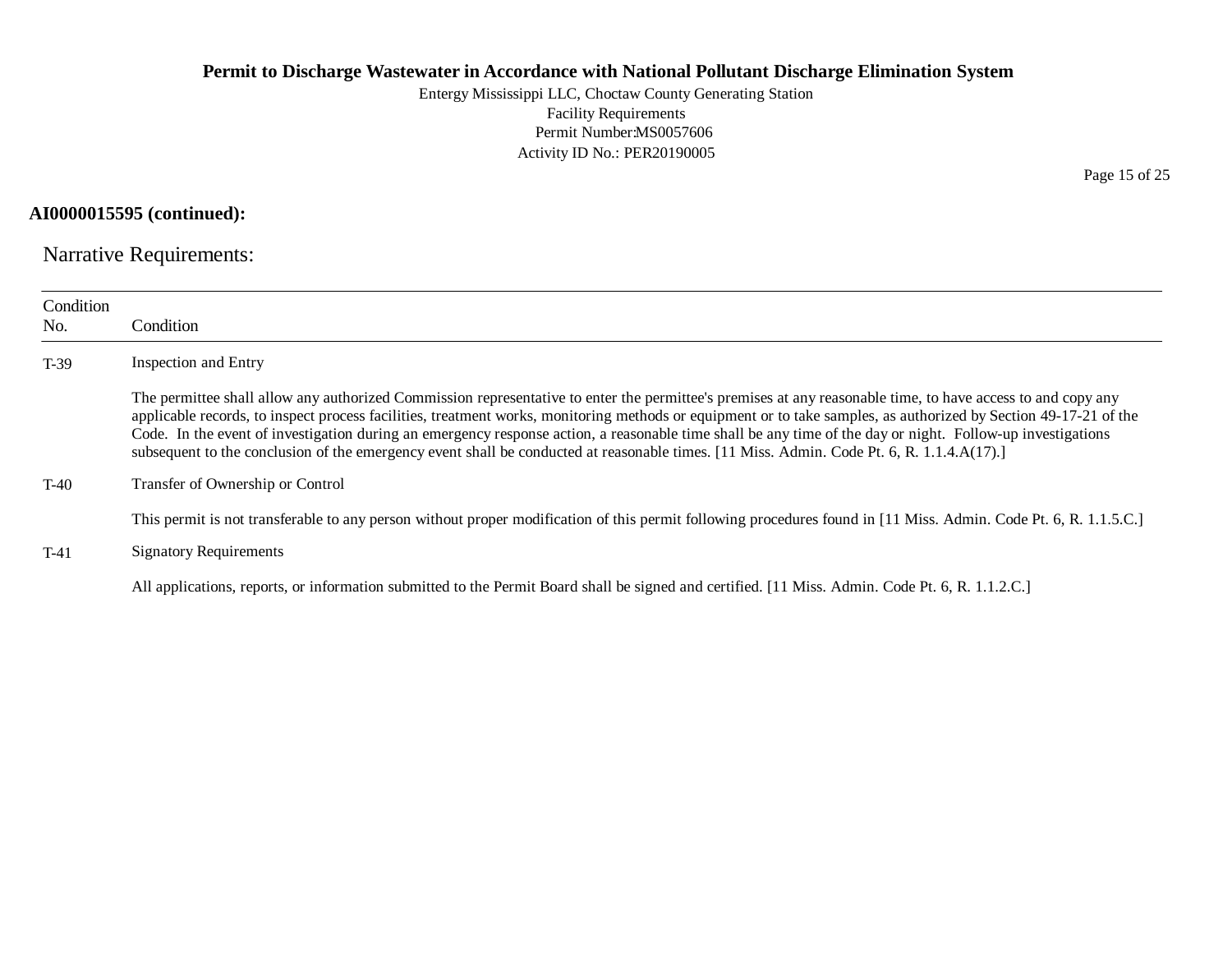Entergy Mississippi LLC, Choctaw County Generating Station Facility Requirements Permit Number:MS0057606 Activity ID No.: PER20190005

# **AI0000015595 (continued):**

Narrative Requirements:

| Condition<br>No. | Condition                                                                                                                                                                                                                                                                                                                                                                                                                                                                                                                                                                                                                                                                                                                                                                                                                                                                                                                                                                                                                                                                                                                                      |
|------------------|------------------------------------------------------------------------------------------------------------------------------------------------------------------------------------------------------------------------------------------------------------------------------------------------------------------------------------------------------------------------------------------------------------------------------------------------------------------------------------------------------------------------------------------------------------------------------------------------------------------------------------------------------------------------------------------------------------------------------------------------------------------------------------------------------------------------------------------------------------------------------------------------------------------------------------------------------------------------------------------------------------------------------------------------------------------------------------------------------------------------------------------------|
| $T-42$           | <b>Signatory Requirements - Application Signatures</b>                                                                                                                                                                                                                                                                                                                                                                                                                                                                                                                                                                                                                                                                                                                                                                                                                                                                                                                                                                                                                                                                                         |
|                  | All permit applications shall be signed as follows:                                                                                                                                                                                                                                                                                                                                                                                                                                                                                                                                                                                                                                                                                                                                                                                                                                                                                                                                                                                                                                                                                            |
|                  | (1) For a corporation: by a responsible corporate officer. For the purpose of this Section, a responsible corporate officer means: (i) a president, secretary,<br>treasurer or vice president of the corporation in charge of a principal business function, or any other person who performs similar policy - or decision-making<br>function for the corporation, or (ii) the manager of one or more manufacturing, production, or operating facilities provided, the manager is authorized to make<br>management decisions which govern the operation of the regulated facility including having the explicit or implicit duty of making major capital investment<br>recommendations, and initiating and directing other comprehensive measures to assure long term environmental compliance with environmental laws and<br>regulations; the manager can ensure that the necessary systems are established or actions taken to gather complete and accurate information for permit<br>application requirements; and where authority to sign documents has been assigned or delegated to the manager in accordance with corporate procedures. |
|                  | (2) For a partnership or sole proprietorship: by a general partner or the proprietor, respectively; or                                                                                                                                                                                                                                                                                                                                                                                                                                                                                                                                                                                                                                                                                                                                                                                                                                                                                                                                                                                                                                         |
|                  | (3) For a municipality, State, Federal, or other public agency: by either a principal executive officer or ranking elected official. [11 Miss. Admin. Code Pt. 6, R.<br>1.1.2.C.]                                                                                                                                                                                                                                                                                                                                                                                                                                                                                                                                                                                                                                                                                                                                                                                                                                                                                                                                                              |
| $T-43$           | Signatory Requirements - Reports and Other Information                                                                                                                                                                                                                                                                                                                                                                                                                                                                                                                                                                                                                                                                                                                                                                                                                                                                                                                                                                                                                                                                                         |
|                  | All reports required by the permit and other information requested by the Permit Board shall be signed by a person described by the application signature<br>requirements in this permit or by a duly authorized representative of that person. A person is a duly authorized representative only if:                                                                                                                                                                                                                                                                                                                                                                                                                                                                                                                                                                                                                                                                                                                                                                                                                                          |
|                  | (1) The authorization is made in writing by a person described by the application signature requirements;<br>(2) The authorization specifies either an individual or a position having responsibility for the overall operation of the regulated facility or activity, such as the<br>position of plant manager, operator of a well or a well field, superintendent, position having overall responsibility for environmental matters for the company. (A<br>duly authorized representative may thus be either a named individual or any individual occupying a named position.); and<br>a saturday and the transfer and compared                                                                                                                                                                                                                                                                                                                                                                                                                                                                                                              |

(3) The written authorization is submitted to the Permit Board. [11 Miss. Admin. Code Pt. 6, R. 1.1.2.C.]

Page 16 of 25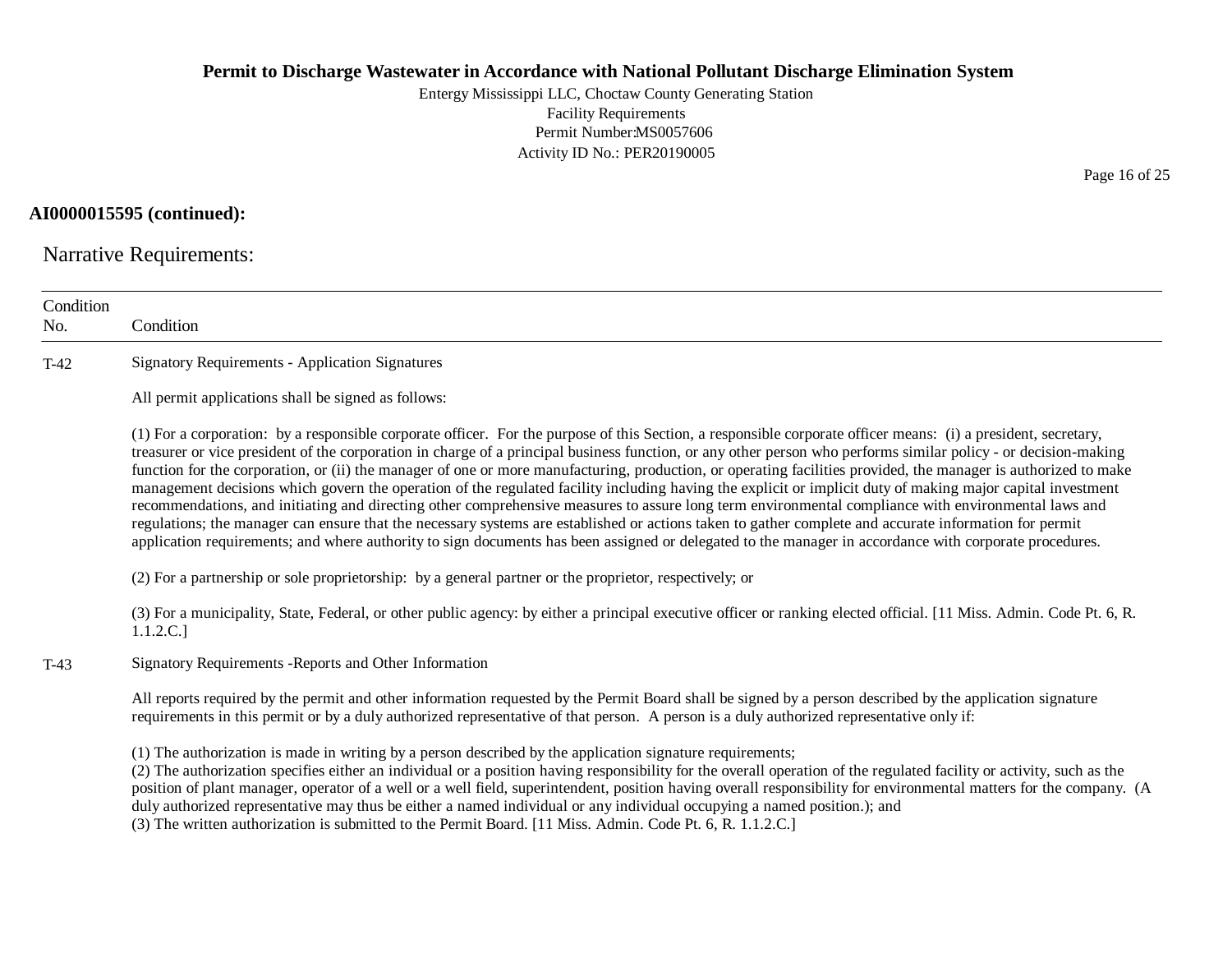Entergy Mississippi LLC, Choctaw County Generating Station Facility Requirements Permit Number:MS0057606 Activity ID No.: PER20190005

# **AI0000015595 (continued):**

Narrative Requirements:

| Condition<br>No. | Condition                                                                                                                                                                                                                                                                                                                                                                                                                                                                                                                                                                                                                                                                                                                |
|------------------|--------------------------------------------------------------------------------------------------------------------------------------------------------------------------------------------------------------------------------------------------------------------------------------------------------------------------------------------------------------------------------------------------------------------------------------------------------------------------------------------------------------------------------------------------------------------------------------------------------------------------------------------------------------------------------------------------------------------------|
| $T-44$           | Signatory Requirements - Changes to Authorization                                                                                                                                                                                                                                                                                                                                                                                                                                                                                                                                                                                                                                                                        |
|                  | If an authorization under the signatory requirements of this permit is no longer accurate because a different individual or position has responsibility for the<br>overall operation of the facility, a new authorization satisfying the signatory requirements of this permit must be submitted to the Permit Board prior to or<br>together with any reports, information, or applications. [11 Miss. Admin. Code Pt. 6, R. 1.1.2.C.]                                                                                                                                                                                                                                                                                   |
| $T-45$           | <b>Signatory Requirements - Certification</b>                                                                                                                                                                                                                                                                                                                                                                                                                                                                                                                                                                                                                                                                            |
|                  | Any person signing a document under the signatory requirements stated in this permit shall make the following certification:                                                                                                                                                                                                                                                                                                                                                                                                                                                                                                                                                                                             |
|                  | "I certify under penalty of law that this document and all attachments were prepared under the direction or supervision in accordance with a system designed to<br>assure that qualified personnel properly gather and evaluate the information submitted. Based on my inquiry of the person or persons who manage the system, or<br>those persons directly responsible for gathering the information, the information submitted is, to the best of my knowledge and belief, true, accurate, and<br>complete. I am aware that there are significant penalties for submitting false information, including the possibility of fine and imprisonment for knowing<br>violations." [11 Miss. Admin. Code Pt. 6, R. 1.1.2.C.] |
| T-46             | Availability of Records<br>Except for information deemed to be confidential under the Mississippi Code Ann. 49-17-39 and 40 CFR 123.41, file information relating to this permit shall be<br>made available for public inspection and copying during normal business hours at the office of the Department of Environmental Quality in Jackson, Mississippi.<br>Written request must be provided in accordance with policies developed by the Commission and must state, specifically, records proposed for review, date<br>proposed for review and copying requirements. [11 Miss. Admin. Code Pt. 6, R. 1.1.3.E.]                                                                                                      |
| T-47             | Duty to Provide Information                                                                                                                                                                                                                                                                                                                                                                                                                                                                                                                                                                                                                                                                                              |
|                  | The permittee shall furnish to the Permit Board within a reasonable time any relevant information which the Permit Board may request to determine whether<br>cause exists for modifying, revoking and reissuing, or terminating the permit, or to determine compliance with the permit. The permittee shall also furnish to the<br>Permit Board upon request, copies of records required to be kept by the permit. [11 Miss. Admin. Code Pt. 6, R. 1.1.4.A(16).]                                                                                                                                                                                                                                                         |

Page 17 of 25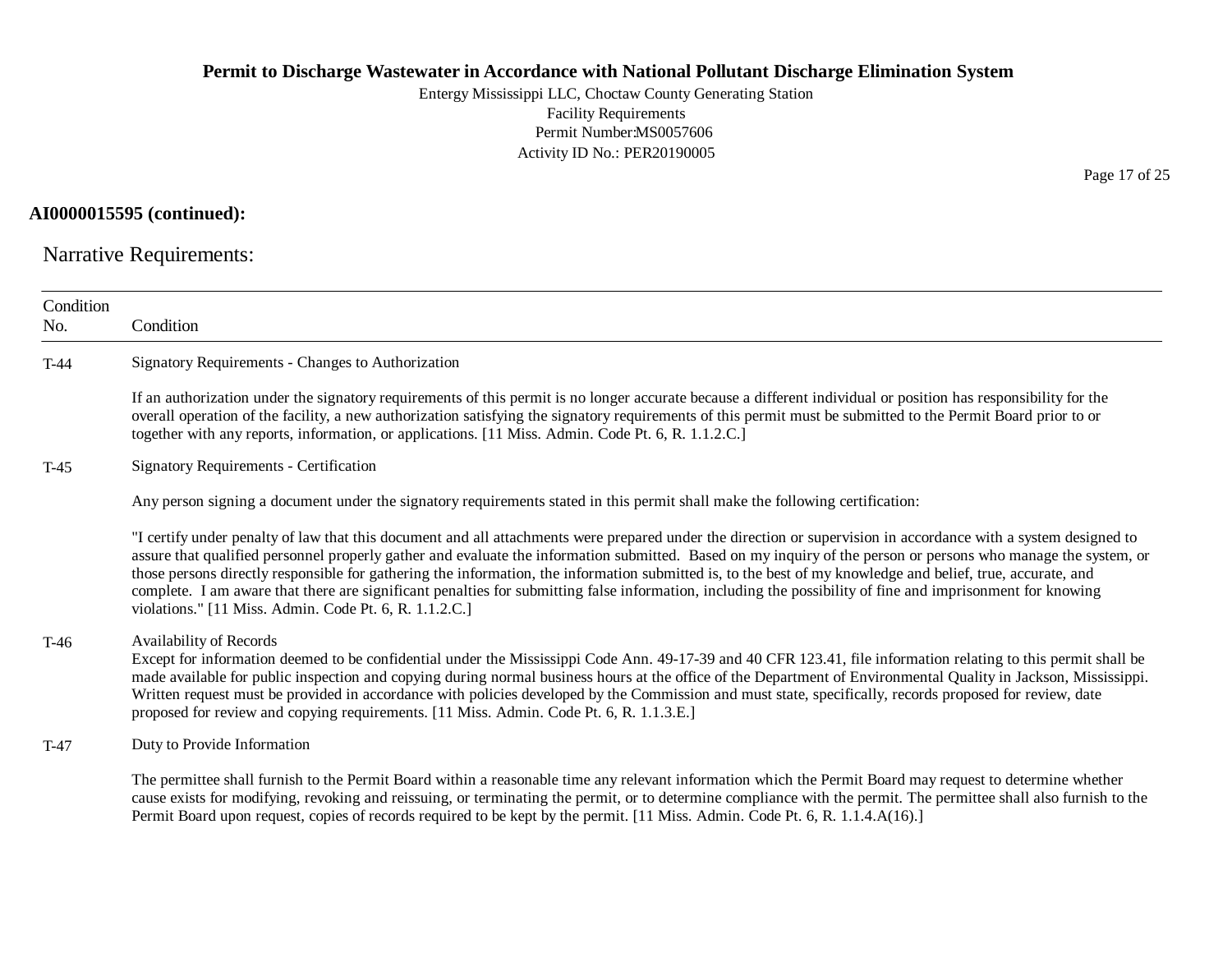Entergy Mississippi LLC, Choctaw County Generating Station Facility Requirements Permit Number:MS0057606 Activity ID No.: PER20190005

Page 18 of 25

**AI0000015595 (continued):**

Narrative Requirements:

| Condition<br>No. | Condition                                                                                                                                                                                                                                                                                                                                                                                                                                                                                                                                                                                                                                                                            |
|------------------|--------------------------------------------------------------------------------------------------------------------------------------------------------------------------------------------------------------------------------------------------------------------------------------------------------------------------------------------------------------------------------------------------------------------------------------------------------------------------------------------------------------------------------------------------------------------------------------------------------------------------------------------------------------------------------------|
| $T-48$           | <b>Toxic Pollutants</b>                                                                                                                                                                                                                                                                                                                                                                                                                                                                                                                                                                                                                                                              |
|                  | The permittee shall comply with any toxic effluent standard or prohibition (including any schedule of compliance specified in such effluent standard or<br>prohibition) established under Section 307(a) of the Federal Water Pollution Control Act. [11 Miss. Admin. Code Pt. 6, R. 1.1.4.A(26).]                                                                                                                                                                                                                                                                                                                                                                                   |
| $T-49$           | <b>Toxic Pollutants Notification Requirements</b>                                                                                                                                                                                                                                                                                                                                                                                                                                                                                                                                                                                                                                    |
|                  | The permittee shall comply with the applicable provisions of 40 CFR 122.42. [11 Miss. Admin. Code Pt. 6, R. 1.1.4.A(26).]                                                                                                                                                                                                                                                                                                                                                                                                                                                                                                                                                            |
| $T-50$           | Civil and Criminal Liability                                                                                                                                                                                                                                                                                                                                                                                                                                                                                                                                                                                                                                                         |
|                  | (1) Any person who violates a term, condition or schedule of compliance contained within this permit or the Mississippi Water Pollution Control Law is subject to<br>the actions defined by law.<br>(2) Except as provided in permit conditions on "Bypassing" and "Upsets", nothing in this permit shall be construed to relieve the permittee from civil or criminal<br>penalties for noncompliance.<br>(3) It shall not be the defense of the permittee in an enforcement action that it would have been necessary to halt or reduce the permitted activity in order to<br>maintain compliance with the conditions of this permit. [11 Miss. Admin. Code Pt. 6, R. 1.1.4.A(24).)] |
| $T-51$           | Oil and Hazardous Substance Liability                                                                                                                                                                                                                                                                                                                                                                                                                                                                                                                                                                                                                                                |
|                  | Nothing in this permit shall be construed to preclude the institution of any legal action or relieve the permittee from any responsibilities, liabilities, or penalties to<br>which the permittee is or may be subject to under Section 311 of the Federal Water Pollution Control Act and applicable provisions under Mississippi Law<br>pertaining to transportation, storage, treatment, or spillage of oil or hazardous substances. [11 Miss. Admin. Code Pt. 6, R. 1.1.4.A(23).]                                                                                                                                                                                                |
| $T-52$           | Property Rights                                                                                                                                                                                                                                                                                                                                                                                                                                                                                                                                                                                                                                                                      |
|                  | The issuance of this permit does not convey any property rights in either real or personal property, or any exclusive privileges, nor does it authorize any injury to<br>private property or any invasion of personal rights, nor any infringement of Federal, State, or local laws or regulations. [11 Miss. Admin. Code Pt. 6, R. 1.1.5.                                                                                                                                                                                                                                                                                                                                           |

E.]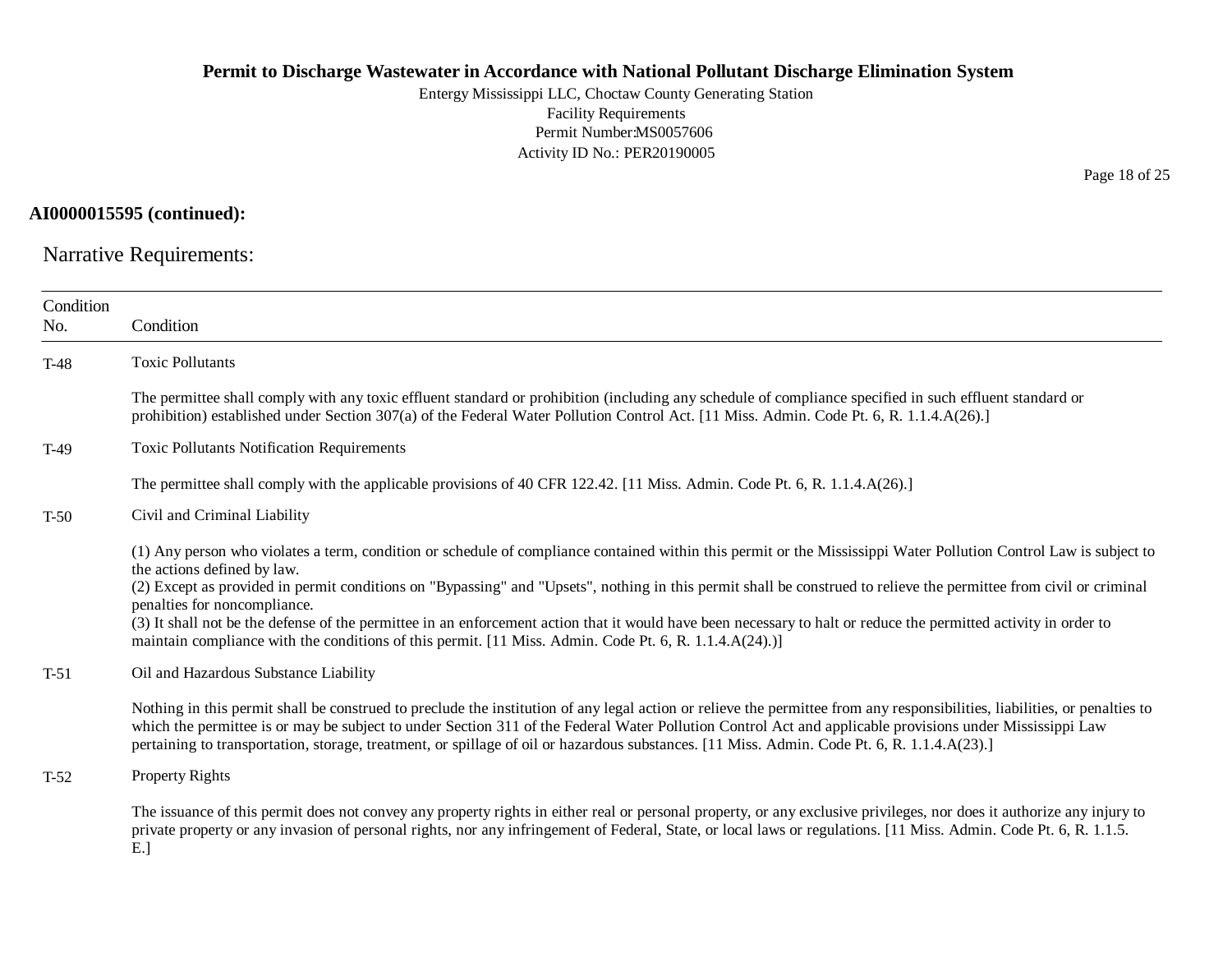Entergy Mississippi LLC, Choctaw County Generating Station Facility Requirements Permit Number:MS0057606 Activity ID No.: PER20190005

**AI0000015595 (continued):**

Narrative Requirements:

| Condition<br>No. | Condition                                                                                                                                                                                                                                                                                                                                                                                                                                                                                                                                                                                                                                                                                                                                                                                                                                                                                                                                                            |
|------------------|----------------------------------------------------------------------------------------------------------------------------------------------------------------------------------------------------------------------------------------------------------------------------------------------------------------------------------------------------------------------------------------------------------------------------------------------------------------------------------------------------------------------------------------------------------------------------------------------------------------------------------------------------------------------------------------------------------------------------------------------------------------------------------------------------------------------------------------------------------------------------------------------------------------------------------------------------------------------|
| $T-53$           | Severability                                                                                                                                                                                                                                                                                                                                                                                                                                                                                                                                                                                                                                                                                                                                                                                                                                                                                                                                                         |
|                  | The provisions of this permit are severable. If any provision of this permit, or the application of any provision of this permit to any circumstances, is challenged<br>or held invalid, the validity of the remaining permit provisions and/or portions thereof or their application to other persons or sets of circumstances, shall not be<br>affected thereby. [11 Miss. Admin. Code Pt. 6, R. 1.1.4.A(25).]                                                                                                                                                                                                                                                                                                                                                                                                                                                                                                                                                     |
| $T-54$           | Protection of Confidential Information                                                                                                                                                                                                                                                                                                                                                                                                                                                                                                                                                                                                                                                                                                                                                                                                                                                                                                                               |
|                  | (1) Pursuant to Miss. Code Ann. '49-17-39 and 40 CFR 123.41, the Permit Board shall make available to the public all information contained on any form and<br>all public comments on such information. Effluent data and information concerning air or water quality shall also be made available to the public. Information<br>that is determined by the Commission to be trade secrets shall not be disclosed to the public without prior consent of the source of such information. When a<br>claim of confidentiality is made by a person in accordance with the provisions of Miss. Code Ann. '49-17-39, a recommendation on the questions of<br>confidentiality shall be made by the Commission and forwarded to the Regional Administrator (or his/her designee) of EPA for his concurrence in such<br>determination of confidentiality. [11 Miss. Admin. Code Pt. 6, R. 1.1.3.F.]                                                                            |
| $T-55$           | Protection of Confidential Information-continued                                                                                                                                                                                                                                                                                                                                                                                                                                                                                                                                                                                                                                                                                                                                                                                                                                                                                                                     |
|                  | (2) A copy of a State, UIC, or NPDES permit application, public notice, fact sheet, draft permit and other forms relating thereto, including written public<br>comment and other reports, files and information relating to the application not classified as confidential information by the Commission pursuant to part (1) of<br>this requirement, shall be available for public inspection and copying during normal business hours at the office of the Department in Jackson, Mississippi. [11<br>Miss. Admin. Code Pt. 6, R. 1.1.3.F.]                                                                                                                                                                                                                                                                                                                                                                                                                        |
| $T-56$           | Protection of Confidential Information-continued                                                                                                                                                                                                                                                                                                                                                                                                                                                                                                                                                                                                                                                                                                                                                                                                                                                                                                                     |
|                  | (3) Upon determination by the Commission that information submitted by a permit applicant is entitled to protection against disclosure as trade secrets, the<br>information shall be so labeled and otherwise handled as confidential. Copies of the information and a notice of the Commission's action shall be forwarded to<br>the Regional Administrator (or his/her designee). In making its determination of entitlement to protection as a trade secret, the Commission shall follow the<br>procedure set forth in Miss. Code Ann. '49-17-39. In the event the Commission denies the claim of confidentiality, the applicant shall have, upon notification<br>thereof, the right to appeal the Commission's determination in the same manner provided for other orders of the Commission. No disclosure, except to EPA,<br>shall be allowed until any appeal from the determination of the Commission is completed. [11 Miss. Admin. Code Pt. 6, R. 1.1.3.F.] |

Page 19 of 25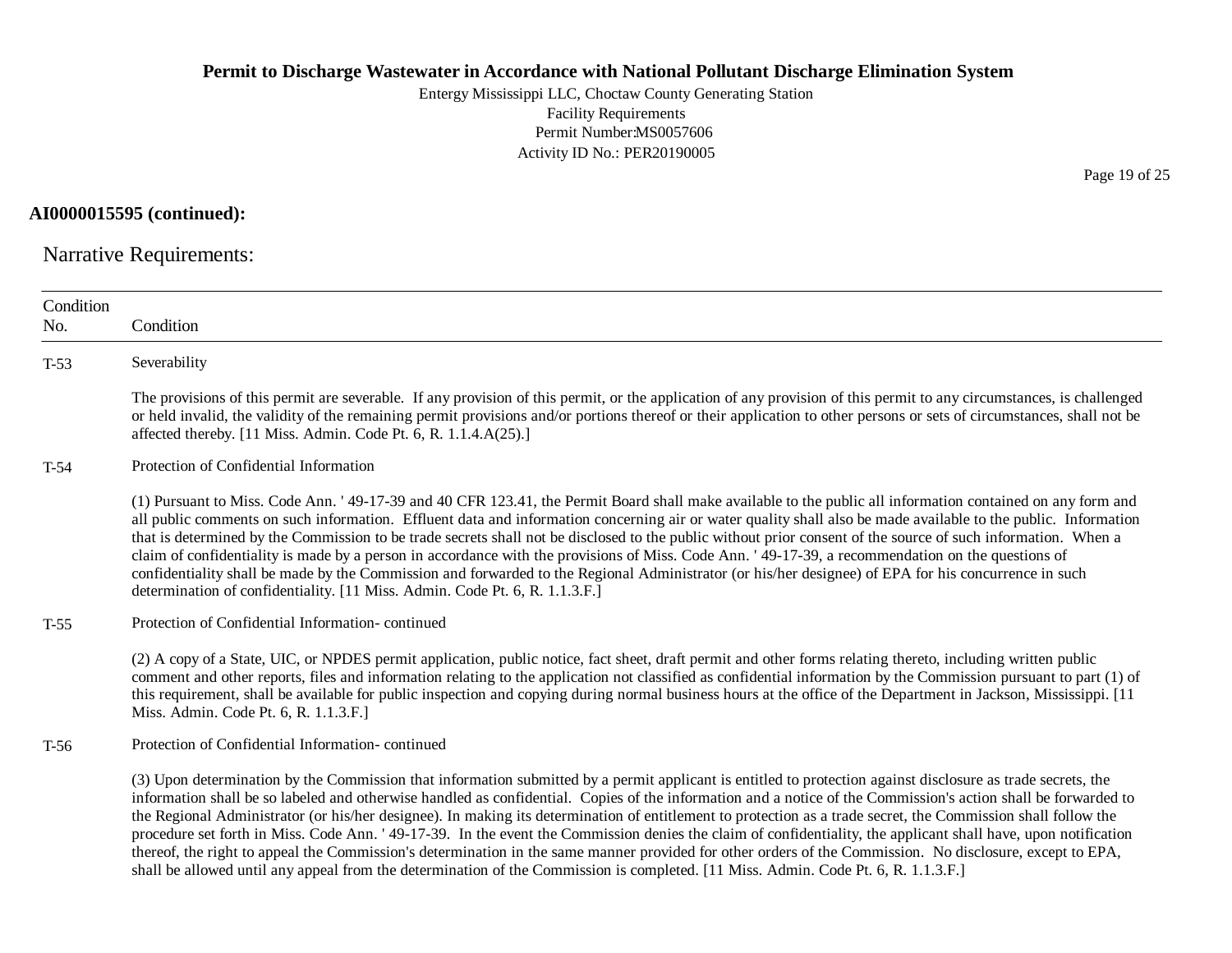Entergy Mississippi LLC, Choctaw County Generating Station Facility Requirements Permit Number:MS0057606 Activity ID No.: PER20190005

# **AI0000015595 (continued):**

Narrative Requirements:

| Condition<br>No. | Condition                                                                                                                                                                                                                                                                                                                                                                                                                                                                                                                                                                                                                                                                                                                                                                                                                                                                                                                                          |  |  |
|------------------|----------------------------------------------------------------------------------------------------------------------------------------------------------------------------------------------------------------------------------------------------------------------------------------------------------------------------------------------------------------------------------------------------------------------------------------------------------------------------------------------------------------------------------------------------------------------------------------------------------------------------------------------------------------------------------------------------------------------------------------------------------------------------------------------------------------------------------------------------------------------------------------------------------------------------------------------------|--|--|
| $T-57$           | Spill Prevention and Best Management Plans                                                                                                                                                                                                                                                                                                                                                                                                                                                                                                                                                                                                                                                                                                                                                                                                                                                                                                         |  |  |
|                  | Any permittee which has above ground bulk storage capacity, of more than 1320 gallons or any single container with a capacity greater than 660 gallons, of<br>materials and/or liquids (including but not limited to, all raw, finished and/or waste material) with chronic or acute potential for pollution impact on waters of the<br>State and not subject to Mississippi Hazardous Waste Management Regulations or 40 CFR 112 (Oil Pollution Prevention) regulations shall provide secondary<br>containment as found in 40 CFR 112 or equivalent protective measures such as trenches or waterways which would conduct any tank releases to a permitted<br>treatment system or sufficient equalization or treatment capacity needed to prevent chronic/acute pollution impact. [11 Miss. Admin. Code Pt. 6, R.<br>1.1.4.A(12)(a).                                                                                                              |  |  |
| $T-58$           | Reopener Clause                                                                                                                                                                                                                                                                                                                                                                                                                                                                                                                                                                                                                                                                                                                                                                                                                                                                                                                                    |  |  |
|                  | This permit shall be modified, or alternately, revoked and reissued, to comply with any applicable effluent standard, limitation or storm water regulation issued or<br>approved under Section 301(b)(2)(C), and (D), 304(b)(2), 307(a)(2) and 402(p) of the Federal Water Pollution Control Act if the effluent standard, limitation or<br>regulation so issued or approved:                                                                                                                                                                                                                                                                                                                                                                                                                                                                                                                                                                      |  |  |
|                  | 1. Contains different conditions or is otherwise more stringent than any effluent limitation in the permit; or<br>2. Controls any pollutant not limited in the permit.<br>3. This permit shall be modified to reflect any additional or otherwise more stringent limitations and additional monitoring as determined to be necessary by the<br>results of a Completed TMDL. [11 Miss. Admin. Code Pt. 6, R. 1.1.4.F(1).]                                                                                                                                                                                                                                                                                                                                                                                                                                                                                                                           |  |  |
| $T-59$           | <b>Closure Requirements</b>                                                                                                                                                                                                                                                                                                                                                                                                                                                                                                                                                                                                                                                                                                                                                                                                                                                                                                                        |  |  |
|                  | Should the permittee decide to permanently close and abandon the premises upon which it operates, it shall provide a Closure Plan to the Permit Board no later<br>than 90 days prior to doing so. This Closure Plan shall address how and when all manufactured products, by-products, raw materials, stored chemicals, and solid<br>and liquid waste and residues will be removed from the premises or permanently disposed of on site such that no potential environmental hazard to the waters of<br>the State will be presented. Closure plan(s) submitted to and approved by Mississippi Department of Environmental Quality for compliance with other<br>environmental regulations will satisfy the closure requirements for those items specifically addressed in the closure plan(s) as long as the closure does not present<br>a potential for environmental hazard to waters of the State. [11 Miss. Admin. Code Pt. 6, R. 1.1.4.A(11).] |  |  |

Page 20 of 25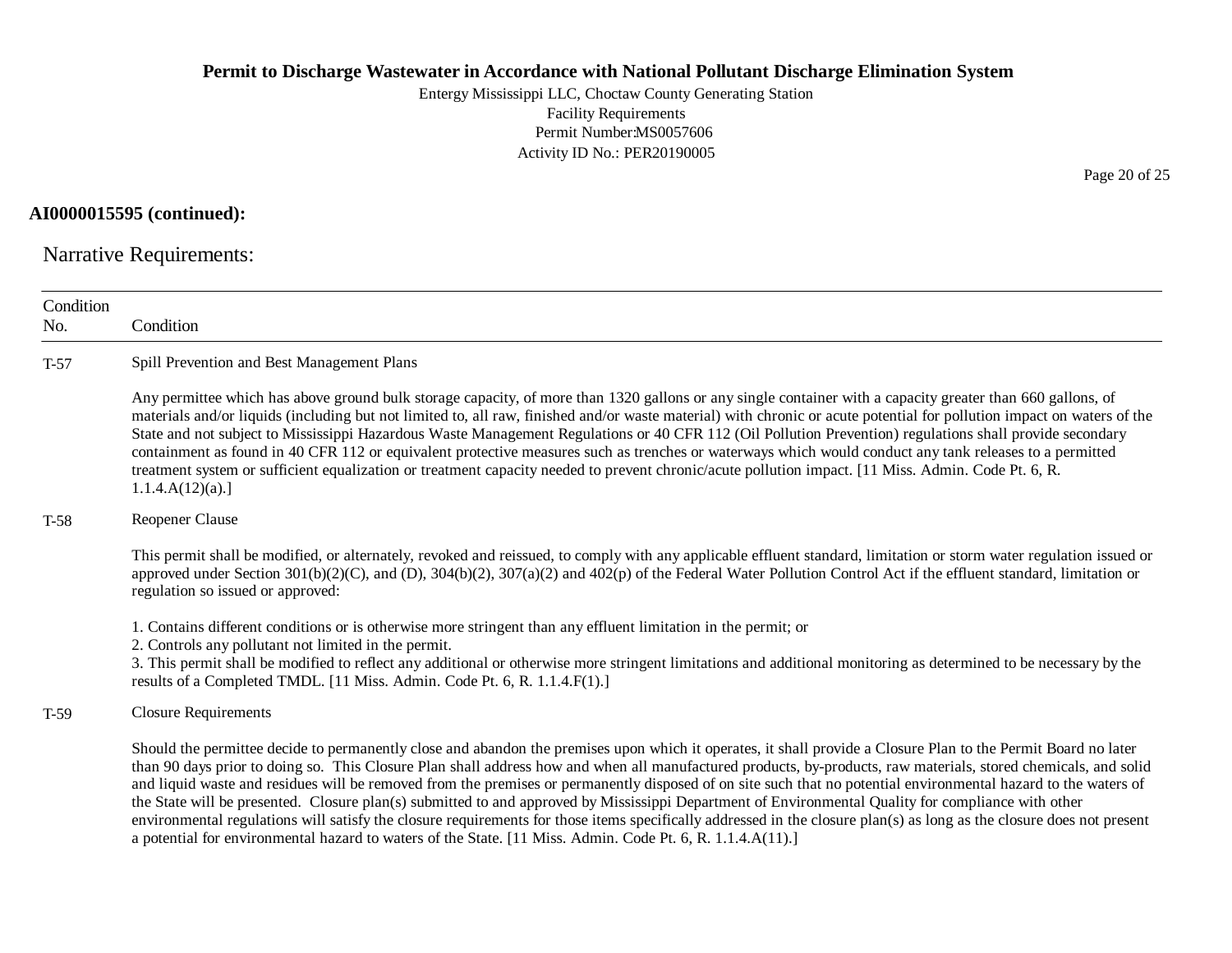Entergy Mississippi LLC, Choctaw County Generating Station Facility Requirements Permit Number:MS0057606 Activity ID No.: PER20190005

**AI0000015595 (continued):**

Narrative Requirements:

| Condition<br>No. | Condition                                                                                                                                                                                                                                                                                                                                                                                                                                                                                                                                                                                                                                                                                                                                                                                                                                                                                                                                                                                                                                                                                                                                                                                                                                              |
|------------------|--------------------------------------------------------------------------------------------------------------------------------------------------------------------------------------------------------------------------------------------------------------------------------------------------------------------------------------------------------------------------------------------------------------------------------------------------------------------------------------------------------------------------------------------------------------------------------------------------------------------------------------------------------------------------------------------------------------------------------------------------------------------------------------------------------------------------------------------------------------------------------------------------------------------------------------------------------------------------------------------------------------------------------------------------------------------------------------------------------------------------------------------------------------------------------------------------------------------------------------------------------|
| $T-60$           | Permit Actions                                                                                                                                                                                                                                                                                                                                                                                                                                                                                                                                                                                                                                                                                                                                                                                                                                                                                                                                                                                                                                                                                                                                                                                                                                         |
|                  | The permit may be modified, revoked and reissued, or terminated for cause. The filing of a request by the permittee for a permit modification, revocation and<br>reissuance, or termination, or a modification of planned changes or anticipated noncompliance, does not stay any permit condition. [11 Miss. Admin. Code Pt. 6,<br>R. $1.1.5.C(5).$                                                                                                                                                                                                                                                                                                                                                                                                                                                                                                                                                                                                                                                                                                                                                                                                                                                                                                   |
| $T-61$           | Samples for the parameters listed below should be analyzed using the following methods or their approved equivalent:<br>Parameter <t><t><t><t><t><t><t><t><t><t><t><t><t>&gt;&gt;Arameter<t><t><t><t><t><t><t><t><t><t><t><br/>Cadmium, Total Recoverable<t> 200.8 <t><t><t><t><t><t><t><t><t>&gt;&gt;<t>&gt;<t>&gt;0.5 micrograms/L<br/>Copper, Total Recoverable <t><t> 200.8<t><t><t><t><t><t><t><t><t>&gt;&gt;&gt;&gt;&gt;.5 micrograms/L<br/>Total Mercury <t><t><t><t><t><t><t><t><t>&gt;&gt;<t> 1631E<t><t><t><t><t><t><t><t>&gt;&gt;&gt;&gt;&gt;0.5 nanograms/L<br/>Chlorine, Total Residual <math>\langle T \rangle \langle T \rangle \langle T \rangle</math> SM 4500-CL G 2000<br/>At the permittee's option, alternative approved test methods as per Condition T-21 of page 10 of 25 may be substituted if the test detection levels are equal to or<br/>more sensitive that the above methods. <math>[11</math> Miss. Admin. Code Pt. 6, R. <math>1.1.4.A(4)]</math></t></t></t></t></t></t></t></t></t></t></t></t></t></t></t></t></t></t></t></t></t></t></t></t></t></t></t></t></t></t></t></t></t></t></t></t></t></t></t></t></t></t></t></t></t></t></t></t></t></t></t></t></t></t></t></t></t></t></t></t></t></t></t></t></t> |

Page 21 of 25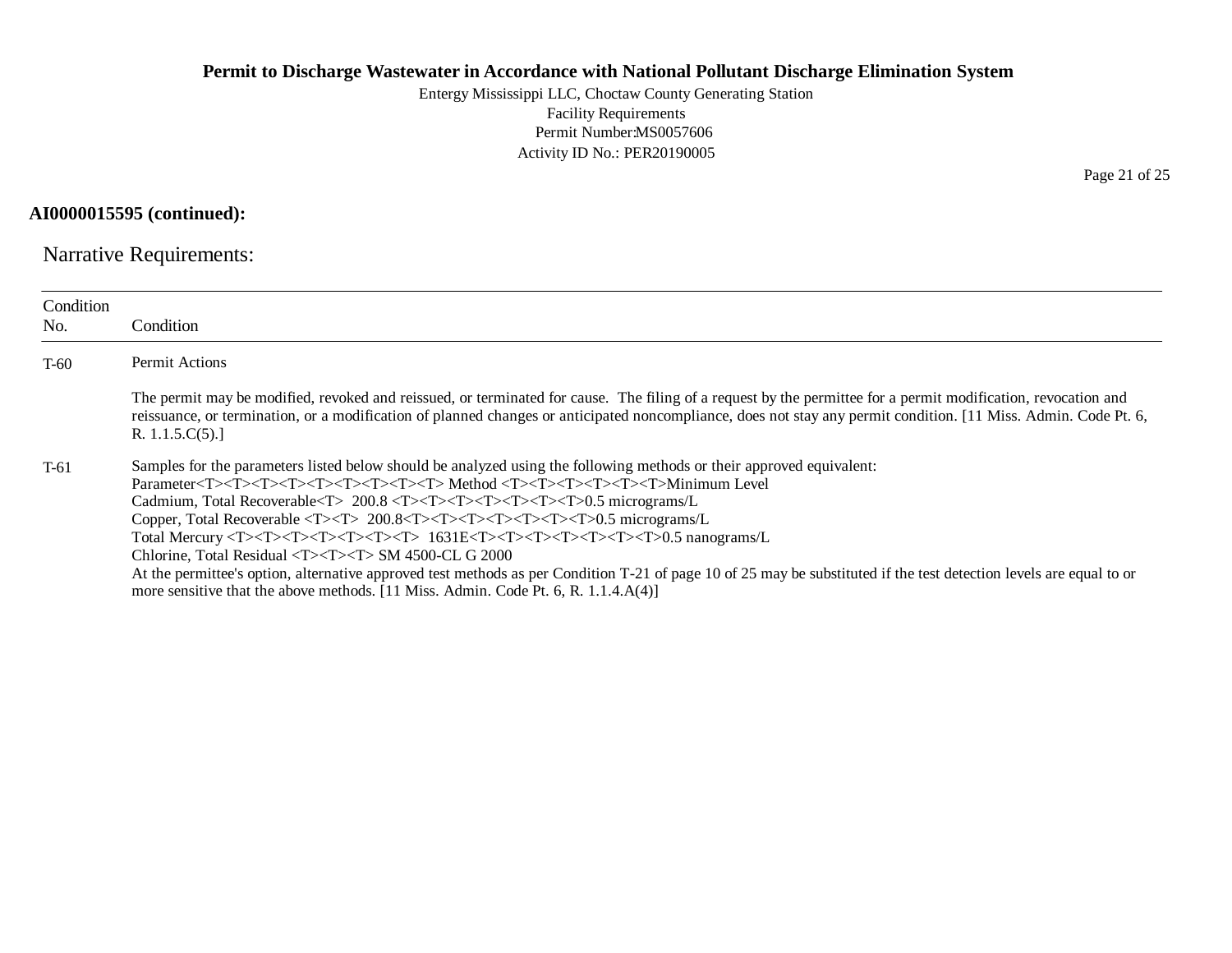Entergy Mississippi LLC, Choctaw County Generating Station Facility Requirements Permit Number:MS0057606 Activity ID No.: PER20190005

Page 22 of 25

# **RPNT0000000006 (MS0057606-001) Outfall 001 (Total Facility Process Discharge Including Internal Outfall 004 and Treated Sanitary Wastewater).:**

Submittal/Action Requirements:

| Condition |                                                                                                                                                                                                                                                                                                                                                                                                                                                                                                |  |  |  |
|-----------|------------------------------------------------------------------------------------------------------------------------------------------------------------------------------------------------------------------------------------------------------------------------------------------------------------------------------------------------------------------------------------------------------------------------------------------------------------------------------------------------|--|--|--|
| No.       | Condition                                                                                                                                                                                                                                                                                                                                                                                                                                                                                      |  |  |  |
| $S-1$     | The Permittee shall submit analytical results on a monthly Discharge Monitoring Report (DMR): Due monthly, by the 28th of the subsequent month. [11 Miss.<br>Admin. Code Pt. 6, R. 1.1.4.A.15(c)]                                                                                                                                                                                                                                                                                              |  |  |  |
|           | <b>Narrative Requirements:</b>                                                                                                                                                                                                                                                                                                                                                                                                                                                                 |  |  |  |
|           | <b>Chlorine, total residual:</b>                                                                                                                                                                                                                                                                                                                                                                                                                                                               |  |  |  |
| Condition |                                                                                                                                                                                                                                                                                                                                                                                                                                                                                                |  |  |  |
| No.       | Condition                                                                                                                                                                                                                                                                                                                                                                                                                                                                                      |  |  |  |
| $T-1$     | Chlorine, total residual: All chlorine related monitoring requirements are applicable only if chlorination is employed. [11 Miss. Admin. Code Pt. 6, R.<br>1.1.4.A.28(a)                                                                                                                                                                                                                                                                                                                       |  |  |  |
| Condition |                                                                                                                                                                                                                                                                                                                                                                                                                                                                                                |  |  |  |
| No.       | Condition                                                                                                                                                                                                                                                                                                                                                                                                                                                                                      |  |  |  |
| $T-2$     | Addition of any chemical product to the cooling system other than those submitted with the application is prohibited unless prior written approval is obtained in<br>accordance with condition S-12 on page 6 of 25 of this permit. Chemicals used for the maintenance of cooling water chemistry, or otherwise to operate or<br>maintain the cooling system, shall not cause a violation of the terms and conditions contained in condition S-12. [11 Miss. Admin. Code Pt. 6, R. 1.1.4.A(4)] |  |  |  |
| $T-3$     | A composite sample shall consist of manual grab samples of equal aliquot volumes taken withing a 24-hour period at the beginning, middle and end of discharge.<br>[11 Miss. Admin. Code Pt. 6, R. $1.1.4.A.28(a)$ ]                                                                                                                                                                                                                                                                            |  |  |  |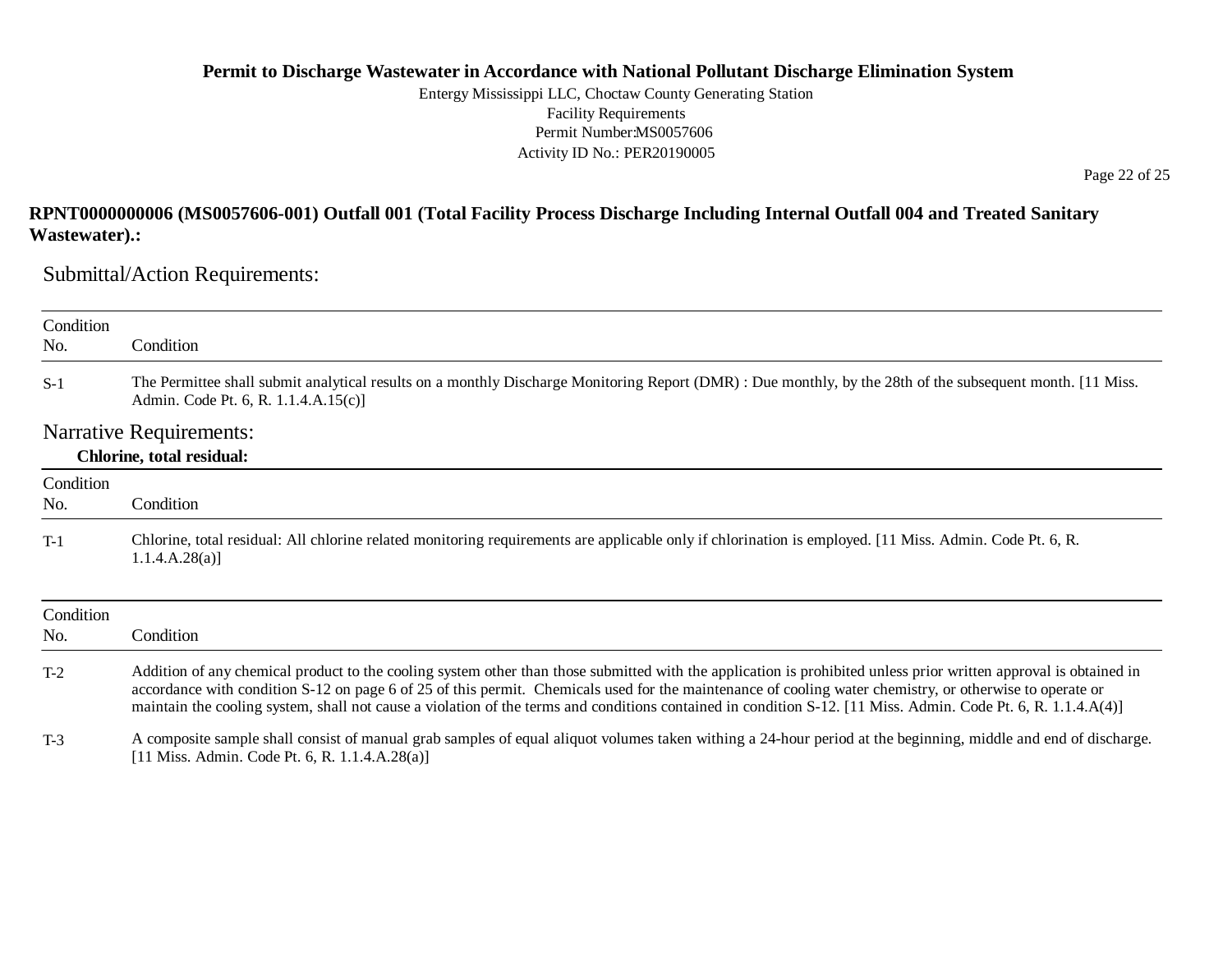Entergy Mississippi LLC, Choctaw County Generating Station Facility Requirements Permit Number:MS0057606 Activity ID No.: PER20190005

# **RPNT0000000006 (continued):**

Narrative Requirements:

| Condition<br>No. | Condition                                                                                                                                                                                                                                                                                                                                                                                                                                                                                                                                                                                                                                                                                                                                                  |
|------------------|------------------------------------------------------------------------------------------------------------------------------------------------------------------------------------------------------------------------------------------------------------------------------------------------------------------------------------------------------------------------------------------------------------------------------------------------------------------------------------------------------------------------------------------------------------------------------------------------------------------------------------------------------------------------------------------------------------------------------------------------------------|
| $T-4$            | The parameters listed below shall be monitored with a grab sample twice per month when discharging until 12 samples have been collected. Once the data is<br>collected, the permittee shall submit a report summarizing the sampling results. The report shall be submitted to the MDEQ to the attention of the Environmental<br>Permits Division (EPD) on the 28th day of the month following the completion of the effluent sampling. Based on the effluent monitoring results, the permit may<br>be modified to reflect any additional or more stringent limitations and monitoring requirements.<br>Parameter<br>Cadmium, Total Recoverable<br>Mercury, Total Recoverable<br>Copper, Total Recoverable. [11 Miss. Admin. Code Pt. 6, R. 1.1.4.A.15(c)] |

Page 23 of 25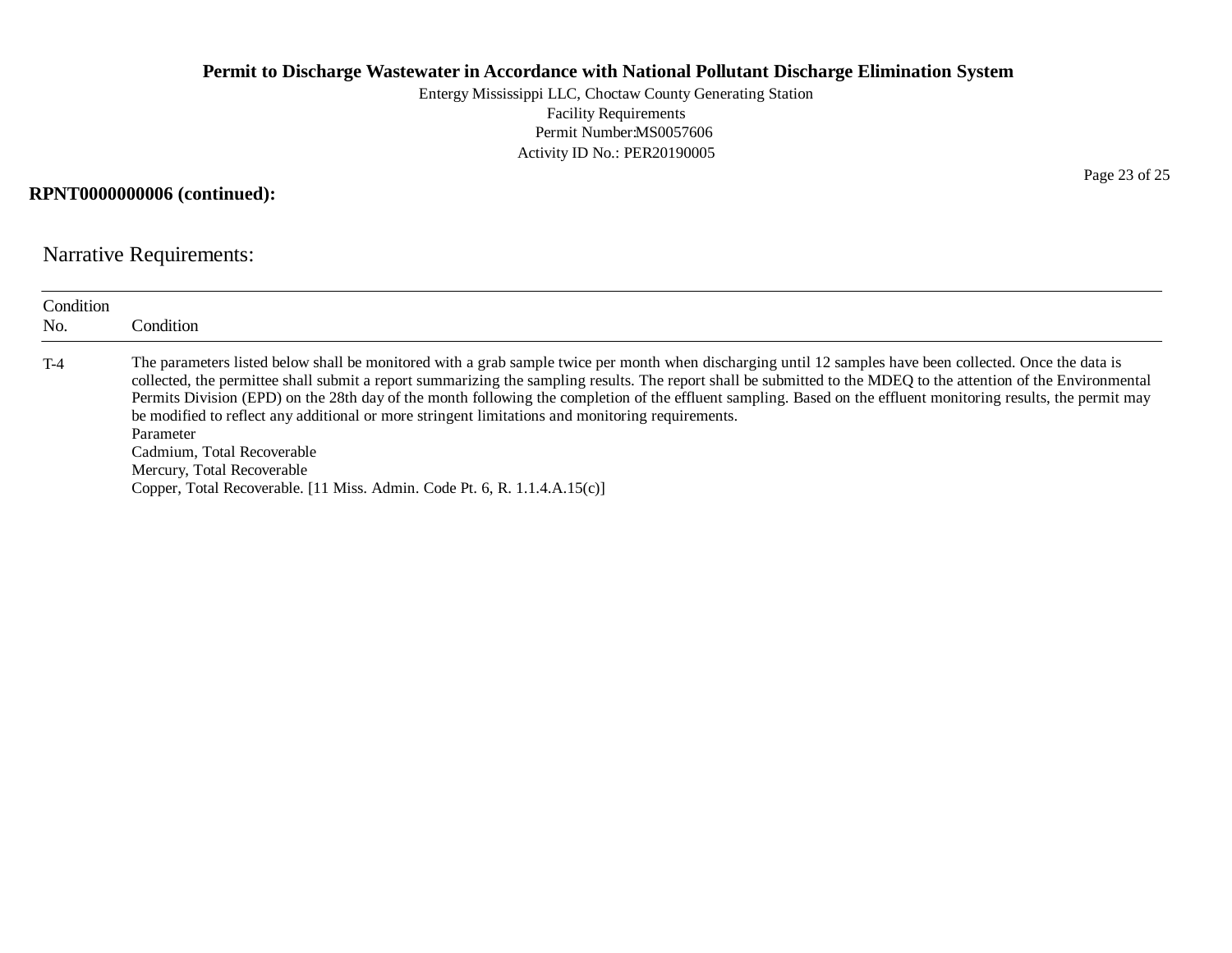Entergy Mississippi LLC, Choctaw County Generating Station Facility Requirements Permit Number:MS0057606 Activity ID No.: PER20190005

# **RPNT0000000007 (MS0057606-002) Outfall 002 (Facility Stormwater).:**

Submittal/Action Requirements:

| Condition<br>No. | ondition'                                                                                                                                                                                                    |
|------------------|--------------------------------------------------------------------------------------------------------------------------------------------------------------------------------------------------------------|
| $S-1$            | The Permittee shall submit analytical results on a quarterly Discharge Monitoring Report (DMR): Due quarterly, by the 28th of Jan, April, July, and Oct. [11]<br>Miss. Admin. Code Pt. 6, R. $1.1.4.A.15(c)$ |

Page 24 of 25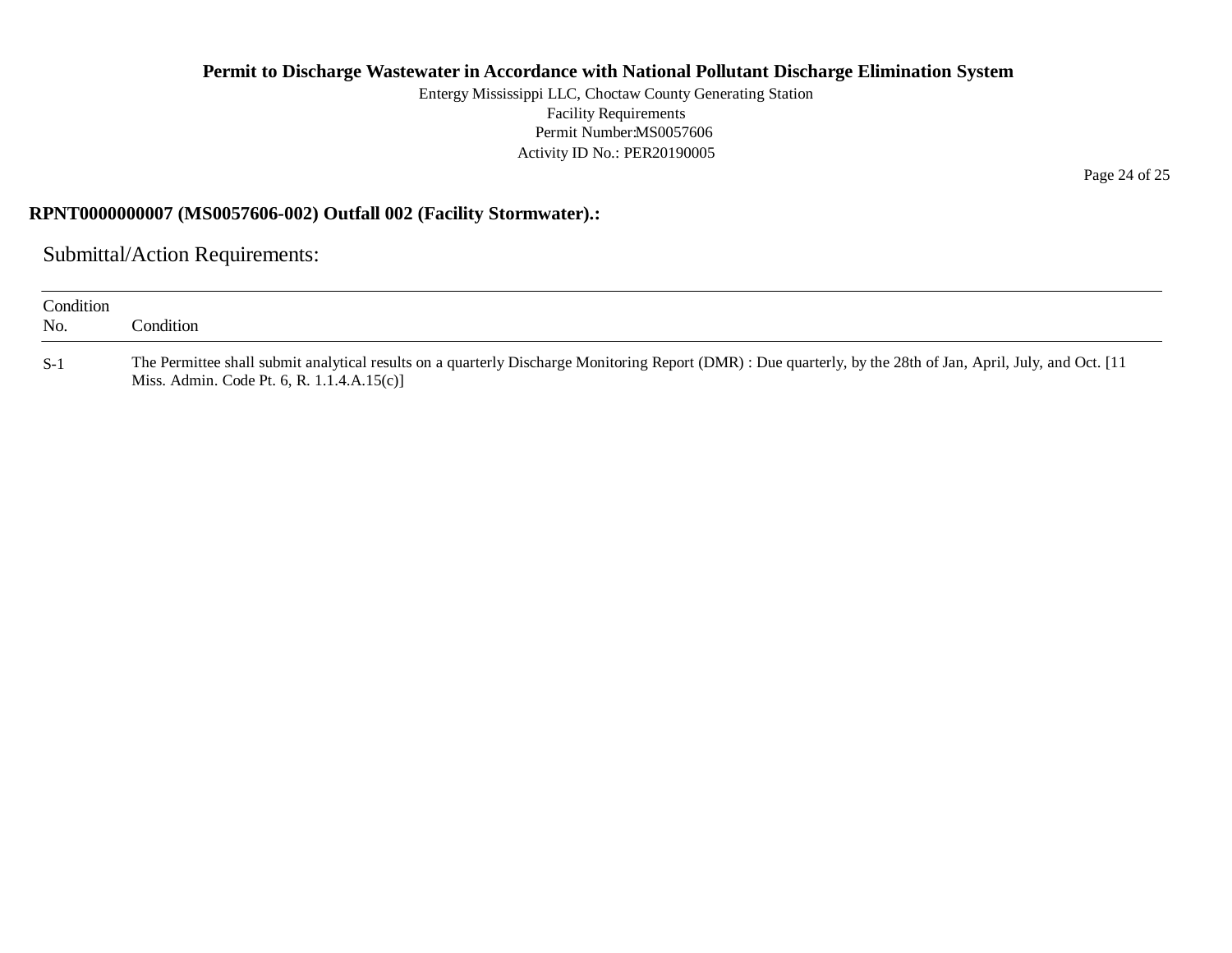Entergy Mississippi LLC, Choctaw County Generating Station Facility Requirements Permit Number:MS0057606 Activity ID No.: PER20190005

## **RPNT0000000009 (MS0057606-004) Outfall 004 (Low Volume Wastewater) - Internal Outfall:**

Submittal/Action Requirements:

| Condition<br>No. | Condition                                                                                                                                                                                          |  |
|------------------|----------------------------------------------------------------------------------------------------------------------------------------------------------------------------------------------------|--|
| $S-1$            | The Permittee shall submit analytical results on a monthly Discharge Monitoring Report (DMR) : Due monthly, by the 28th of the subsequent month. [11 Miss.<br>Admin. Code Pt. 6, R. 1.1.4.A.15(c)] |  |
|                  | <b>Narrative Requirements:</b>                                                                                                                                                                     |  |
| Condition<br>No. | Condition                                                                                                                                                                                          |  |

T-1 Samples taken in compliance with the monitoring requirement specified in this permit shall be taken at the nearest accessible point following the discharge from the waste collection sump #1 but prior to entering or mixing with any other waste stream and/or receiving waters. [11 Miss. Admin. Code Pt. 6, R. 1.1.4.A(28)]

Page 25 of 25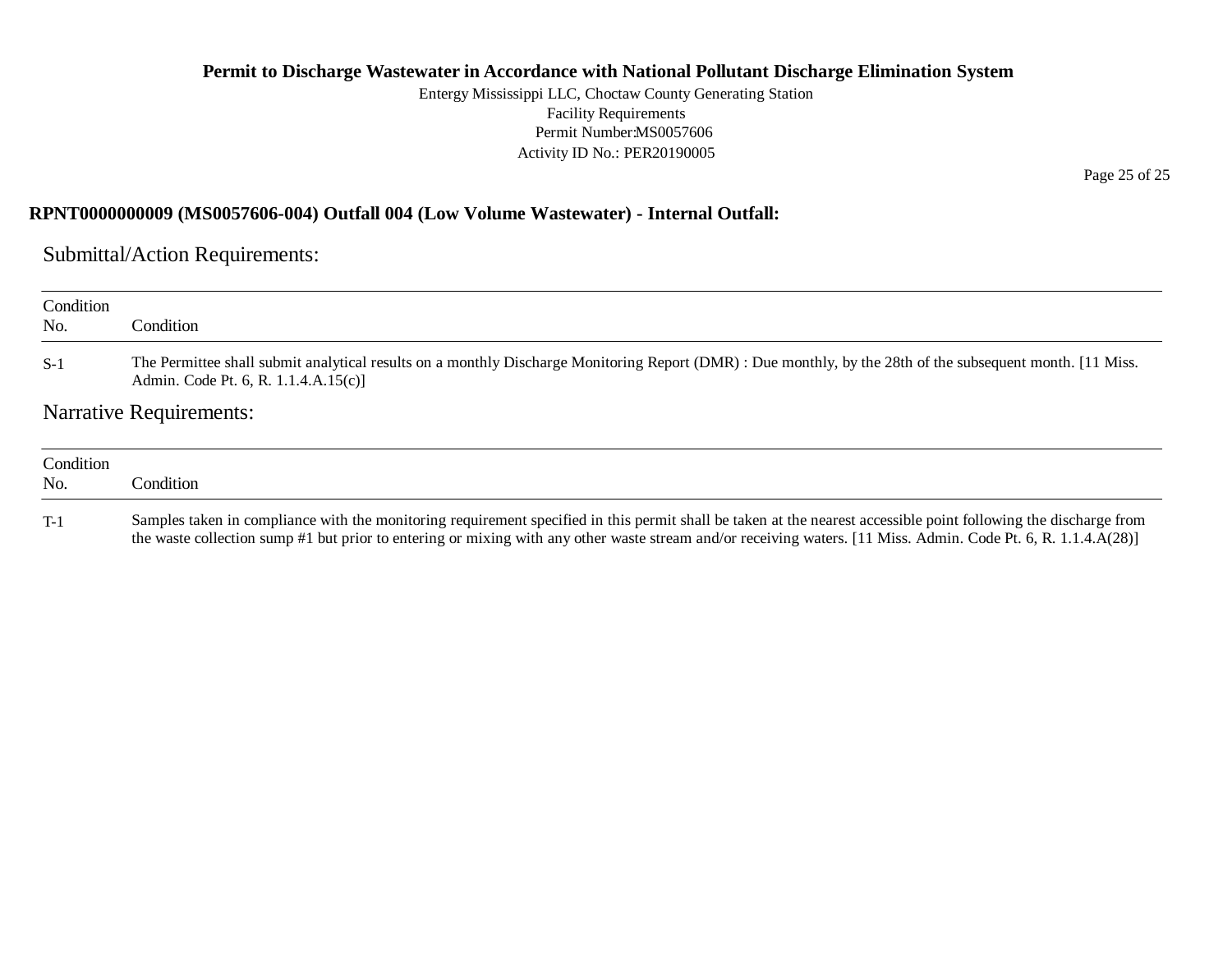# **GENERAL INFORMATION**

# 2446 Highway 407 French Camp, MS Choctaw County Entergy Mississippi LLC, Choctaw County Generating Station

# **Alternate/Historic Identifiers**

| ID           | <b>Alternate/Historic Name</b>                     | <b>User Group</b>                | <b>Start Date</b> | <b>End Date</b> |
|--------------|----------------------------------------------------|----------------------------------|-------------------|-----------------|
| 15595        | NRG Wholesale Generation, LP                       | Historic Site Name               | 2/27/2017         | 4/11/2019       |
| MS0057461    | Reliant Energy Choctaw County, LLC                 | Water - NPDES                    | 2/20/2001         | 1/31/2002       |
| 040000018    | Reliant Energy Choctaw County, LLC                 | Air-Construction                 | 6/13/2001         | 6/17/2008       |
| 040000018    | Reliant Energy Choctaw County, LLC                 | Air-State Operating              | 6/13/2001         | 11/23/2004      |
| 2801900018   | NRG Wholesale Generation, LP                       | Air-AIRS AFS                     | 6/13/2001         |                 |
| MS0057461    | Reliant Energy Choctaw County, LLC                 | Water - NPDES                    | 1/30/2002         | 7/31/2003       |
| MSG130009    | Reliant Energy Choctaw County, LLC                 | GP-Hydrostatic Testing           | 4/8/2002          | 4/4/2007        |
| 040000018    | Reliant Energy Chocktaw County Generating Facility | Air-Acid Rain                    | 4/9/2002          | 12/31/2006      |
| MS0057606    | Reliant Energy Choctaw County LLC                  | Water - NPDES                    | 9/30/2002         | 8/31/2007       |
| 040000018    | Reliant Energy Choctaw County, LLC                 | Air-Title V Operating            | 11/23/2004        | 6/17/2008       |
| MSR000101055 | <b>Choctaw County Constructors</b>                 | Hazardous Waste-EPA ID           | 5/2/2002          | 5/5/2005        |
| MSR000101055 | <b>Choctaw County Generating Station</b>           | Hazardous Waste-EPA ID           | 5/5/2005          |                 |
| 040000018    | NRG Wholesale Generation, LP                       | Air-Title V Fee Customer         | 11/23/2004        |                 |
| MSR101863    | Reliant Energy Choctaw County LLC                  | <b>GP-Construction</b>           | 5/10/2001         | 7/26/2006       |
| 040000018    | Reliant Energy Chocktaw County Generating Facility | Air-Acid Rain                    | 1/1/2007          | 6/17/2008       |
| MS0057606    | Reliant Energy Choctaw County LLC                  | Water - NPDES                    | 2/28/2008         | 6/17/2008       |
| 15595        | Reliant Energy Choctaw County, LLC                 | <b>Historic Site Name</b>        | 11/15/2000        | 4/29/2008       |
| MS0057606    | Reliant Energy Wholesale Generation LLC            | Water - NPDES                    | 6/17/2008         | 7/26/2009       |
| 040000018    | Reliant Energy Wholesale Generation LLC            | Air-Construction                 | 6/17/2008         |                 |
| 040000018    | Reliant Energy Wholesale Generation LLC            | Air-Acid Rain                    | 6/17/2008         | 12/31/2011      |
| 040000018    | Reliant Energy Wholesale Generation LLC            | Air-Title V Operating            | 6/17/2008         | 11/1/2009       |
| WQC2001006   | Reliant Energy Wholesale Generation LLC            | <b>WQC</b> Number                | 1/19/2001         |                 |
| PBH200018380 | Reliant Energy Wholesale Generation LLC            | COE Public Notice/ Permit Number | 1/19/2001         |                 |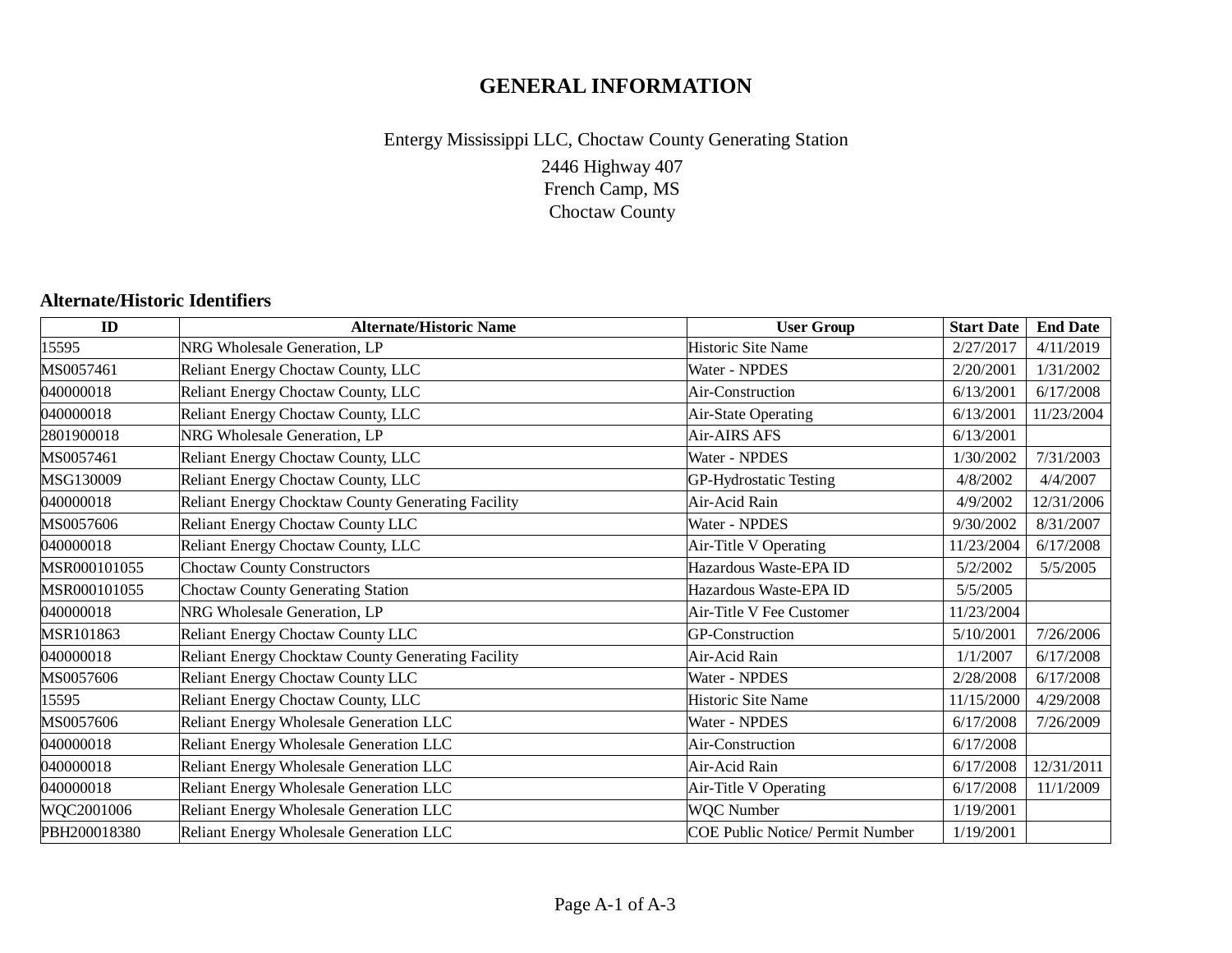# **GENERAL INFORMATION**

| ID        | <b>Alternate/Historic Name</b>                                     | <b>User Group</b>                | <b>Start Date</b>     | <b>End Date</b> |
|-----------|--------------------------------------------------------------------|----------------------------------|-----------------------|-----------------|
| 15595     | Reliant Energy Wholesale Generation, LLC                           | <b>Historic Site Name</b>        | 4/29/2008             | 6/1/2009        |
| MS0057606 | RRI Energy Wholesale Generation LLC                                | Water - NPDES                    | 7/27/2009             | 10/21/2011      |
| 040000018 | RRI Energy Wholesale Generation LLC                                | Air-Title V Operating            | 6/10/2010             | 10/21/2011      |
| 55706     | RRI Energy Wholesale Generation LLC                                | Air: ORIS ID                     | 10/26/2010            |                 |
| 15595     | RRI Energy Wholesale Generation, LLC                               | <b>Historic Site Name</b>        | 6/1/2009              | 10/20/2011      |
| MS0057606 | GenOn Wholesale Generation LP, Choctaw County Generating Station   | Water - NPDES                    | 10/21/2011            | 1/31/2013       |
| 040000018 | GenOn Wholesale Generation LP, Choctaw County Generating Station   | Air-Title V Operating            | 10/21/2011            | 5/31/2015       |
| MS0057606 | GenOn Wholesale Generation LP, Choctaw County Generating Station   | Water - NPDES                    | 5/23/2013             | 3/2/2017        |
| 15595     | GenOn Wholesale Generation, LP., Choctaw County Generating Station | <b>Historic Site Name</b>        | 10/20/2011            | 2/27/2017       |
| MS0057606 | <b>NRG Wholesale Generation LP</b>                                 | Water - NPDES                    | 4/30/2018<br>3/2/2017 |                 |
| 040000018 | <b>NRG Wholesale Generation LP</b>                                 | Air-Construction                 | 5/31/2017             |                 |
|           | Branch                                                             | Branches Group - Air             | 7/18/2017             |                 |
|           | Branch                                                             | Branches Group - Water           | 7/18/2017             |                 |
|           | Branch                                                             | Branches Group - Hazardous Waste | 8/4/2017              |                 |
| MS0057606 | <b>NRG Wholesale Generation LP</b>                                 | Water - NPDES                    | 8/15/2018             | 11/6/2019       |
| 040000018 | <b>NRG Wholesale Generation LP</b>                                 | Air-Title V Operating            | 10/19/2018            | 7/10/2019       |
| 040000018 | <b>NRG Wholesale Generation LP</b>                                 | Air-Acid Rain                    | 10/19/2018            | 7/10/2019       |
| 15595     | GenOn Wholesale Generation, LP                                     | Historic Site Name               | 4/11/2019             | 10/28/2019      |
| 040000018 | GenOn Wholesale Generation LP                                      | Air-Title V Operating            | 7/10/2019             | 11/4/2019       |
| 040000018 | GenOn Wholesale Generation LP                                      | Air-Acid Rain                    | 7/10/2019             | 11/4/2019       |
| 15595     | Entergy Mississippi LLC, Choctaw County Generating Station         | <b>Official Site Name</b>        | 10/28/2019            |                 |
| 040000018 | Entergy Mississippi LLC                                            | Air-Title V Operating            | 11/4/2019             | 9/30/2023       |
| 040000018 | Entergy Mississippi LLC                                            | Air-Acid Rain                    | 11/4/2019             | 9/30/2023       |
| MS0057606 | Entergy Mississippi LLC                                            | Water - NPDES                    | 11/6/2019             | 7/31/2023       |

**Basin:** Big Black River Basin

**Location Description:**PG- Plant Entrance (General). Data collected by David Hall on 11/18/2005.